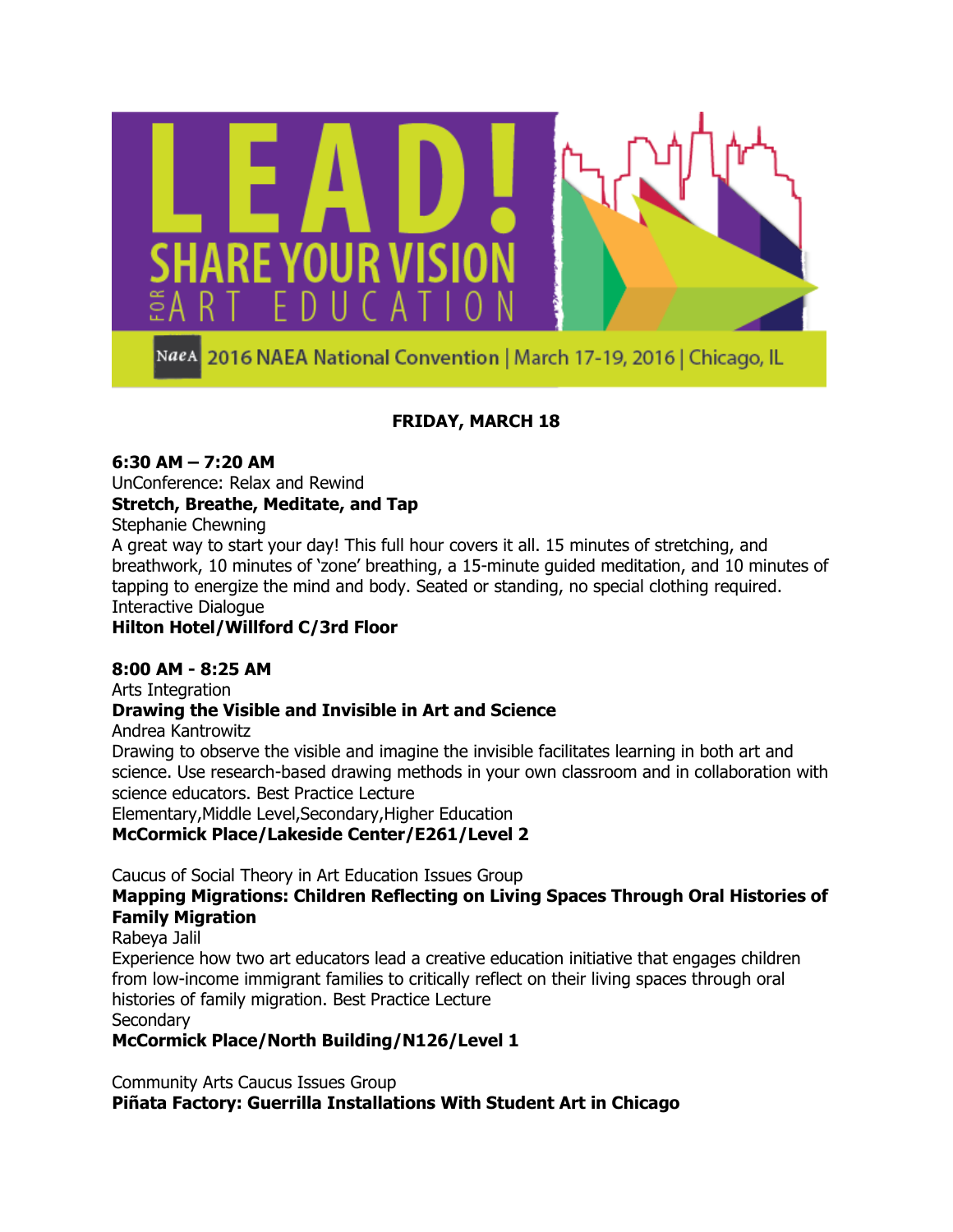Albert Stabler

Piñata Factory was a collaborative project between the presenter, Chicago artist and teacher Mike Bancroft, and students; they created public guerrilla installations that addressed local disparities. Best Practice Lecture

**Secondary** 

### **McCormick Place/Lakeside Center/E260/Level 2**

Research and Professional Practice

#### **Partnerships for Success: Professional Development Across Disciplines and Divisions** Anne Armstrong

As teachers, we often work in isolation. Open the studio door and learn how partnerships focused on peer observation helped one school create a culture of peer-led professional development. Best Practice Lecture

Elementary,Middle Level,Secondary,Supervision and Administration **McCormick Place/North Building/N231/Level 2**

Women's Caucus Issues Group

**Performing Beauty Work: The Reproduction of Gendered Aesthetics in Mass Media** Jeanne Nemeth

View how a performance art lesson designed by an art education student sheds light on the various discursive constructions of femininity in the media. Best Practice Lecture Secondary,Higher Education,Preservice

### **McCormick Place/Lakeside Center/E256/Level 2**

### **8:00 AM - 8:50 AM**

Arts Integration

### **Arts Integration: Getting up to STEAM—Adding the Arts to STEM**

Cally Flox, Diane Asay

The arts convert pressure to power with STEAM in education. Learn about an innovative initiative that provides professional development workshops for K-6 teachers to integrate STEM subjects with the Arts. Best Practice Lecture **Elementary** 

#### **McCormick Place/Lakeside Center/E353a/Level 3**

#### Arts Integration

### **A Jazzy Collaboration: The Cultural, Social, Artistic Explosion of the Harlem Renaissance**

Sherry Smith, Judy Harrington

Beginning with the social impact of The Great Migration, the presenters will demonstrate art integration experiences while focusing on the rich artistic and cultural significance of the Harlem Renaissance. Best Practice Lecture

Elementary,Middle Level

**McCormick Place/Lakeside Center/E265/Level 2**

Caucus of Social Theory in Art Education Issues Group **Private Pedagogies: A Cross-Cultural Study of Material Culture Collections by Youth** Lisa Hochtritt, John Ploof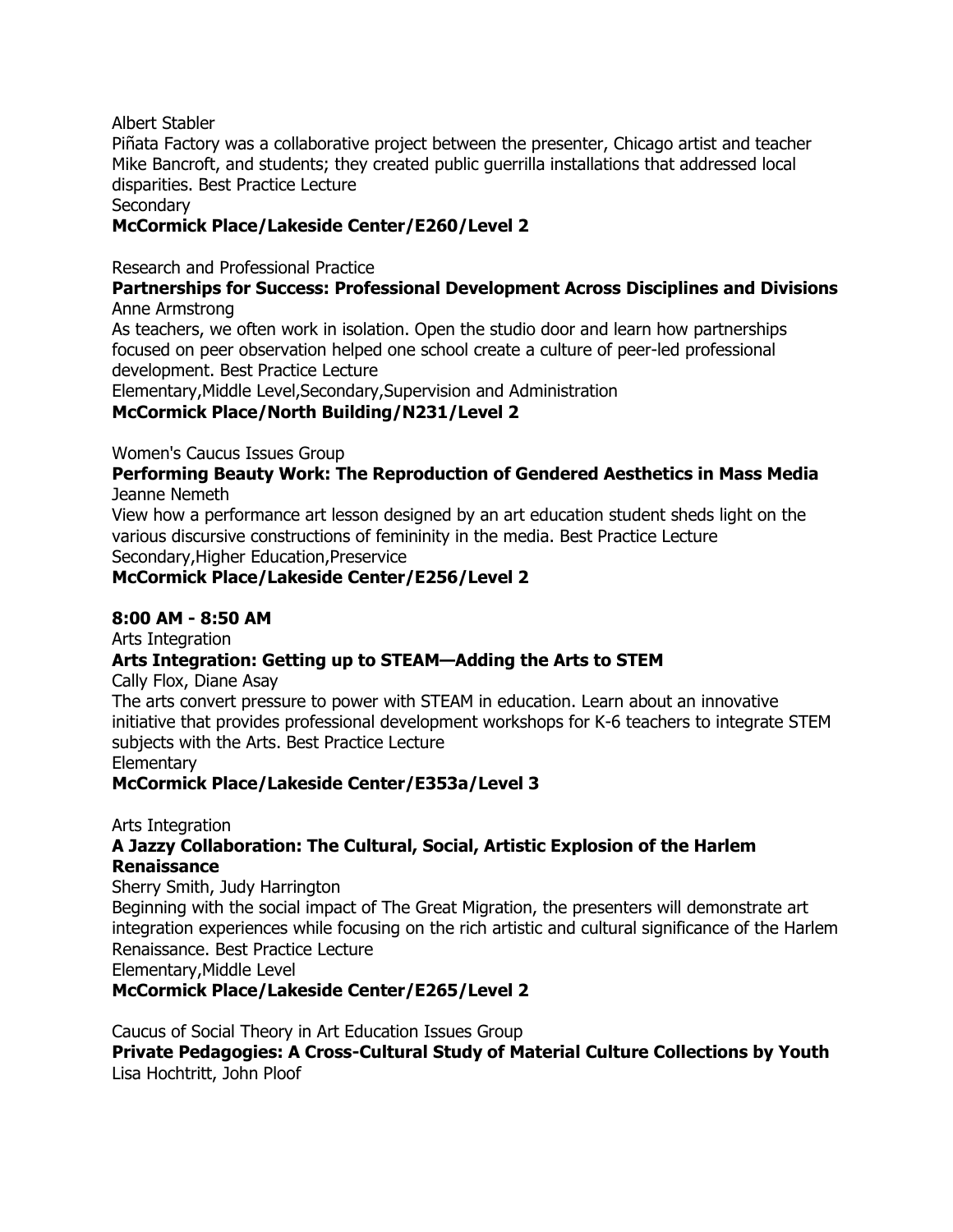Grounded in a cross-cultural comparison study involving youth in Chicago and Seoul, this session invites participants to discuss popular, material culture, and everyday literacies for the field of art education. Interactive Dialogue

Elementary,Middle Level,Secondary,Higher Education,Preservice,Museum Education **McCormick Place/North Building/N137/Level 1**

Caucus of Social Theory in Art Education Issues Group

### **Borders and Boundaries: Engaging With Global Issues Through Contemporary Art** Jack Watson

What happens when different populations occupy the same space? Through an interdisciplinary approach, students confront sites of conflict by creating collaborative, inquiry-based art and actions in public spaces. Best Practice Lecture

Middle Level,Secondary,Higher Education,Preservice

**McCormick Place/North Building/N135/Level 1**

Design Issues Group

### **Developing a Foundation for a Pedagogy for Design in the Art Classroom** Paul Sproll

Learn about and discuss how a foundation for a pedagogy for design is introduced to teacher education candidates in RISD's Master of Arts in Teaching program. Best Practice Lecture Higher Education

### **McCormick Place/North Building/N136/Level 1**

Instructional Practice

## **A Card Game That Ends Artist Block and Stimulates the Artistic Mind**

Zora Bergeron

Never be bothered by artist's block or search for a meaningful lesson plan again. This card game has three sets of cards and ideas that can be combined to create unique problem solving ideas that will stretch the imagination of artists at any age or grade level. Best Practice Lecture Elementary,Middle Level,Secondary

### **McCormick Place/Lakeside Center/E251/Level 2**

Instructional Practice

### **Biz of Art!**

Karen Carrie

Have a blast! Obtain blank checks and prizes as you engage in this highly interactive session guaranteed to add spice and suave to any design lesson! Learn how to get students excited about presenting their artistic concepts and designs in a real-world experience. Hands-on **Demonstration** 

Middle Level,Secondary,Higher Education

### **McCormick Place/Lakeside Center/E352/Level 3**

Instructional Practice

### **Art Education Without Authority**

Justin Clumpner

Design lessons following concept instead of steps, and create a curriculum that allows students to take control of their creative process so you become an assistant to dynamic student artists. Best Practice Lecture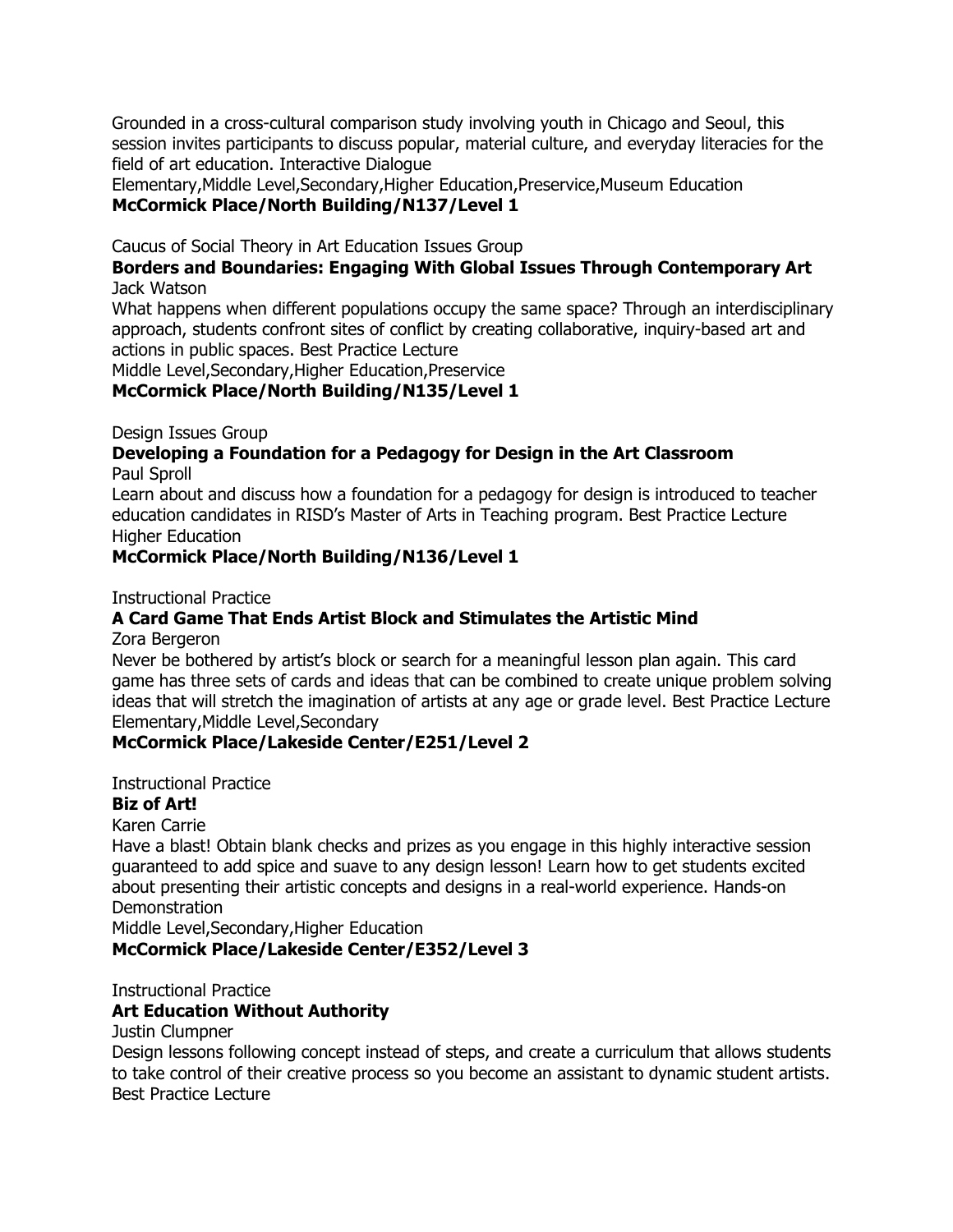#### Higher Education **McCormick Place/North Building/N129/Level 1**

#### Instructional Practice

#### **How Leading Students to Think About Their Work Helps Them Think Like Leaders** Alice Sims-Gunzenhauser, Wendy Free

How do art students become thought leaders? Discussing AP Studio Art Student Exhibit samples, with students' reflections on their work, suggests ways in which your students can

become artistic leaders. Best Practice Lecture

**Secondary** 

### **McCormick Place/North Building/N139/Level 1**

Leadership

### **Art Teacher as Principal: Creativity Prepares Leaders**

Cheri Sterman, Christina Unitas

Art teachers' creative capabilities are uniquely strong preparation to become principals. Use art metaphor exercises that showcase art teacher leadership and explore paths that visualize professional aspirations. Performance

**Elementary** 

### **McCormick Place/Lakeside Center/E271a/Level 2**

Lesbian Gay Bisexual Transgendered Issues Caucus Issues Group

### **Trans\* Identities, Narrative Voices, and Visual Pedagogies**

Andres Peralta, Ed Check, Katy Ballard

Explore shifting negotiations of language, identity, gender, and sexuality among the relationship of collective fictions that regulate performances of gender, sexuality, and cultural identity such as those expressed through trans\* identities. Hot Topic Panel

Higher Education

### **McCormick Place/Lakeside Center/E271b/Level 2**

Pk-16 Collaborations

### **Leaving a Legacy Without Losing Your Mind**

Janine Campbell, Cassandra Stephens

Explore how to leave a legacy in your school! Presenters share some best tips and tricks for orchestrating projects without losing your mind or busting your budget. Best Practice Lecture Elementary,Middle Level,Secondary,Preservice

### **McCormick Place/North Building/N227a/Level 2**

Research and Professional Practice

#### **Fellows Forum: Distinguished Fellows Mentoring Sessions**

David Burton, Read Diket, Paul Bolin, Elizabeth Garber, Deborah Smith-Shank, Sheri Klein NAEA Distinguished Fellows with decades of experience and expertise discuss research and teaching ideas and problems with art educators in a conversational setting. Interactive Dialogue Elementary,Middle Level,Secondary,Higher Education,Museum Education

**McCormick Place/Lakeside Center/E253ab/Level 2**

Research and Professional Practice

**Letters to Colleagues: Reflexive Epiphanies of Art Teachers in Alternative Settings**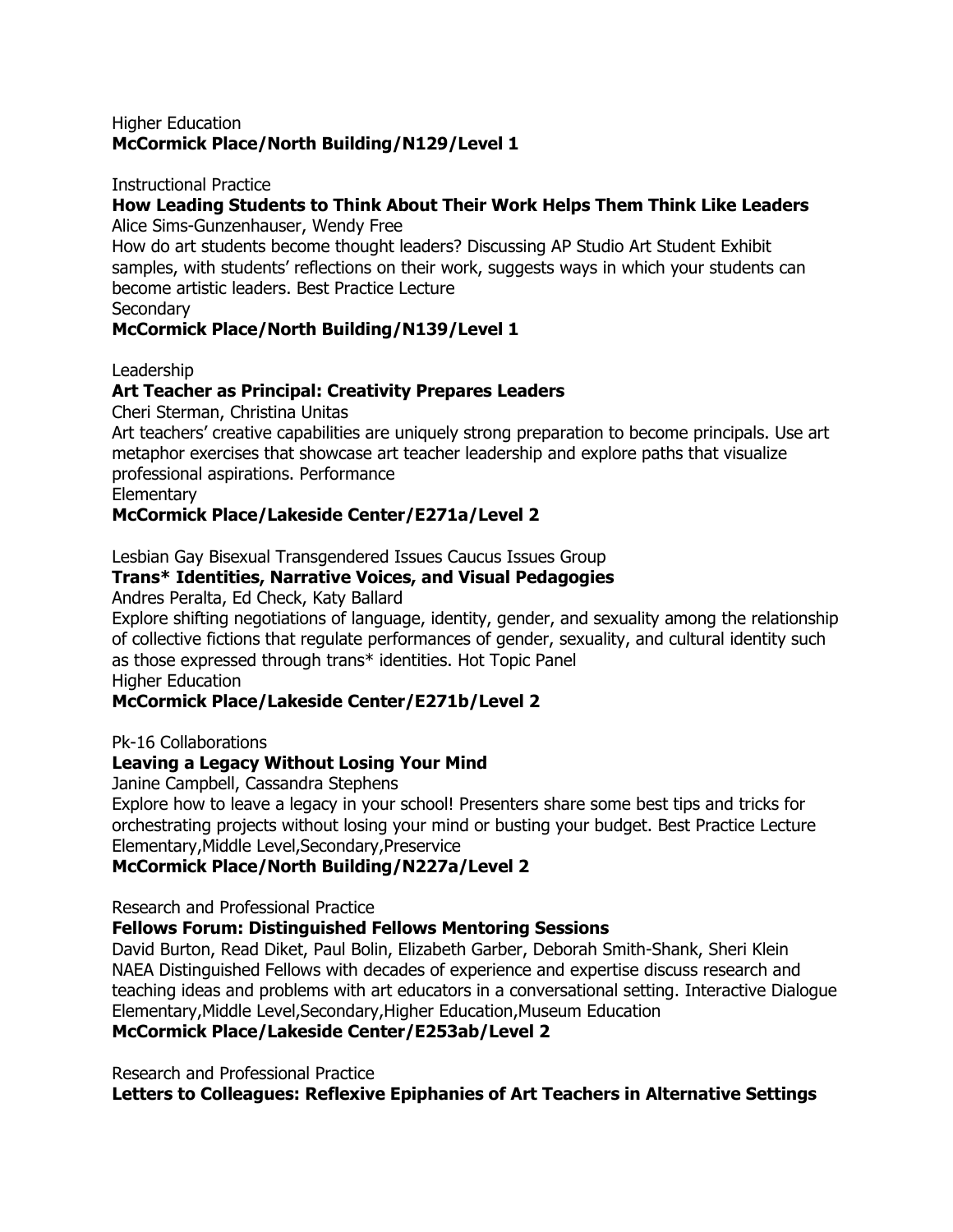Carrie Nordlund

Examine findings and implications of a narrative research study about art teachers in alternative (non-public school) settings. Learn about unique methodology, Letters to Colleagues as a form of Interpretive Biography. Research Lecture

Elementary,Middle Level,Secondary,Higher Education,Preservice,Supervision and Administration,Museum Education

## **McCormick Place/Lakeside Center/E350/Level 3**

Special Needs in Art Education Issues Group

### **Art Lessons for ALL: The Third—Adaptations Included!**

Juliann Dorff, Linda Hoeptner Poling

The authors of the third online VSA Teacher Resource Guide present eight new art lessons with adaptations applicable in pK-12 classrooms and based on the National Visual Arts Standards. Best Practice Lecture

Elementary,Middle Level,Secondary,Preservice

### **McCormick Place/North Building/N134/Level 1**

Student Growth and Assessment

### **Elementary Carousel of Learning: Assessment**

Thomas Knab, Jennifer Dahl

Four accomplished elementary art educators will share short presentations and discussions on how they successfully used assessment systems in their programs. Bring Your Own Device (BYOD)

**Elementary** 

### **McCormick Place/North Building/N426b/Level 4**

**Technology The Tradigital Classroom**

Trina Harlow

Explore innovative methods of seamlessly combining traditional art production with digital media production. K-12 art projects will be shared from two perspectives: 1) using a convergent-divergent method of art production made with combining traditional media and technology, and 2) partnering social media with art production. Gain usable information for over 20 tradigital art projects that can be adapted for K-12. Best Practice Lecture Elementary,Middle Level,Secondary,Higher Education,Preservice **McCormick Place/North Building/N427a/Level 4**

United States Society for Education through Art Issues Group

#### **Korean Activist Artist, Seong-dam Hong: A Guardian of Korean Democracy** Seong-dam Hong, Jaehan Bae

This presentation sketches Korean activist artist Seong-dam Hong and investigates his artistic philosophy, creative processes, and works of art so audiences understand how Hong fights for actualizing a true democracy. Interactive Dialogue

Higher Education

**McCormick Place/Lakeside Center/E259/Level 2**

**8:00 AM - 9:50 AM**

Arts Integration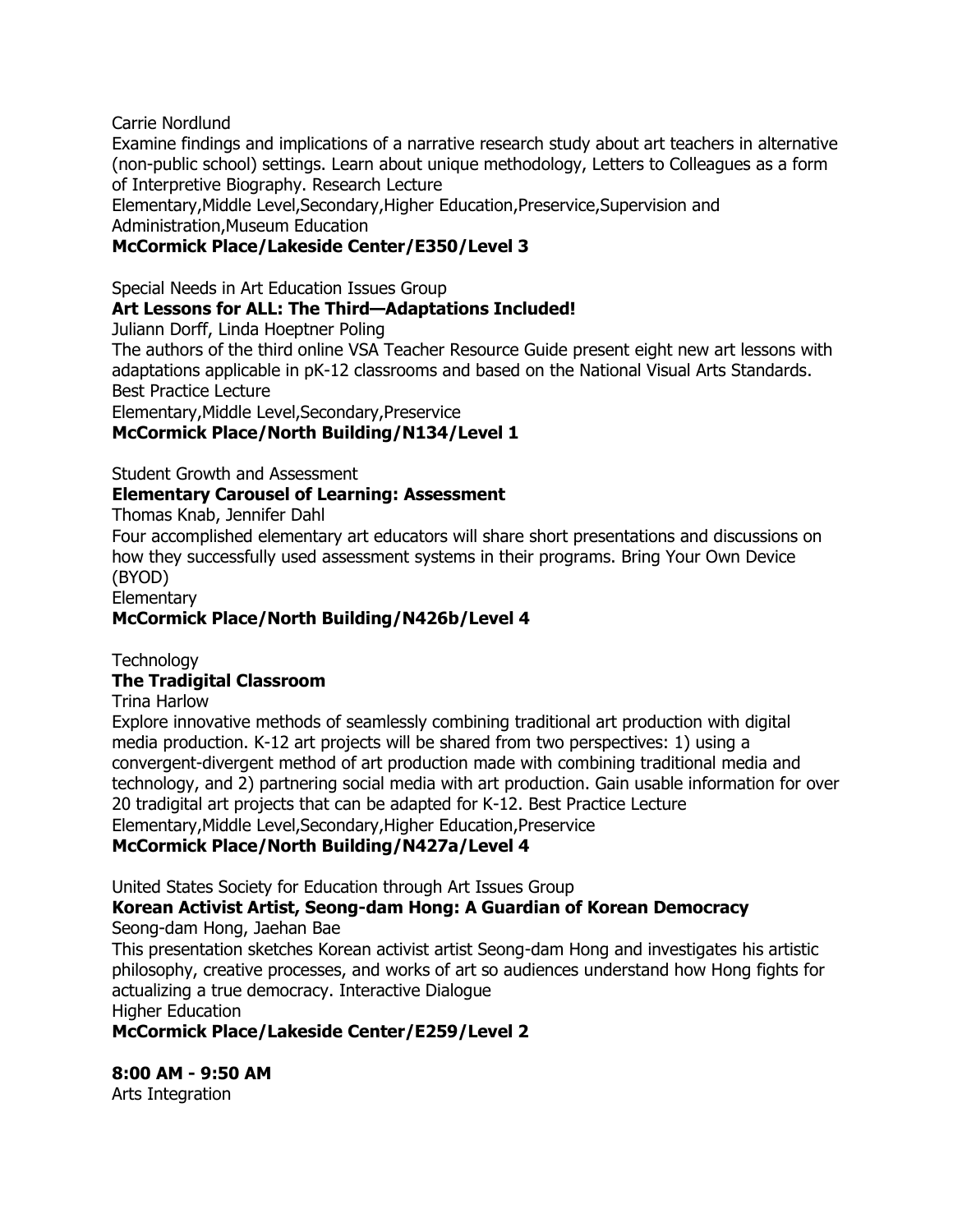### **Creating Three-Dimensional Paper Stages to Use With Several Subjects**

MJ Hoffman

Learn how to construct different three-dimensional stages using construction paper and glue. These stages will form the basis for abstract or visual art, science activities, or book reports. This inexpensive art project will demonstrate the principles of design. Hands-on Studio Workshop (Ticketed)

Elementary,Middle Level,Museum Education

### **McCormick Place/Lakeside Center/E272d/Level 2**

Arts Integration

## **Making Comics: Pedagogical Possibilities for Visual Literacy**

Nick Sousanis

Explore the pedagogical possibilities of comics in this hands-on workshop—no drawing experience required! Through several interrelated exercises that are engaging, fun, and provide a meaningful outlet for individual expression, examine how comics makers organize and construct meaning. Leave equipped with practical exercises, resources, and readings to confidently explore the comics medium with your students. Hands-on Studio Workshop (Ticketed)

Elementary,Middle Level,Secondary,Higher Education **McCormick Place/Lakeside Center/E266/Level 2**

Curriculum Design

### **Community Art Cars**

Liz Rex, Nan Waterstreet

Using a car as canvas results in unique and often eye-catching mobile works of art. Discover the vernacular world of art cars, which promotes meaningful intersections between art and everyday life. Explore this unique art form by envisioning and creating your own miniature, papier-mâché art car—designed for a specific role in a given community. Hands-on Studio Workshop (Ticketed)

**Elementary** 

### **McCormick Place/Lakeside Center/E257/Level 2**

Instructional Practice

## **Collaborative Object-Based Teaching With Latin American Folk Art**

Noel Bella Merriam

Use Latin American folk art objects to flip the learning in your classroom. Explore images of Latin American folk art objects through context and elements of art. Using repujada techniques, make milagros and discover their history and symbolism. Take away techniques encouraging critical thinking and collaboration. Hands-on Studio Workshop (Ticketed) Elementary,Secondary,Museum Education

**McCormick Place/Lakeside Center/E272b/Level 2**

Instructional Practice

### **FUSE Studio: Hands-On STEAM Challenges**

Anne Stevens

Explore a range of interest-driven FUSE challenges, from designing homes in SketchUp to designing glasses and working in 3-D printing. Through discussion and hands-on practice,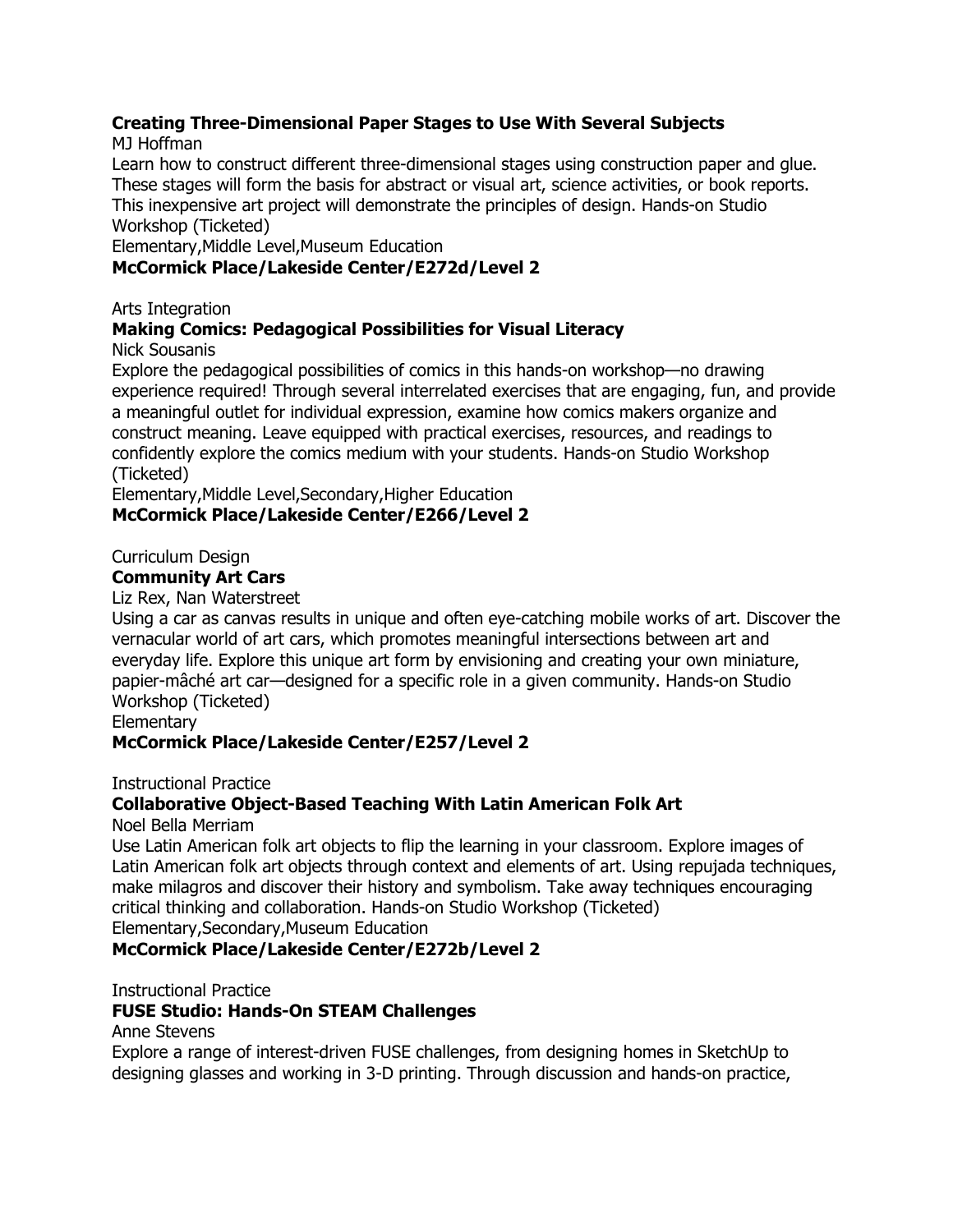experience our flexible, teacher-friendly approach to incorporating STEAM-focused making into your school. Bring your own laptop to this workshop. Hands-on Studio Workshop (Ticketed) Middle Level,Secondary

### **McCormick Place/Lakeside Center/E252/Level 2**

Media Arts

### **Mixed-Media Collage and a Vertical Team**

Deb Mitchell, Janet Davis

Tired of the same old cut-paper collage? Discover how to engage students with a versatile technique integrating core subjects, create your own mixed-media collage, and learn about vertical teaming. This stand-alone or team project demonstrates the potential for student growth and success through a cross-curricular non-traditional collage technique. Hands-on Studio Workshop (Ticketed)

Middle Level,Secondary

### **McCormick Place/Lakeside Center/E272a/Level 2**

National Standards or State Standards

### **Designing Collaborative Projects That Support the National Standards for the Visual Arts**

Naomi Lifschitz-Grant

Explore collaborative artmaking experiences—such as mural making through collage, paint, and construction—and how these experiences can reflect the National Visual Arts Standards. Negotiate a theme, plan a mural, and individually contribute to this joint work of art. Hands-on Studio Workshop (Ticketed)

**Elementary** 

#### **McCormick Place/Lakeside Center/E272c/Level 2**

Research and Professional Practice

#### **Higher Education Forum: Leading Toward Social Justice**

Amelia "Amy" Kraehe, Connie Stewart

Discuss ideas and practices that situate art educators as leaders and change-makers in contexts of social inequality. Panelists include Marit Dewhurst, Emily Hood, Adriane Pereira, Martha Taunton, and Alice Wexler. Interactive Dialogue

Higher Education

**McCormick Place/North Building/N226/Level 2**

#### **8:30 AM - 8:55 AM**

Community Arts Caucus Issues Group

### **Re-Engaging High School Dropouts Through the Arts**

Denise Gray, Cynthia Campoy Brophy

Explore how art engages students at high risk for dropping out. Learn how one organization motivates students to stay in school and graduate with a plan for their futures. Best Practice **Lecture** 

**Secondary** 

**McCormick Place/Lakeside Center/E260/Level 2**

Leadership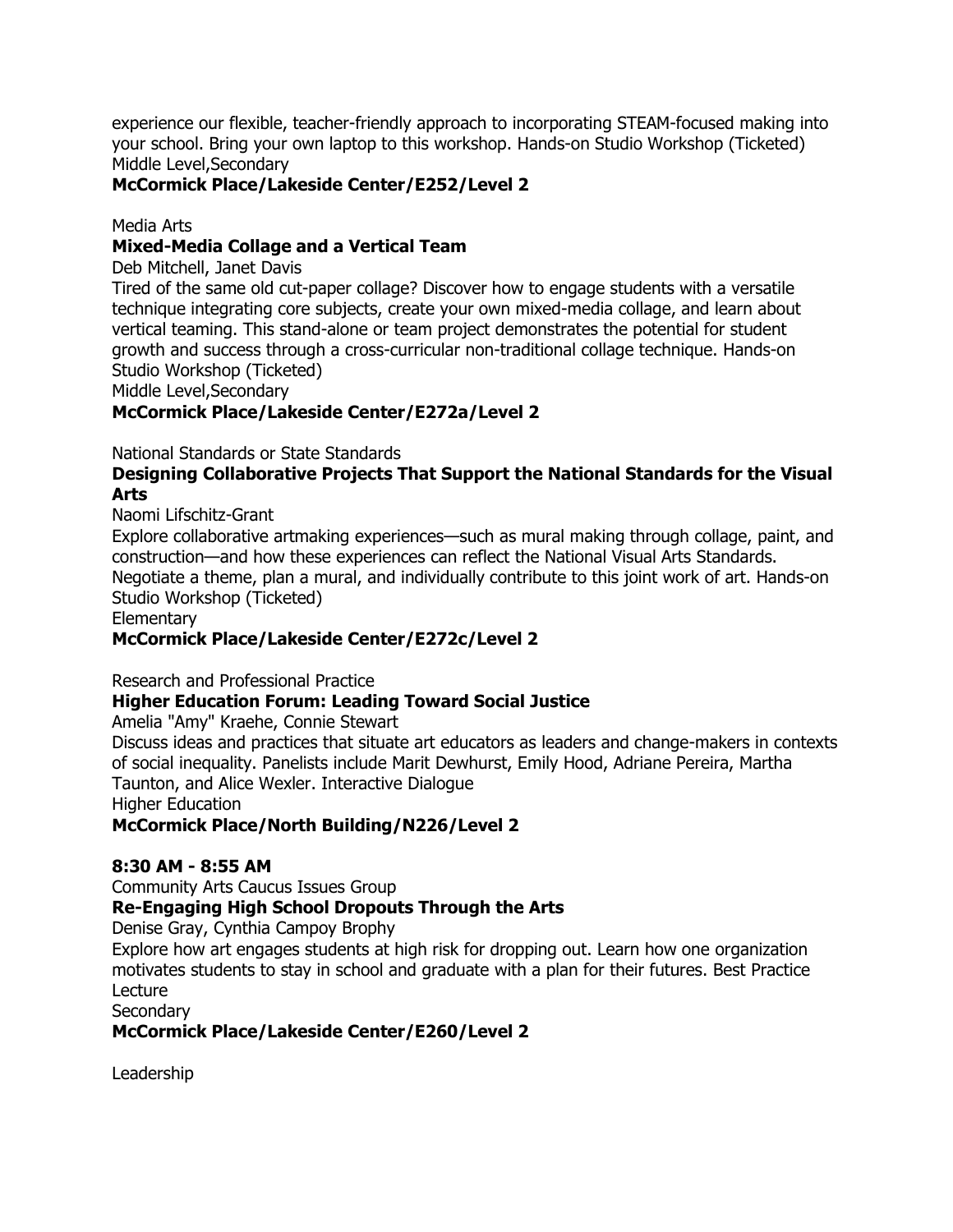### **National Art Honor Society: Engaging Students in Leadership With Philanthropy and Service**

### Janeece Henes

Learn about an NAHS chapter engaged in two annual art initiatives that develop students' leadership skills through grant writing, philanthropy, collaborations, service in the community, and fundraising. Best Practice Lecture

### **Secondary**

### **McCormick Place/Lakeside Center/E270/Level 2**

Research and Professional Practice

## **Photographic Self-Portraits of Teacher Identity**

Dowell Bethea

This presentation discusses preservice teacher identity through photographic self-portraits. Portraits reveal conflicting perceptions of teacher identity: that of a romanticized career as well as a powerless career. Research Lecture Elementary,Higher Education,Preservice

### **McCormick Place/North Building/N231/Level 2**

Women's Caucus Issues Group

### **Girls Taking the Lead**

Alice Lai

Examine the history, discourses, and visual culture of girl power through the Riot Grrrl and the Spice Girls phenomena. Gain ideas to teaching and researching the different girls' empowerment approaches. Research Lecture Elementary,Middle Level,Secondary,Higher Education,Preservice **McCormick Place/Lakeside Center/E256/Level 2**

### **8:30 AM - 9:50 AM**

Leadership

### **Super Session: NAEA School for Art Leaders at Crystal Bridges of American Art—A Celebration of Leadership**

Dennis Inhulsen, School for Art Leaders Class of 2015

Learn first-hand from the NAEA School for Art Leaders Class of 2015 how an intensive week of active learning inspired a variety of leadership experiments that were designed and implemented over 5 months. Discover how greater awareness about core leadership competencies and mindfulness informed capstone projects and prepared participants to lead for generations to come! Meet these art education leaders in small groups with opportunities to ask questions and learn about their career-enhancing experience. Best Practice Lecture Elementary,Middle Level,Secondary,Higher Education,Preservice,Supervision and Administration,Museum Education

### **McCormick Place/Lakeside Center/E451/Level 4**

Student Growth and Assessment

### **Addressing Assessment Authentically Across America: How Art Education Leaders Facilitate Meaningful Assessment for Students**

Bob Reeker, Lorinda Rice, Scott Russell, Mari Atkinson, Peter Curran

Join leaders as they converse about authentically assessing new standards and the impact of assessment on the arts in this day of rigorous standardized academic testing and evaluation.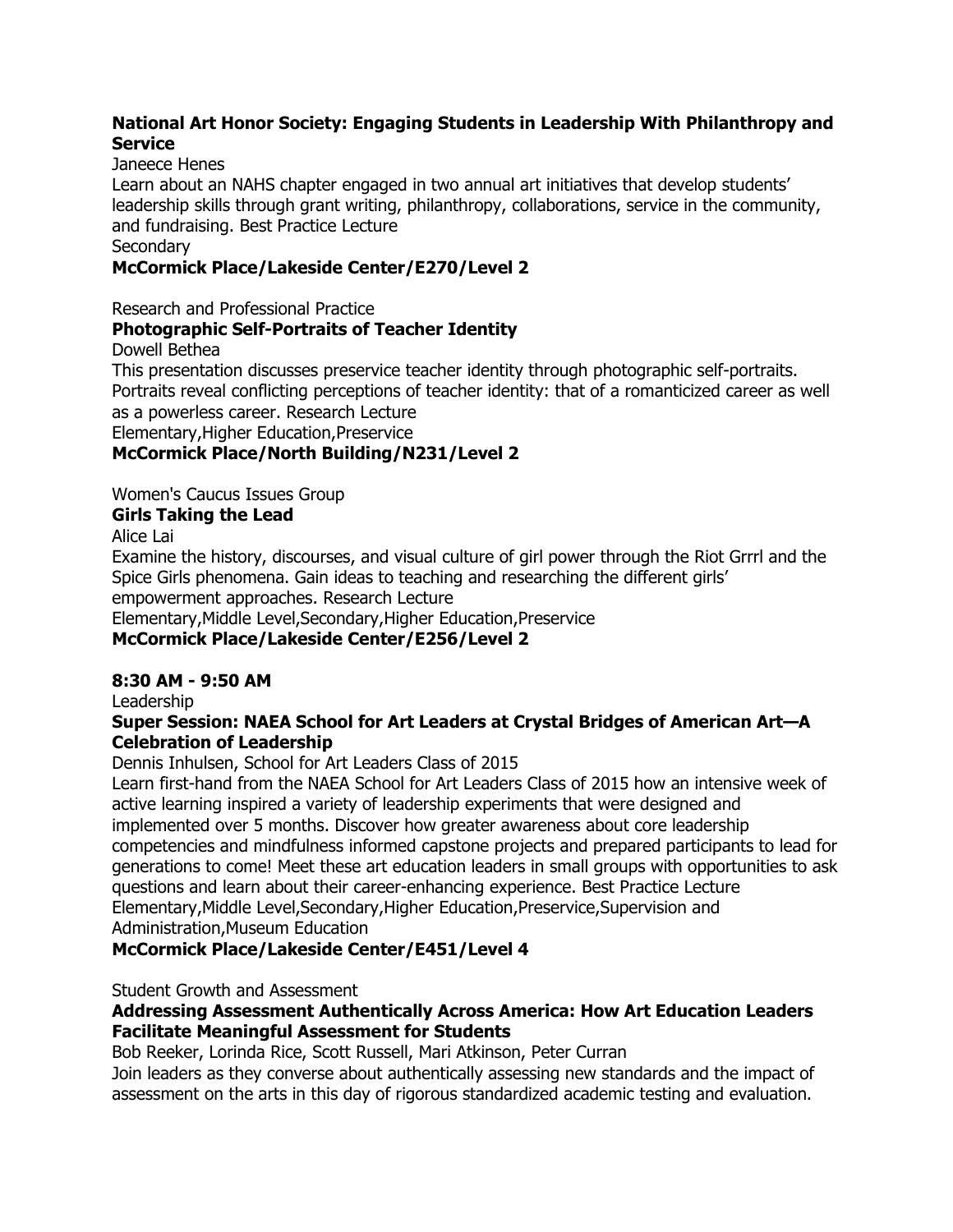This panel is a discussion for members, by members with a focus on K-12 art educators and art supervisors, as well as preservice art educators. All are welcome to be part of the conversation!. Interactive Dialogue

Elementary,Middle Level,Secondary,Preservice,Supervision and Administration **McCormick Place/Lakeside Center/Arie Crown Theater/Level 2**

### **9:00 AM - 9:25 AM**

Early Childhood Art Educators Issues Group

### **Material Agency in Preschool Art Experiences**

Heather Kaplan, Kristine Sunday

Learn practical strategies for selecting, presenting, and documenting young children's use of materials. Gain an understanding of the generative qualities of different media and the research potential of material agency. Interactive Dialogue

**Elementary** 

### **McCormick Place/Lakeside Center/E256/Level 2**

### **9:00 AM - 9:50 AM**

Art Education Technology and Caucus of Social Theory in Art Education Issues Groups **Art Education Technology and Social Theory in Art Education: Connecting Special Issues**

Christine Liao, Ryan Patton, Aaron Knochel

This panel discussion will share ways technology is being used in socially engaged art practices, citing works that incorporate digital media for collaboration, cooperation, crowd-sourcing, or as a place for activism. Hot Topic Panel

Elementary,Middle Level,Secondary,Higher Education,Preservice,Supervision and Administration,Museum Education

### **McCormick Place/Lakeside Center/E353b/Level 3**

Arts Integration

### **NAEA Middle Level Medley I: Arts Integration**

September Buys, Mari Atkinson, Kristi Harvey, Greg Bailey, Holly Bess-Kincaid In Medley I, master teachers and a principal share how they set art in the core of the middle school curriculum and incorporate Common Core Standards from other content areas into their programs. Best Practice Lecture

Middle Level

### **McCormick Place/North Building/N426b/Level 4**

Arts Integration

#### **Outside the Box: The Visual and Performing Arts Standards at Summer Camp** Deborah Kippley

Learn about Visual and Performing Arts Standards used in a performance-based summer camp environment. Lessons, rubrics, and checklists for elementary and middle school students showing the standards overlap and complement each other. Best Practice Lecture Elementary,Middle Level

### **McCormick Place/Lakeside Center/E352/Level 3**

Arts Integration

**Wyoming Art in the Classroom: A Statewide, 4th-Grade Art Criticism Project**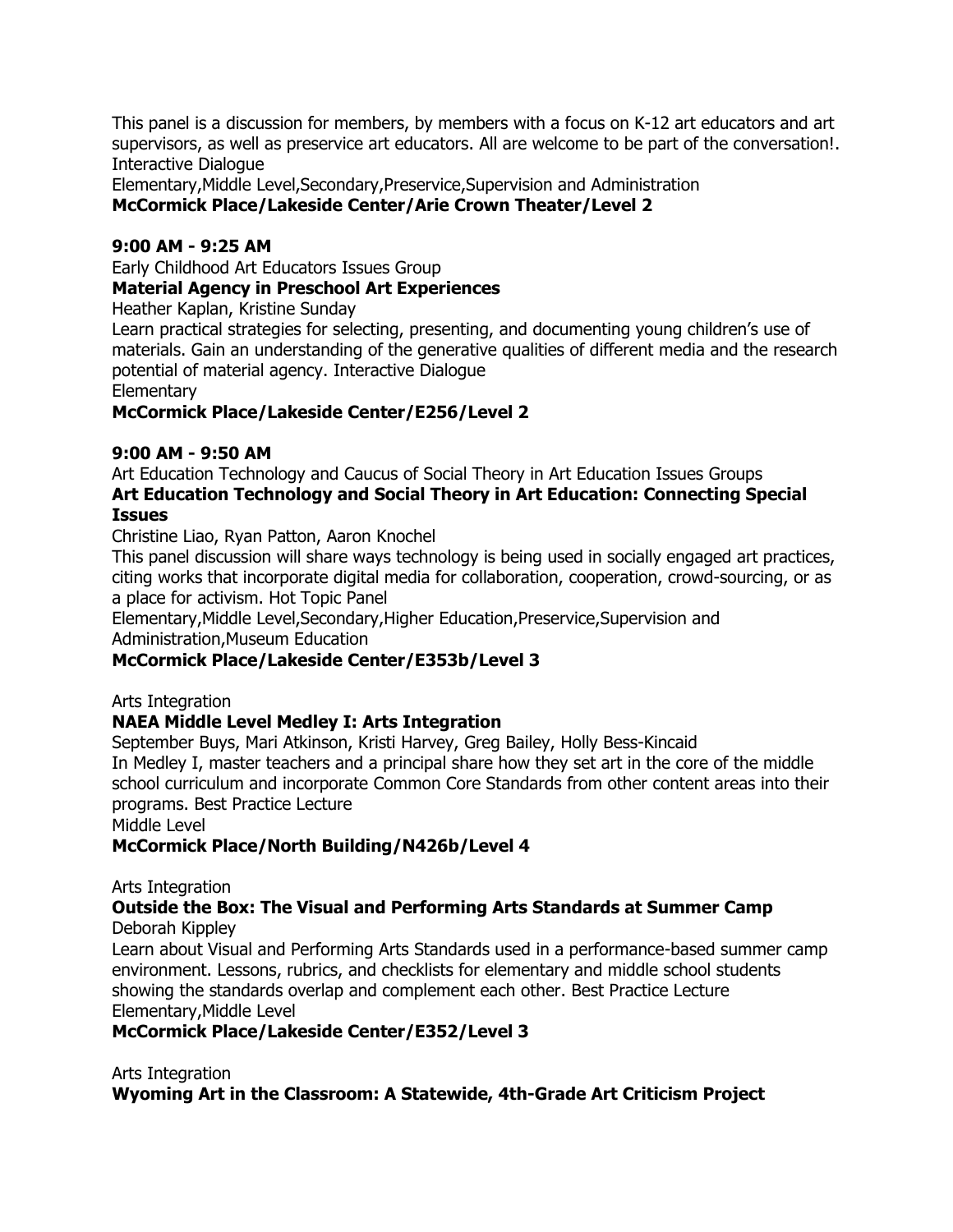Allen Trent, Pete Moran

An art criticism lesson using six contemporary Wyoming artists' work was taught to 700 fourth graders. Session includes: lesson overview, examining students' writing, and presenters' analysis. Best Practice Lecture Elementary,Higher Education

### **McCormick Place/Lakeside Center/E265/Level 2**

### Caucus of Social Theory in Art Education Issues Group **Interdisciplinary, Social Justice Art Curricula: CSTAE Digication Portfolio Educator Panel**

Jennifer Combe, Alice Pennisi, Rabeya Jalil

A panel of pK-16 teachers discuss their implemented lessons that embody visual culture, social theory, and social justice. Best Practice Lecture

Elementary,Middle Level,Secondary,Higher Education,Preservice,Supervision and Administration **McCormick Place/North Building/N137/Level 1**

Caucus on the Spiritual in Art Education Issues Group

#### **Rooted in Sacred Ground**

Amy Ruopp, Kathy Unrath

Explore the deeper aspects of mentorship, examining qualities which nurture growth. Presenters share our 25 years of experience in an interactive conversation to expand perceptions around mentorship, its benefits to participants, and extensions to K-12 education. Interactive Dialogue Secondary,Higher Education,Preservice,Supervision and Administration

### **McCormick Place/North Building/N134/Level 1**

Committee on Lifelong Learning Issues Group

## **Reading and Writing About Art and War**

Priscilla Lund

Explore how artists, art historians, museum curators, and architects saved artworks from destruction due to war. How can we access these events in authentic ways? Reading, writing, and researching together!. Interactive Dialogue Elementary,Middle Level,Secondary,Museum Education

**McCormick Place/Lakeside Center/E262/Level 2**

Committee on Multiethnic Concerns Issues Group

### **Learning From Latinas/os: An Intersectional Analysis of Visitor Experiences in Art Museums**

Veronica Betancourt

Include your Latina/o museum visitors and create more culturally responsive visitor studies. Learn how Latina/o visitors to encyclopedic art museums experience their subjectivity in these spaces. Research Lecture

Higher Education,Museum Education

**McCormick Place/North Building/N136/Level 1**

Curriculum Design **Choice Base Studio: The Transition to Choice** Joy Schultz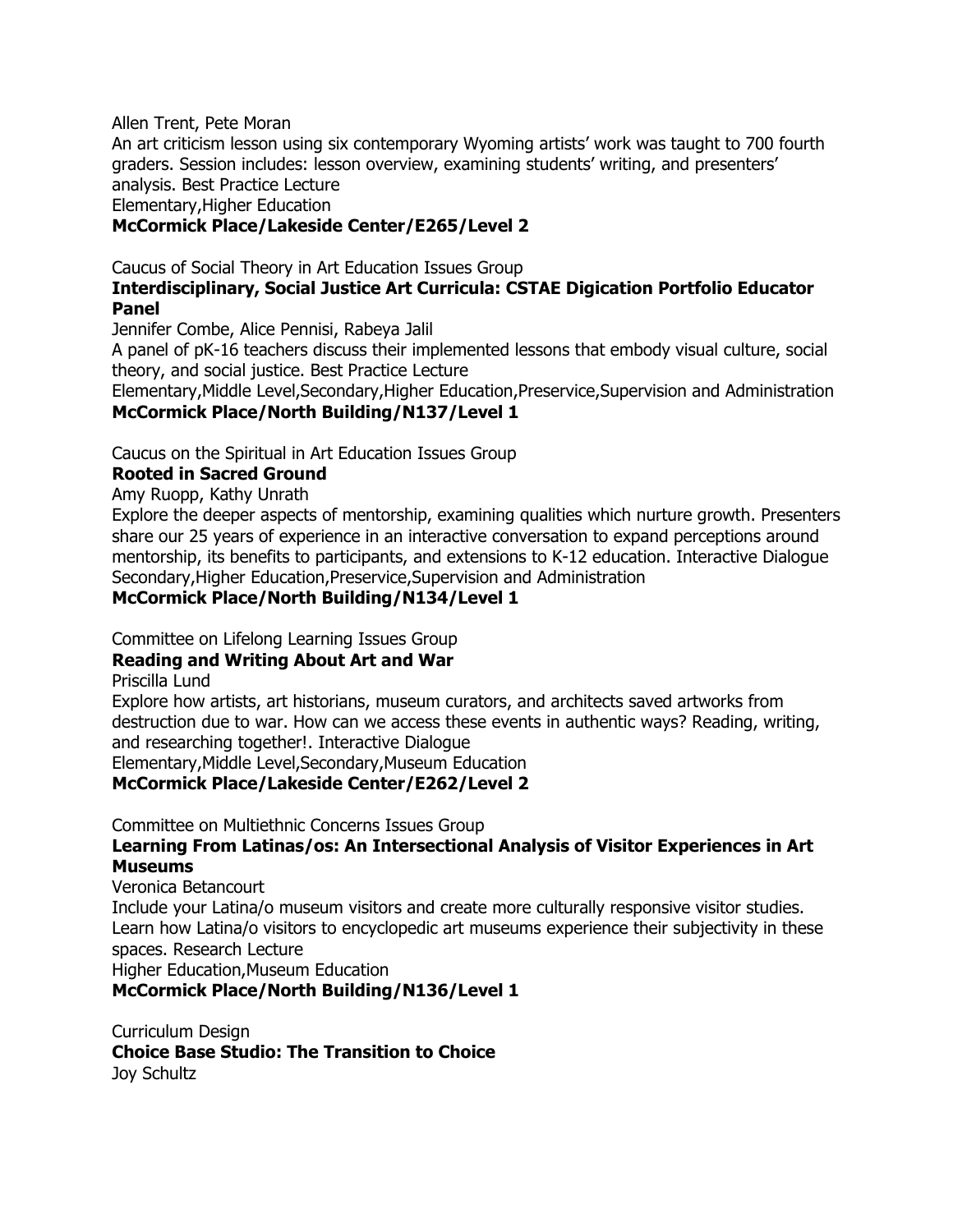Making the leap to Full Choice Art Studio in the high school. Learn how one art teacher implemented the curriculum with a digital online platform from concept to presentation. Best Practice Lecture

Secondary

### **McCormick Place/North Building/N427d/Level 4**

Instructional Practice

### **Digital Gets Dirty: Experimental Printmaking Techniques**

Jeanne Bjork

Explore the possibilities of experimental digital printmaking and get your digital photos onto an exciting new surface! Learn techniques such as image transfer, printable fabrics, and more. Hands-on Demonstration

**Secondary** 

**McCormick Place/Lakeside Center/E351/Level 3**

Instructional Practice

### **Cultivating a Sense of Self Through Art: Identity, Space, Environment**

Megan Coward, Tiffany Sirignano-Banks

Learn about identity in the visual arts classroom as a pathway to developing sense of self and connection to personal community through engaging in environmental art projects. Hands-on **Demonstration** 

**Elementary** 

### **McCormick Place/North Building/N129/Level 1**

Instructional Practice

### **Artmaking in Videos: Tegrity for Online Studio Art Courses**

Borim Song

How can we successfully teach and assess students' studio projects in the virtual classroom? The presenter will share online teaching experiences focusing on the use of Tegrity, videorecording software. Best Practice Lecture Secondary,Higher Education

#### **McCormick Place/North Building/N139/Level 1**

Instructional Practice

#### **The Poetic Print in High School Art Classrooms**

Mikela Thrasher, Raissa Rosenbaum

The Poetic Print engages high school learners to explore text as art through printmaking and critical thinking skills. Discuss unit examples for teachers to adapt in their own classrooms. Best Practice Lecture

**Secondary** 

#### **McCormick Place/North Building/N230b/Level 2**

Leadership

### **Creative Student Leadership: Blurring the Lines Between Art and Literacy**

Jolanda Dranchak

Explore how to engage students in leadership by establishing award-winning student literary and art journals. Learn about the process and ways to involve students, teachers, parents, and the broader community. Best Practice Lecture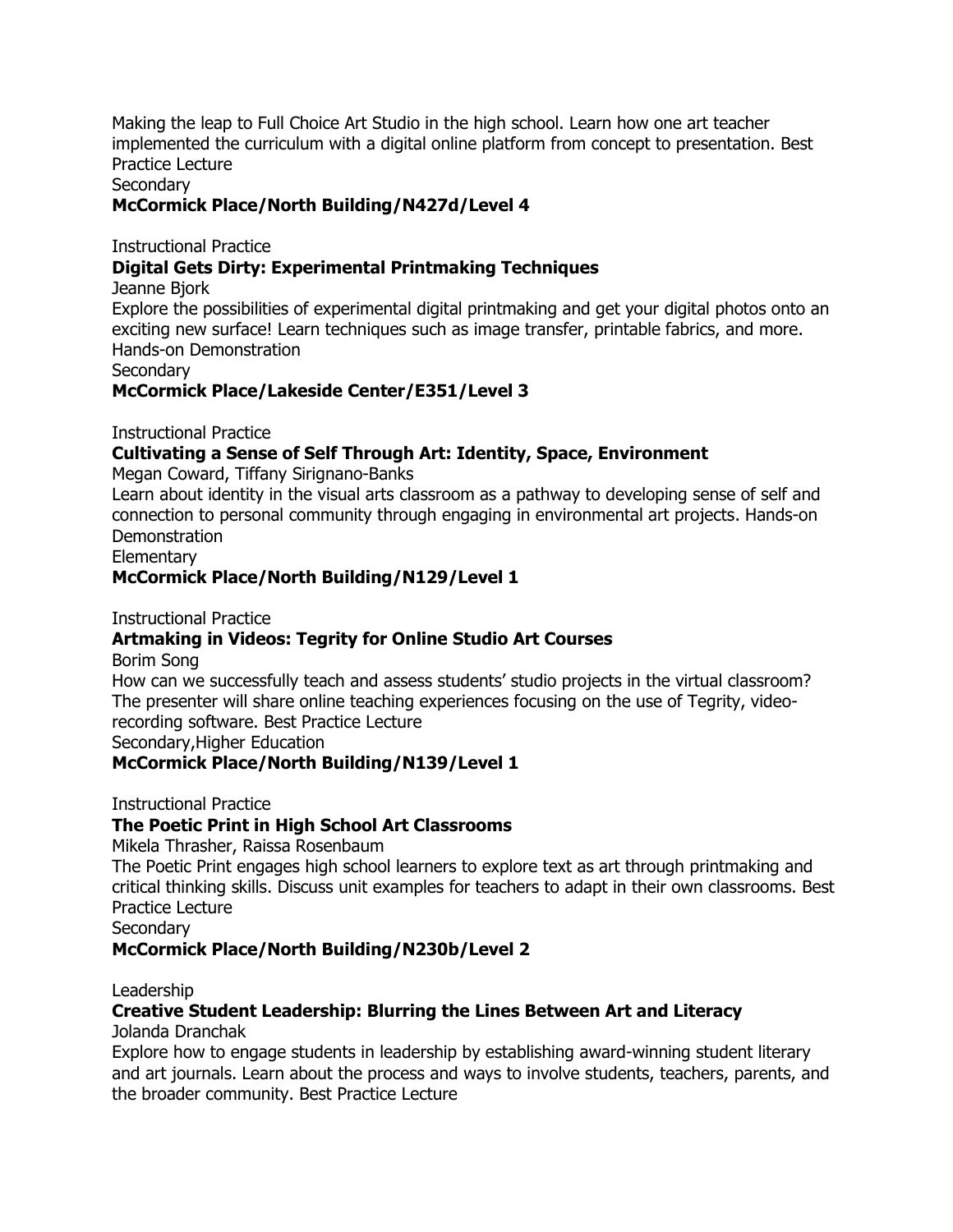#### Middle Level,Secondary,Higher Education **McCormick Place/North Building/N230a/Level 2**

#### Leadership

#### **Our Toolbox, Your Tools: Using a Model for Systemic Growth in the Arts**

Elizabeth Stuart, Eleni Dykstra, Sonia Synkowski, Ken Skrzesz

Using a new report developed in Maryland, discover ways to effect change and growth for your art program, locally and systemically. Strategies and 10 recommendations for implementation will be shared. Best Practice Lecture

Elementary,Middle Level,Secondary,Higher Education,Supervision and Administration **McCormick Place/Lakeside Center/E271a/Level 2**

Media Arts

### **Ludic Pedagogy: Teaching Digital Game Design for the Art Classroom**

Ryan Patton, Luke Meeken, Meredith Cosier

Digital innovation is required for the 21st-century art classroom. This session will share a curriculum for art educators interested in teaching game design. Research Lecture Elementary,Middle Level,Secondary,Higher Education

**McCormick Place/Lakeside Center/E270/Level 2**

Research and Professional Practice

#### **Do Data-Driven Assessments Affect Creativity?**

Stephanie Butler

Learn how student creativity scores were affected when quantitative data-driven assessment was implemented, compared to authentic assessment in a Visual Arts course. Research Lecture Middle Level,Secondary,Supervision and Administration

#### **McCormick Place/Lakeside Center/E353c/Level 3**

Research and Professional Practice

#### **Emerging Leaders: Preservice Research Stories**

Kathy Miraglia, Dan Barney, Bradford Venable, Amy Pfeiler-Wunder Preservice teachers first share their undergraduate research projects related to teaching and artistic practices. Then conversation is invited on "how to" strategies, collaborative examples, and ideas from the field. Interactive Dialogue

Higher Education,Preservice

#### **McCormick Place/North Building/N135/Level 1**

Research and Professional Practice

#### **Art Splash 2015: Staying True to the Art**

Emily Schreiner, Cynthia Cosio, Elizabeth Baill

From an interactive family exhibition, to studio projects, and a new mobile app, educators asked of every activity: does it pull you into the artwork or push you away?. Best Practice Lecture Museum Education

### **McCormick Place/Lakeside Center/E350/Level 3**

Research and Professional Practice

**Transforming our Practices: Indigenous Art and Pedagogies**

Kryssi Staikidis, Christine Ballangee-Morris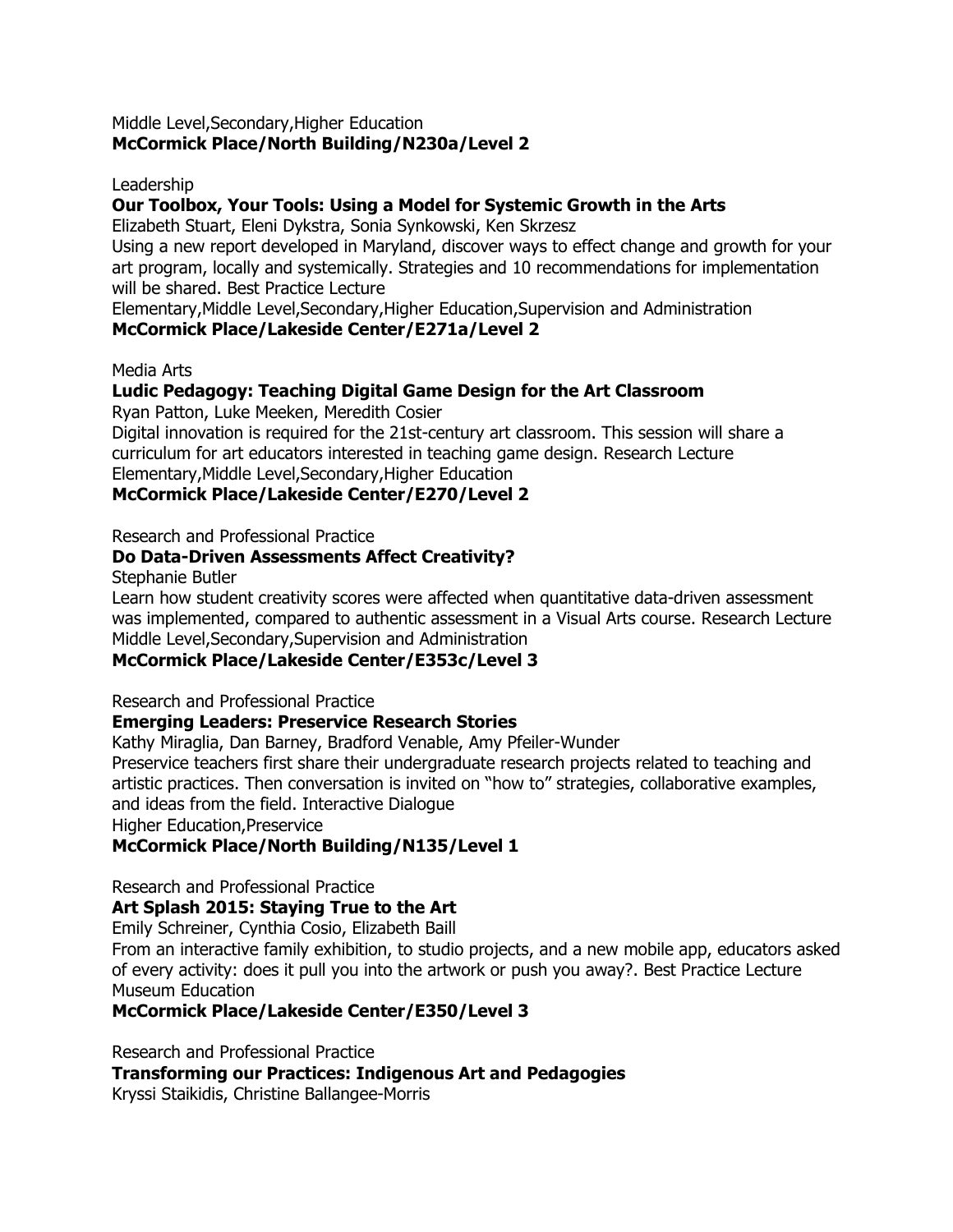This presentation provides leadership in art education through introducing an NAEA book project based on indigenous ways of knowing rooted in indigenous research, pedagogy, and contemporary art practices. Research Lecture

Higher Education

### **McCormick Place/Lakeside Center/E259/Level 2**

Retired Art Educators

### **Artistic, Professional, Personal: RAEA Members Speak Up!**

Bob Curtis, Woody Duncan, Patsy Parker, Gretchen Ebersol

Three distinguished emeritus art educators explore, discuss, and share life experiences in art education as a foundation for continuing efforts to promote quality art education. Interactive Dialogue

Elementary,Middle Level,Secondary,Higher Education,Preservice,Supervision and Administration,Museum Education

### **McCormick Place/Lakeside Center/E271b/Level 2**

Seminar for Research in Art Education Issues Group

## **Artful Engagements: Arts-Based Methods for Community-Based Research**

Kimberly Powell, Ross Schlemmer, Laura Trafí-Prats

This session demonstrates how art-based processes and methodologies can produce collective knowledge, shared imagination, agency, and common worlds within community settings. Research Lecture

Higher Education

### **McCormick Place/North Building/N427a/Level 4**

Teacher Evaluation

#### **The Art of Education: A Gallery Event for Pre-Professional Student Teachers** Laurie Gatlin

This session shares images, rubrics, and requirements for accompanying teaching portfolios, artist statement guidelines, and information for the planning of a gallery show that includes community education partners. Best Practice Lecture Higher Education

### **McCormick Place/Lakeside Center/E353a/Level 3**

### **Technology**

### **Artsonia, The Ultimate APP Workshop!**

Jim Meyers, Susan Bivona, Tricia Fuglestad, Theresa McGee BYOD and join us for a hands-on session dedicated to exploring the FREE Artsonia App! Creating and maintaining your gallery has never been easier. New and experienced Artsonia teachers welcome!. Bring Your Own Device (BYOD) Elementary,Middle Level,Secondary,Preservice

### **McCormick Place/Lakeside Center/E253cd/Level 2**

Women's Caucus Issues Group

**Feminist Resistance in the Pursuit of Social Justice**

Sarah Abu Bakr, Anya Wallace, Hyunji Kwon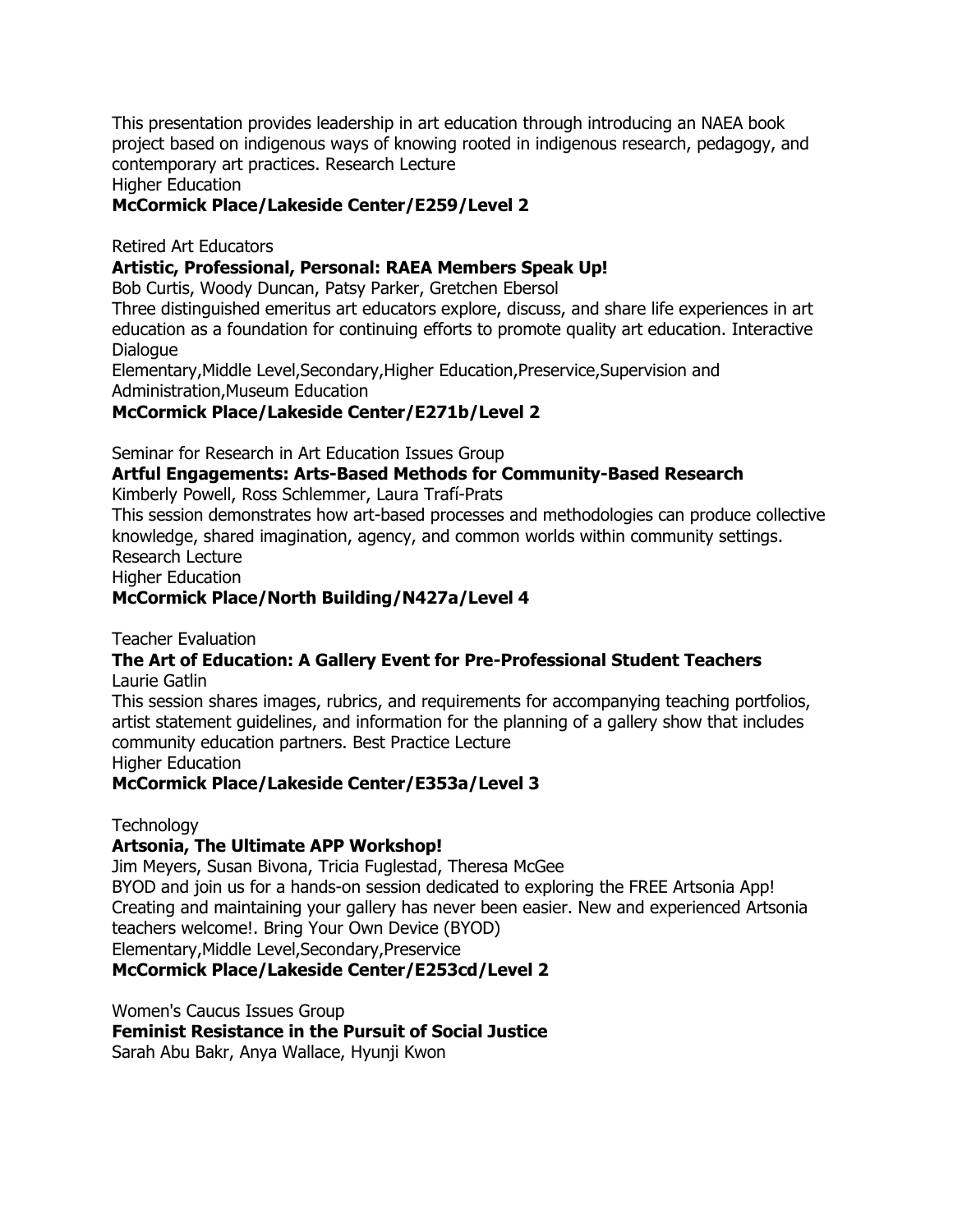This panel explores social justice through feminist inquiry by closely examining three artistic pursuits: Black girls' processing of sexual trauma, adult victim-survivors of sexual trauma, and postcolonial Arabness. Research Lecture

Higher Education

### **McCormick Place/North Building/N426a/Level 4**

UnConference: Relax and Rewind

### **Intro to Meditation: Mindfulness in the Classroom**

Stephanie Chewning

Learn the general purposes and different types of meditation. Sit back and relax as you are guided through a Mindfulness meditation with a focus on the body, breath, thoughts and environment. A good entryway into meditation, the objective of mindfulness meditation is not to stop thought, or create an altered state, but to be mindful of the moment. Seated, no special clothing required. Interactive Dialogue

### **McCormick Place/North Building/N140/Level 1**

### **9:00 AM - 10:20 AM**

Business Meeting **Studies in Art Education Business Meeting** Mary Ann Stankiewicz Annual meeting for the Editorial Advisory Board of Studies in Art Education. Interactive Dialogue Higher Education **McCormick Place/Lakeside Center/E258/Level 2**

### **9:00 AM - 10:50 AM**

Leadership

### **Issues Group Leadership Conversation**

Deborah Reeve

Share updates on goals, activities, and plans for advancing the work of Issues Groups in alignment with NAEA's Strategic Vision. In the first hour, Chairs meet informally among themselves to share ideas for supporting the individual and collective work of Issues Groups; the second hour provides focused conversation with Executive Director Deborah B. Reeve, President Patricia Franklin, and members of the NAEA Board. Interactive Dialogue Elementary,Middle Level,Secondary,Higher Education,Preservice,Supervision and Administration,Museum Education

## **McCormick Place/North Building/N130/Level 1**

### **9:30 AM - 9:55 AM**

Arts Integration

### **Visualizing Sound**

Janeece Henes, Joeseph Cornett, Chandra Hemminger

Explore innovative opportunities for students to create visual responses to music. Teachers share experiences collaborating with a local symphony. Participate in interactive exercises that will provide possibilities for your program. Performance Middle Level,Secondary

## **McCormick Place/Lakeside Center/E261/Level 2**

Lesbian Gay Bisexual Transgendered Issues Caucus Issues Group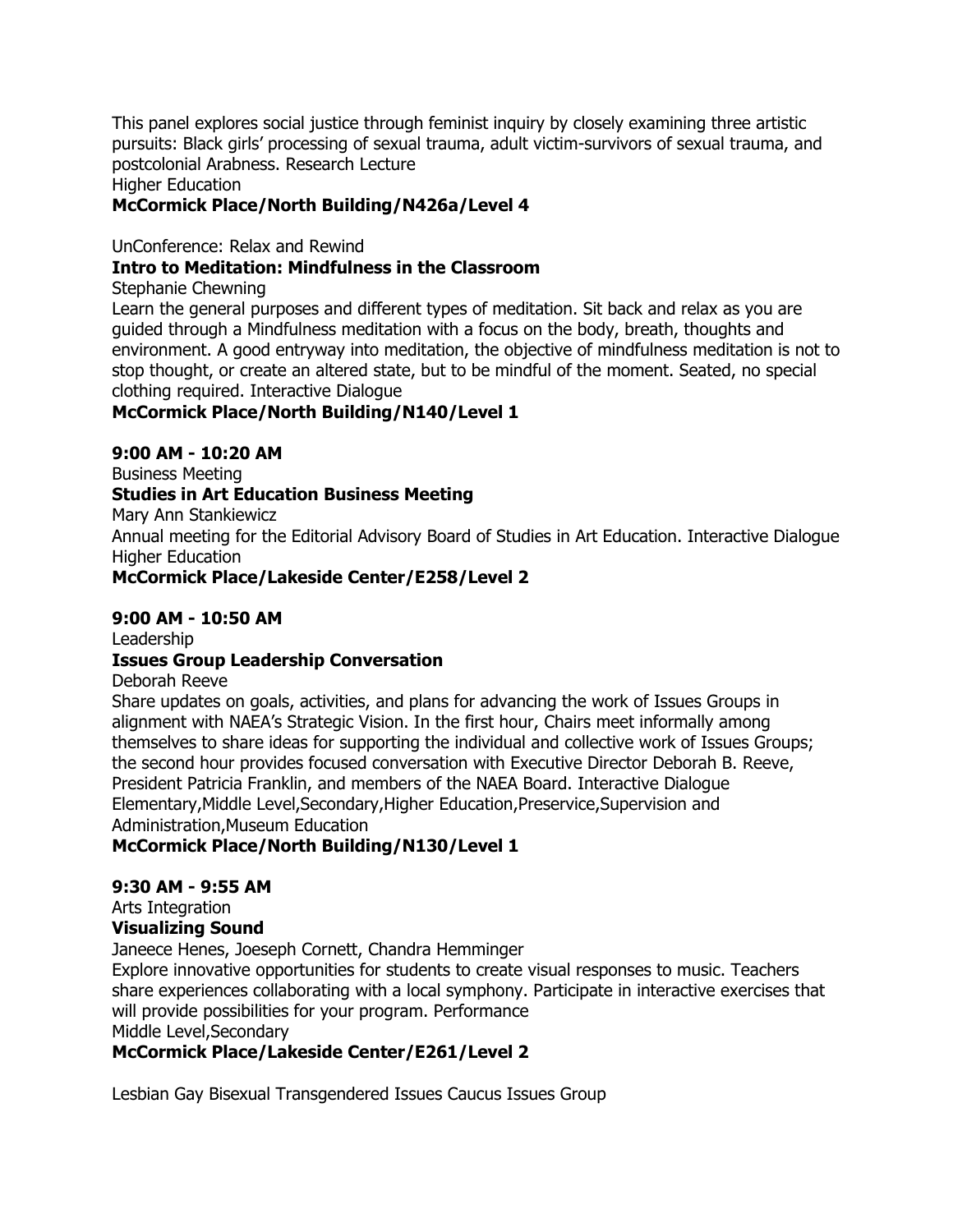### **Piercing Memory: Marking History—Historical Thinking, A/r/tography, and Interpretation as Stitched Narratives**

Joanne Ursino

Stitching and writing alongside a reflection on the interplay of historical thinking, a/r/tography, and interpretation. Explore meaning-making in a feminist, queer/ing, and mixed-method approach to arts-based research. Research Lecture Higher Education

### **McCormick Place/Lakeside Center/E256/Level 2**

### **10:30 AM - 11:50 AM**

Business Meeting

### **5th Annual NAEF Fundraising Benefit Event**

Peter Trippi, Margaret Peeno

Hosted by NAEF Chair Dean G. Johns and NAEF Development Committee Chair Margaret Peeno. Join NAEA colleagues for this special lecture and discussion event. Light refreshments will be served. Ticketed event open to all NAEA Convention attendees; tickets are \$50 (\$40 is a taxdeductible contribution to the National Art Education Foundation). [TICKETED EVENT]. Best Practice Lecture

Elementary,Middle Level,Secondary,Higher Education,Preservice,Supervision and Administration,Museum Education

### **McCormick Place/Lakeside Center/E253ab/Level 2**

### **11:00 AM - 11:50 AM**

Arts Integration

### **Visual Art Comes Alive: Sound, Movement, and Storyboarding**

Shari Hofschire, Joanne Sowell

Engage in a unit that uses dialogue, sound, movement, and contemporary media to interpret an artwork. Design a movie soundtrack and have students create storyboards and graphic novels. Best Practice Lecture

Elementary,Middle Level,Secondary

### **McCormick Place/Lakeside Center/E352/Level 3**

Arts Integration

### **Elementary Carousel of Learning: Interdisciplinary Lessons**

Thomas Knab, Jennifer Dahl

Learn how art educators are currently making connections between art and other disciplines to support student learning. Receive four 10- to 12-minute presentations to gain multiple perspectives and ideas for inclusion in your own art programs. Bring Your Own Device (BYOD) **Elementary** 

### **McCormick Place/North Building/N426b/Level 4**

#### Arts Integration

#### **Ethnic Diversity and the Value of "Brown and Beige" in Masterwork Exemplars** Joele Michaud

Ethnic-American artworks that reflect student origins encourage classroom engagement and instill enduring understandings. Invite students to explore their own and others' cultures and history while investigating the contemporary world. Best Practice Lecture **Elementary**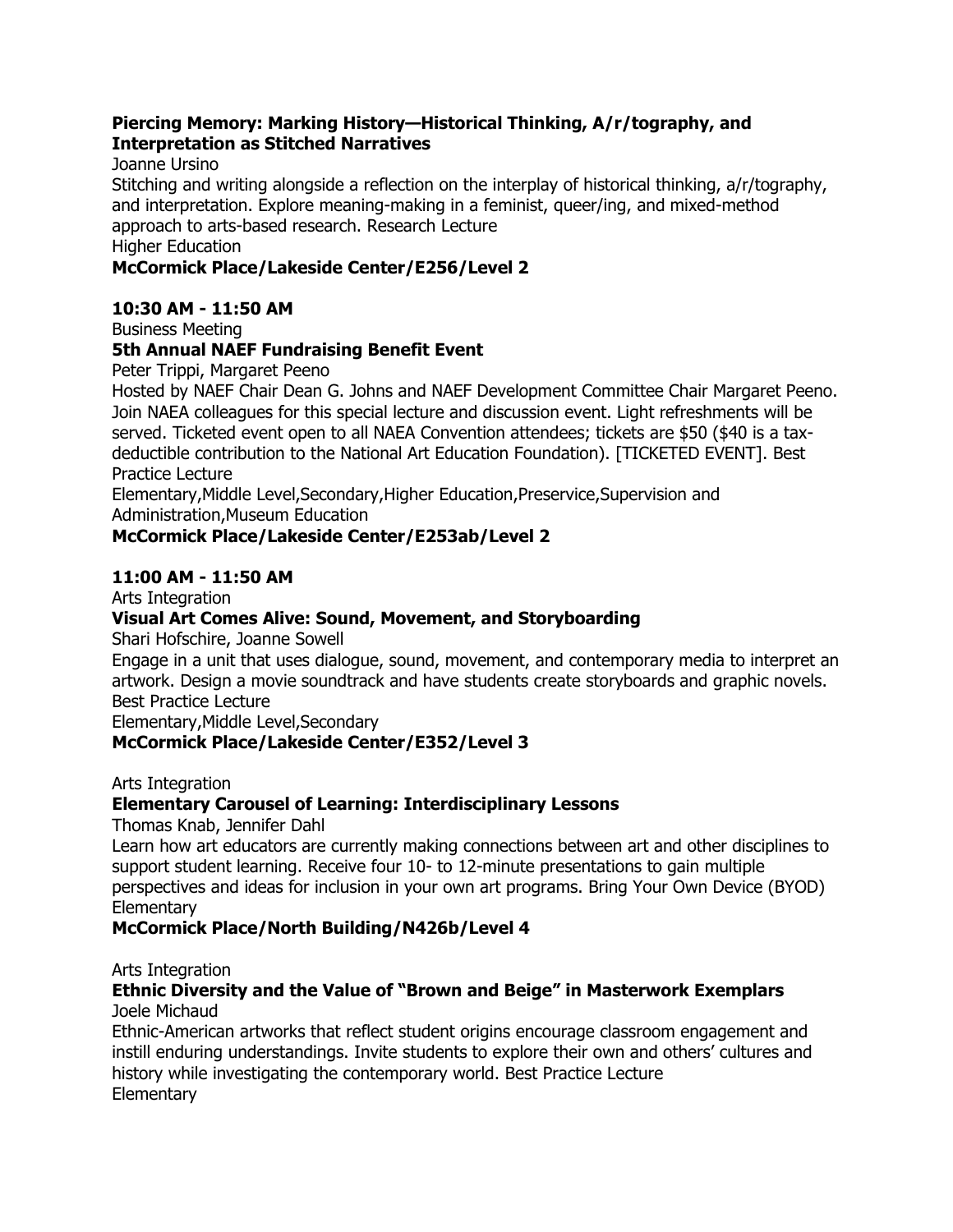### **McCormick Place/Lakeside Center/E265/Level 2**

Arts Integration

### **Artist Series: Humor—Hairy Who and the Chicago Imagists**

Suellen Rocca

Birds, boats, water, ladders, and fish persist in unusual juxtapositions that explore the dichotomies of good and evil, life and death in Suellen Rocca's mixed media work. Multiple miniiconic images derived from Sears catalogues, kindergarten pre-readers, and jeweler's catalogues populate her canvases. Best Practice Lecture

Elementary,Middle Level,Secondary,Higher Education,Preservice,Supervision and Administration,Museum Education

### **McCormick Place/Lakeside Center/E451/Level 4**

Arts Integration

### **The Mystery Object: An Arts-Integration Model Celebrating Improvisation and Experimentation**

Georgina Valverde, Luke Albrecht, Peter Stover, Angela Hayes, Sherrie Gauley In a climate of predetermined outcomes, how can art foster improvisation and experimentation? This session presents best practices developed by members of the Art Institute of Chicago's Teacher Advisory Panel. Best Practice Lecture

Elementary,Middle Level,Secondary,Supervision and Administration,Museum Education **McCormick Place/Lakeside Center/E259/Level 2**

Caucus of Social Theory in Art Education Issues Group

### **Public Pedagogy: Expanding Praxis in the Interest of Publicness**

Jorie Emory

Explore the expanded praxis of public pedagogy and examine the leadership role of the public pedagogue in creating/maintaining spaces for informal learning that serves the activist dimensions of becoming public. Research Lecture

Higher Education

### **McCormick Place/North Building/N135/Level 1**

Committee on Multiethnic Concerns Issues Group

### **Global Connections and Cultural Understanding Through the Treasures of India and Nepal**

Minuette Floyd

An art educator presents highlights of her travels to India and Nepal. Learn how travel experiences abroad can engage students in dialogue about diversity and examining perceptions. Best Practice Lecture

Elementary,Secondary,Higher Education

**McCormick Place/North Building/N136/Level 1**

Community Arts Caucus Issues Group

### **Some of My Best Students are Felons: Justice, Art Education, and Incarceration**

Courtnie Wolfgang, Tesni Stephen, Melanie Buffington, Erika Ogier

Presenters share justice-oriented curricula and artwork created by incarcerated persons during arts-based community courses at the city jail in Richmond, Virginia. Best Practice Lecture Higher Education,Preservice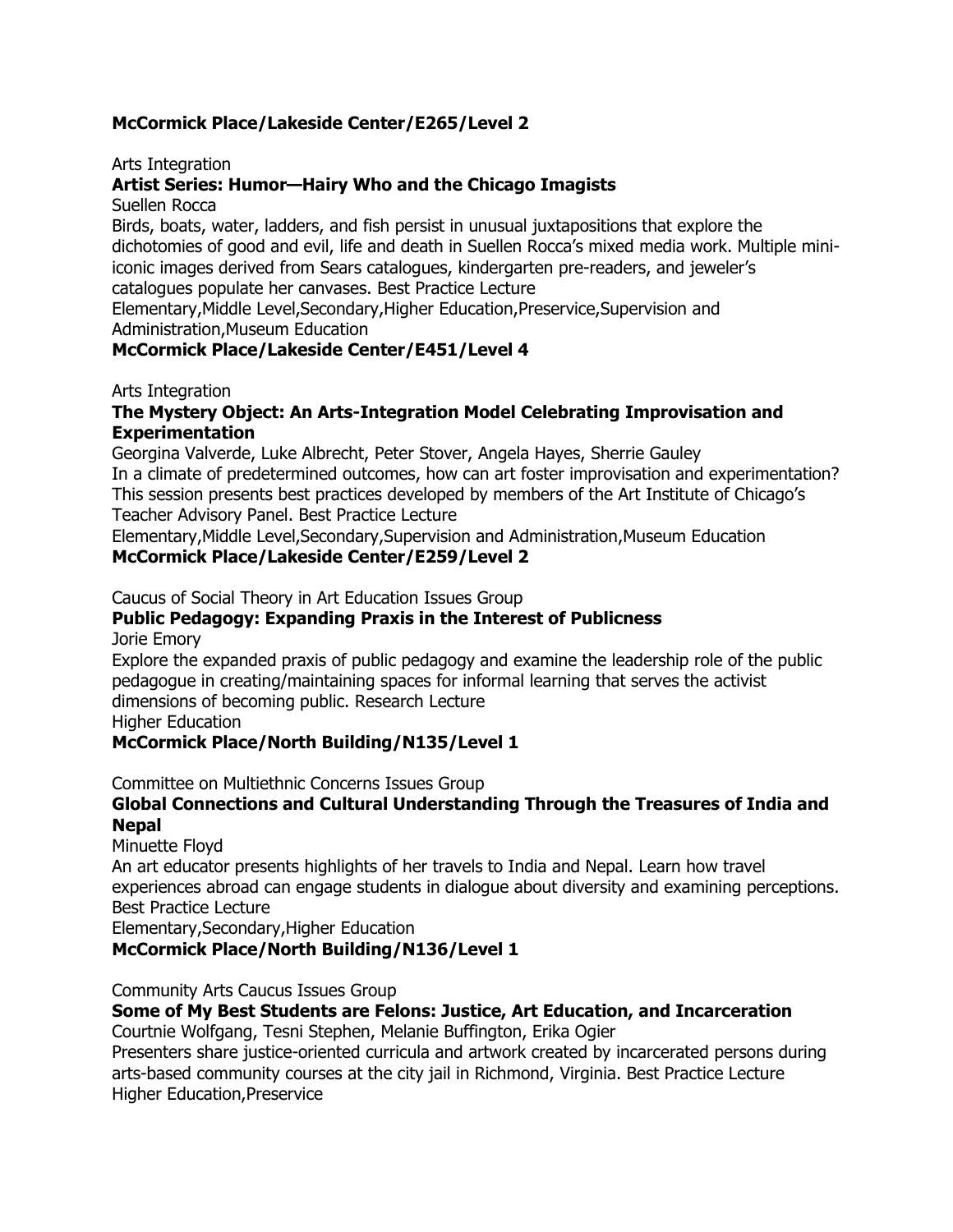### **McCormick Place/North Building/N227a/Level 2**

#### Curriculum Design

### Building a Framework for Student Innovation: Implementing a "Design Thinking" **Methodology**

Stephanie Silverman

Students self-direct learning, discovery, and innovation in a systematic "framework for innovation," a successful found-object apparel design project. Learn how to design assignments empowering students to drive learning and discovery. Best Practice Lecture **Secondary** 

### **McCormick Place/North Building/N427d/Level 4**

Global Connections

### **China: A Journey Through ART**

Holly Kincaid

Through the visual language of art students, learn about our global community. Travel along with memories of a Fulbright-Hays journey to China and see the curriculum units developed. Best Practice Lecture

Middle Level

#### **McCormick Place/North Building/N231/Level 2**

Independent School Art Education Issues Group

### **Authentic Assessment in Choice-Based Art Classes**

Pat Kerner, Kat Mattimoe

Teachers from two independent schools share their transition to choice-based classrooms and their unique perspectives on developing assessment tools. Find out how to effectively assess authentic student artworks. Best Practice Lecture

Elementary,Middle Level

#### **McCormick Place/North Building/N138/Level 1**

Instructional Practice

#### **How to Develop Creative Thinkers Today and Empower the Leaders of Tomorrow** Jason Blair

Time to ditch the pinch pots and move out of your comfort zone! Boost your own creativity and transform your art program today to develop the creativity leaders of tomorrow. Best Practice Lecture

**Elementary** 

#### **McCormick Place/Lakeside Center/E351/Level 3**

Instructional Practice

### **Side-by-Side Program: Working One-to-One in Inner-City Schools**

Elizabeth Stephanie Cramer

Graduate students in this summer course worked with elementary-grade artists participating in a program for vulnerable children. Learn about assumptions, expectations, revelations, and the significance of teaching art. Best Practice Lecture Higher Education

#### **McCormick Place/North Building/N129/Level 1**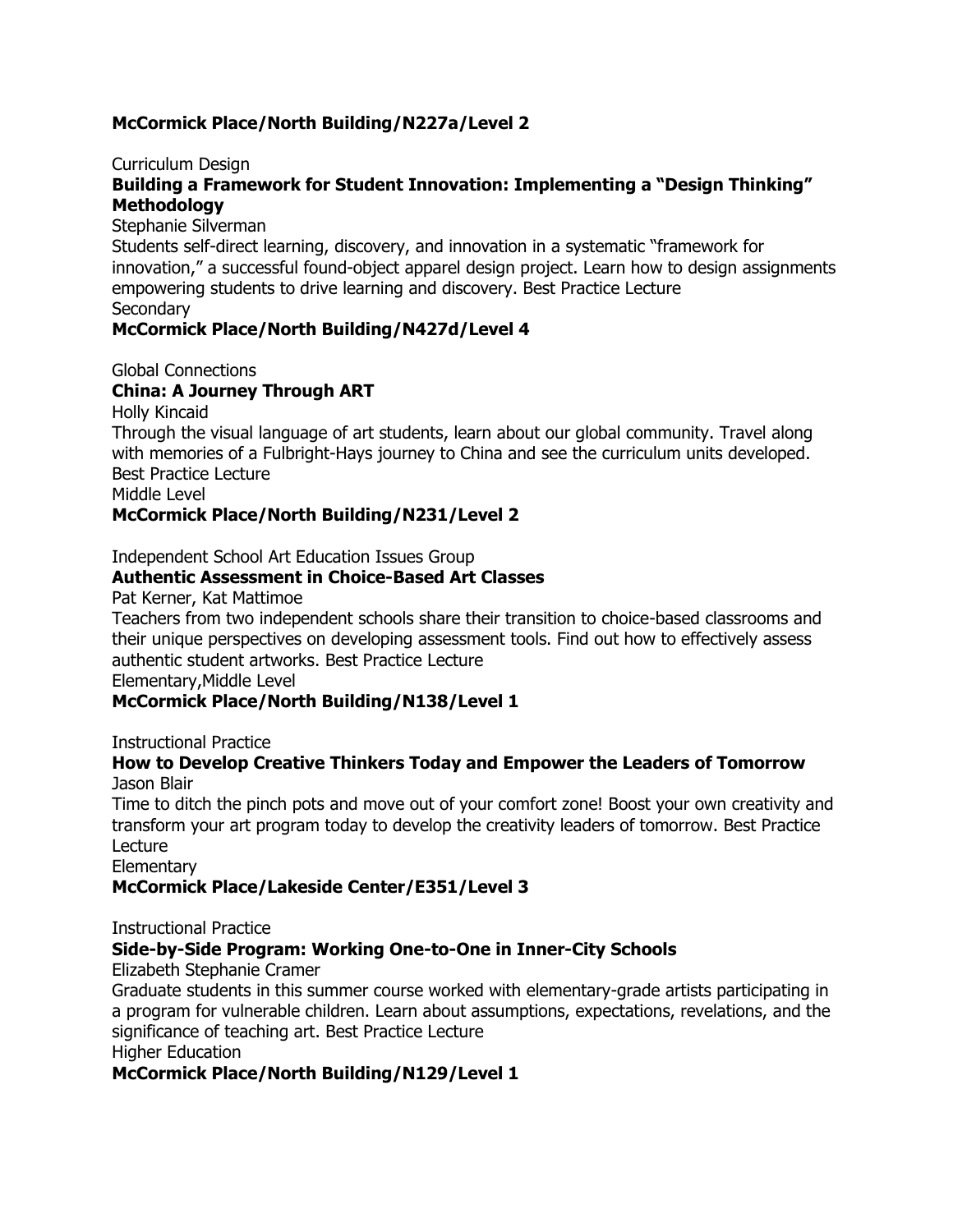#### Instructional Practice

### **Capturing Culture: Using Collaborative Long-Distance Photography to Illuminate School Communities**

Alissandra Seelaus, Caro Appel

What can students discover about their school culture by documenting it for someone thousands of miles away? Photography, social media, and prompt-based explorations help students capture their personal culture. Best Practice Lecture **Secondary** 

### **McCormick Place/Lakeside Center/E270/Level 2**

Instructional Practice

### **FUSE: Creating an Alternative Infrastructure for Learning**

Anne Stevens

An interest-driven STEAM exploration program—based on video game challenge structure and running nationally in schools and libraries—inverts many of the common features of schooling. Research Lecture

Middle Level,Secondary

### **McCormick Place/North Building/N139/Level 1**

Instructional Practice

### **Drawing In/ Drawing Out: Combining Traditional Observation With Contemporary Practice**

Rachel Valsing, Cheryl Milligan

Want to engage students with choices and skills relevant to artistic thinking? This presentation will share the ways we use contemporary art to address traditional drawing and create studentcentered instruction. Best Practice Lecture

**Secondary** 

### **McCormick Place/North Building/N230b/Level 2**

#### Leadership

## **Charting the Course: Arts Educators as Educational Change Agents**

Jeremy Holien

Advance your leadership skills by engaging 21st-century practices in arts education, building capacity to articulate the value of the arts to stakeholders, and implementing sound strategy to advance the field. Best Practice Lecture

Elementary,Middle Level,Secondary,Higher Education,Preservice,Supervision and Administration,Museum Education

### **McCormick Place/Lakeside Center/E271a/Level 2**

#### Leadership

### **Rethinking Creativity and Leadership: Discovering Collaborative Possibilities Among Communities, K-12 Schools, and Universities**

Li-Hsuan Hsu

This session will discuss collaborative possibilities among communities, K-12 schools, and universities through investigating leaders' visions and creativity in arts organizations, enhancing partnership and collaboration in art education. Research Lecture Supervision and Administration

**McCormick Place/North Building/N230a/Level 2**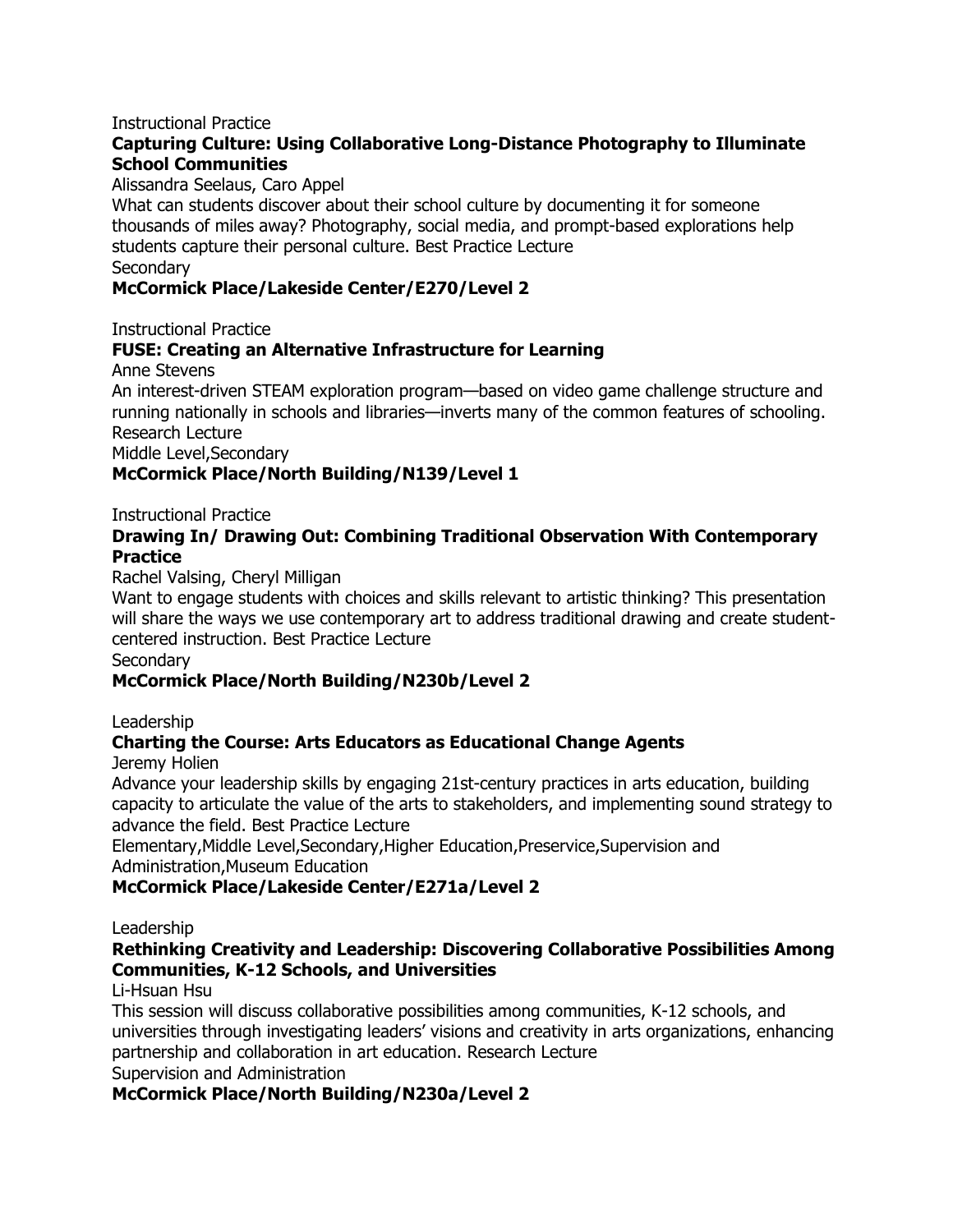### Leadership

### **Youth Art Month = NAEA Leadership… Who Knew!**

Denise Tullier-Holly, Linda Kieling, Debi West

Learn from three seasoned art educators who met 18 years ago via their YAM successes at National Convention. Friendship and leadership grew. Hear YAM stories and where they are today. Hot Topic Panel

Elementary,Middle Level,Secondary,Higher Education,Preservice

### **McCormick Place/North Building/N226/Level 2**

Lesbian Gay Bisexual Transgendered Issues Caucus Issues Group

### **NAE(g)A(y): Queer Leadership**

KC Jenkins, Melissa-Ann Ledo

Join us for an open forum to discuss issues facing LGBTQIAA teachers, students, and administrators working toward tolerant and socially just classrooms and communities through media and the arts. Interactive Dialogue

Elementary,Middle Level,Secondary,Higher Education,Preservice,Supervision and Administration,Museum Education

### **McCormick Place/Lakeside Center/E271b/Level 2**

National Standards or State Standards

### **Fellows Forum: Politics and the (De)Evolution of Art Education**

Thomas Brewer, Richard Siegesmund

Fellows Forum: What are the politics of the new National Standards? What needs do they address? How might they fall short? What is their relation to core values within art education?. Interactive Dialogue

Elementary,Middle Level,Secondary,Higher Education,Preservice,Supervision and Administration,Museum Education

### **McCormick Place/Lakeside Center/E353b/Level 3**

Research and Professional Practice

#### **Scholastic Art & Writing Awards Portfolio Intensive for Art Educators** Alana Benoit

Explore components of exceptional portfolios recognized through the Scholastic Awards' three criteria: originality, personal vision, and technical skill. Learn techniques to help students present their strongest work and explore the overlap with art college applications. Best Practice Lecture

**Secondary** 

## **McCormick Place/North Building/N228/Level 2**

Research and Professional Practice

### **Researching Spirituality in Art Education**

Laurel Campbell, Seymour Simmons, Jane Dalton

Learn about the role of research on spirituality and its application to art education practice. Researchers' concerns include Eastern and Western traditions, contemplative practice, and distinctions between spirituality and religion. Research Lecture Higher Education

### **McCormick Place/Lakeside Center/E353c/Level 3**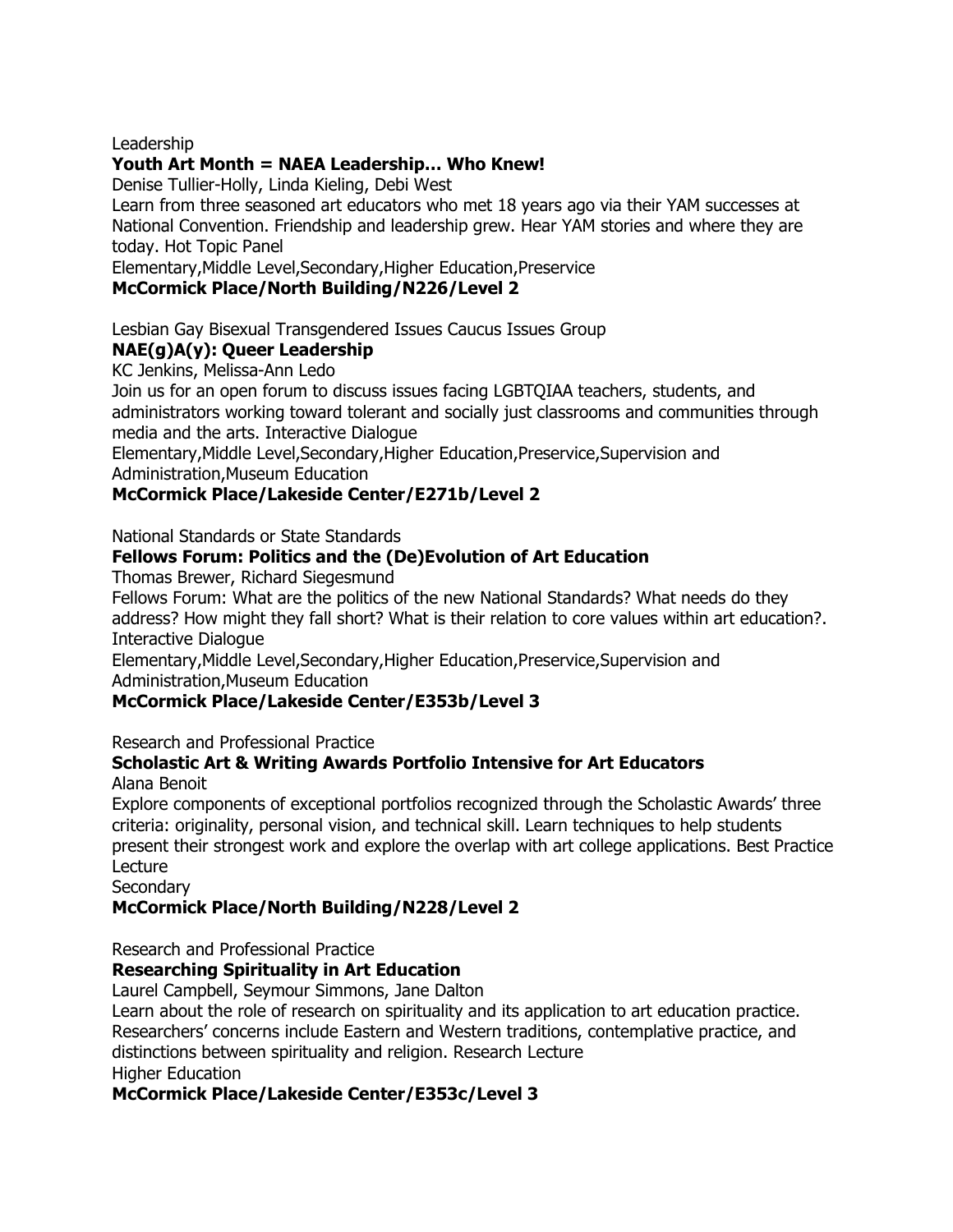### Research and Professional Practice

# **Research Marathon: Practical Strategies for Getting Started and Making it Happen**

Jennifer Czajkowski, Jacqueline Terrassa

Through short presentations and discussion, learn to develop a good research question and explore three different approaches to doing research: action research, engaging a professional consultant, and collaborations with universities. Best Practice Lecture

Museum Education

### **McCormick Place/North Building/N227b/Level 2**

Research and Professional Practice

#### **Graphic Transpositions: Traversing Race, Gender, and Social Justice Through Comics** Nick Sousanis, Christopher Jeansonne, Veronica Hicks, Jaimeson Daley

Scholars from four top doctoral programs offer perspectives on comics as a medium through which to develop 21st-century literacies and to explore understandings of race, gender, and identity. Hot Topic Panel

Secondary,Higher Education

### **McCormick Place/Lakeside Center/E350/Level 3**

Seminar for Research in Art Education Issues Group

### **Transcribing Children's Drawing: An Analytical Performance**

Christopher Schulte

The purpose of this presentation is to explore the relationship between children's drawing and processes of qualitative transcription. Research Lecture

Higher Education

### **McCormick Place/North Building/N427a/Level 4**

Special Needs in Art Education Issues Group

#### **Building Success: The Power of Sequential Learning for Students With Autism (ASD)** Suzanne Duvall-Zurinsky

Sequential learning helps students with autism achieve creative success by building upon their prior art learning. This exciting session provides proven teaching strategies, supporting modifications, and examples of student art. Best Practice Lecture Elementary,Middle Level,Secondary,Preservice

### **McCormick Place/North Building/N134/Level 1**

Student Growth and Assessment

### **A Teacher-Driven Model for Rethinking Traditional Assessment**

Ty Talbot

An art teacher from a Seattle independent school decided to abolish traditional single-letter grades and pioneer the only department on campus using a rubric- and narrative-based system. Best Practice Lecture

Middle Level,Secondary

**McCormick Place/North Building/N137/Level 1**

Teacher Evaluation **Passing edTPA Part IV: Strategies for Success** Justin P. Sutters, Shari L. Savage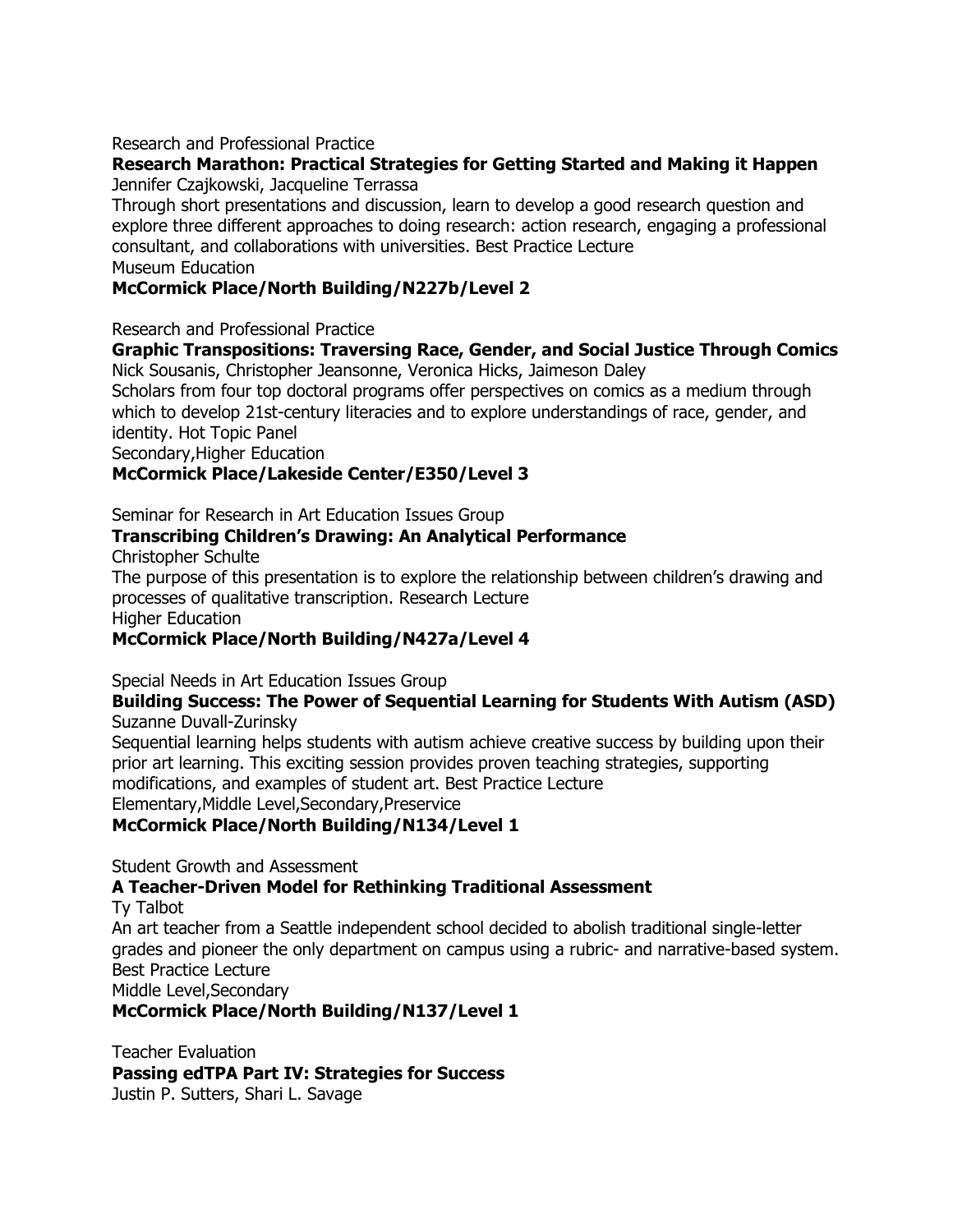In this fourth and final installment, successful portfolio outcomes resulting from years of pilot studies will be shared with a focus on teaching context and successful analytic commentary development. Best Practice Lecture

Higher Education,Preservice,Supervision and Administration **McCormick Place/Lakeside Center/E353a/Level 3**

United States Society for Education through Art Issues Group

**Leading Through Empowerment: Student-Centered, Pluralistic Art Education**

Barbara Caldwell, Pamela Ballard

Dynamic pluralistic art education experiences and outcomes are shared in this interactive presentation. Participants learn empowering methods for K-16 pluralistic art education and create related symbolic art. Best Practice Lecture

Elementary,Middle Level,Secondary,Higher Education,Preservice

**McCormick Place/Lakeside Center/E260/Level 2**

Women's Caucus Issues Group

### **Beyond Reading Disorders: Women's Graphic Memoirs and Eating Disorders**

Jennifer Eisenhauer Richardson

Explore the intersections of gender, visuality, and subjectivity as they pertain to three graphic memoirs about eating disorders. This presentation challenges oversimplified interpretations of eating disorders as a "reading disorder.". Research Lecture Higher Education

**McCormick Place/North Building/N426a/Level 4**

### **11:00 AM - 12:50 PM**

Caucus of Social Theory in Art Education Issues Group

**Caucus of Social Theory in Art Education Open Town Meeting**

Aaron Knochel, Alice Pennisi, Manisha Sharma

All CSTAE members and interested parties are encouraged to attend. Join the brainstorm session for the theme of the next volume of JSTAE. Discuss issues regarding social theory, business, news, and opportunities. Interactive Dialogue

Elementary,Middle Level,Secondary,Higher Education,Preservice

**McCormick Place/Lakeside Center/E255/Level 2**

### Community Arts Caucus Issues Group

### **Super Session: Art Teachers as Community Artists as Community Leaders: Social Practice of Art Education in Chicago**

Olivia Gude, Maria Gaspar, Andres Hernandez, Karyn Sandlos, Madilyn Strentz, Bobby Anderson Chicago has rich traditions of engaged participation in community life through artmaking. Reimagine your teaching practice using community arts methods to identify issues of contemporary community life. Design innovative projects through which students bring into being a more just and joyful society. Best Practice Lecture

Elementary,Middle Level,Secondary,Higher Education,Preservice,Supervision and Administration,Museum Education

**McCormick Place/Lakeside Center/Arie Crown Theater/Level 2**

**12:00 PM - 12:25 PM**

Pk-16 Collaborations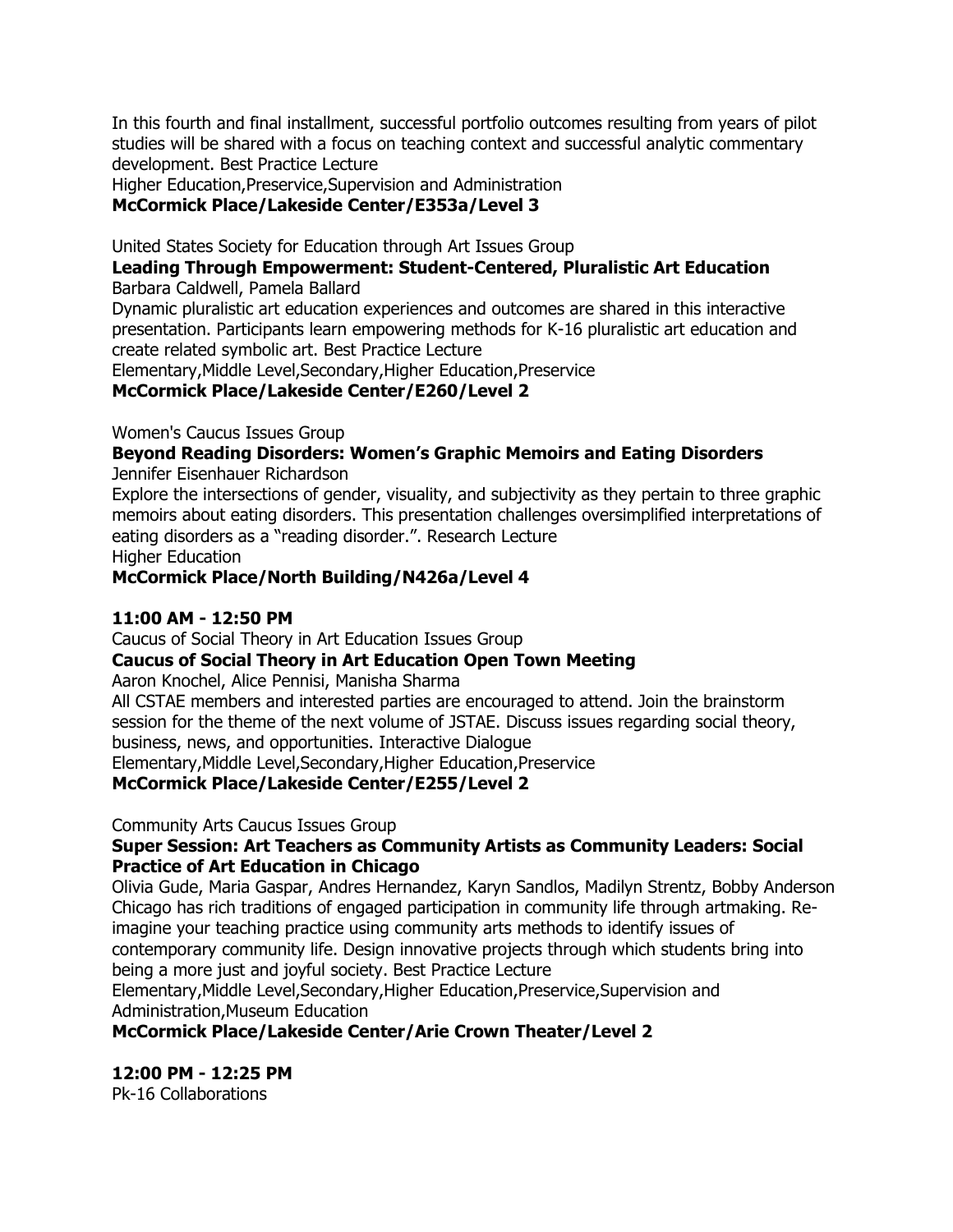### **Children's Authentic Artmaking in Room 13**

Vicky Grube

Delve into a thriving afterschool studio program structured for children to create their own curriculum; the work made by children is risky, looks to the future, and creates community. Best Practice Lecture

Elementary,Middle Level,Higher Education

### **McCormick Place/North Building/N426a/Level 4**

Research and Professional Practice

#### **Dorothy Dunn: Contemporary Dialogue on Southwest Art Education Histories** Elise Chevalier

Explore the legacy of Dorothy Dunn, a Depression-era painting teacher at the Santa Fe Indian School, who became one of the most influential art educators of the Southwest. Research Lecture

Secondary,Higher Education

### **McCormick Place/North Building/N231/Level 2**

### **12:00 PM - 12:50 PM**

Art Education Technology Issues Group

## **AET Panel Discussion: Teaching Art Online**

Alice Lai, Guey-Meei Yang, Debra Pylypiw, Borim Song, Yen-Ju Lin Discuss best practice for teaching or creating online art and art education courses. Explore innovative online technologies, pedagogy, and learning activities to enhance your online teaching, student learning, and courses. Best Practice Lecture Higher Education,Preservice

### **McCormick Place/North Building/N427a/Level 4**

Arts Integration

#### **Artist Series: The Mark of the Hand—Grasping for Meaning in an Age of Distraction** Michael Dinges

Scrimshaw was historically the work of idle sailors engraving the teeth or bones of whales. Michael Dinges uses the traditional practice of scrimshaw and trench art to comment on the changing nature of labor and global trade; his work is inspired by historical instruments of navigation, plus the tools and crafts of the 19th-century sailors and 20th-century soldiers. Best Practice Lecture

Elementary,Middle Level,Secondary,Higher Education,Preservice,Supervision and Administration,Museum Education

### **McCormick Place/Lakeside Center/E451/Level 4**

Arts Integration

## **Linking Arts Education With School Initiatives Like Common Core**

Heather Gaiera, William Funkhouser

Experience how the goals of arts education relate to the Common Core State Standards. Explore easy-to-use classroom strategies that will build critical thinking skills applicable across the curriculum. Best Practice Lecture

Elementary,Middle Level,Secondary,Higher Education,Preservice,Supervision and Administration **McCormick Place/Lakeside Center/E353a/Level 3**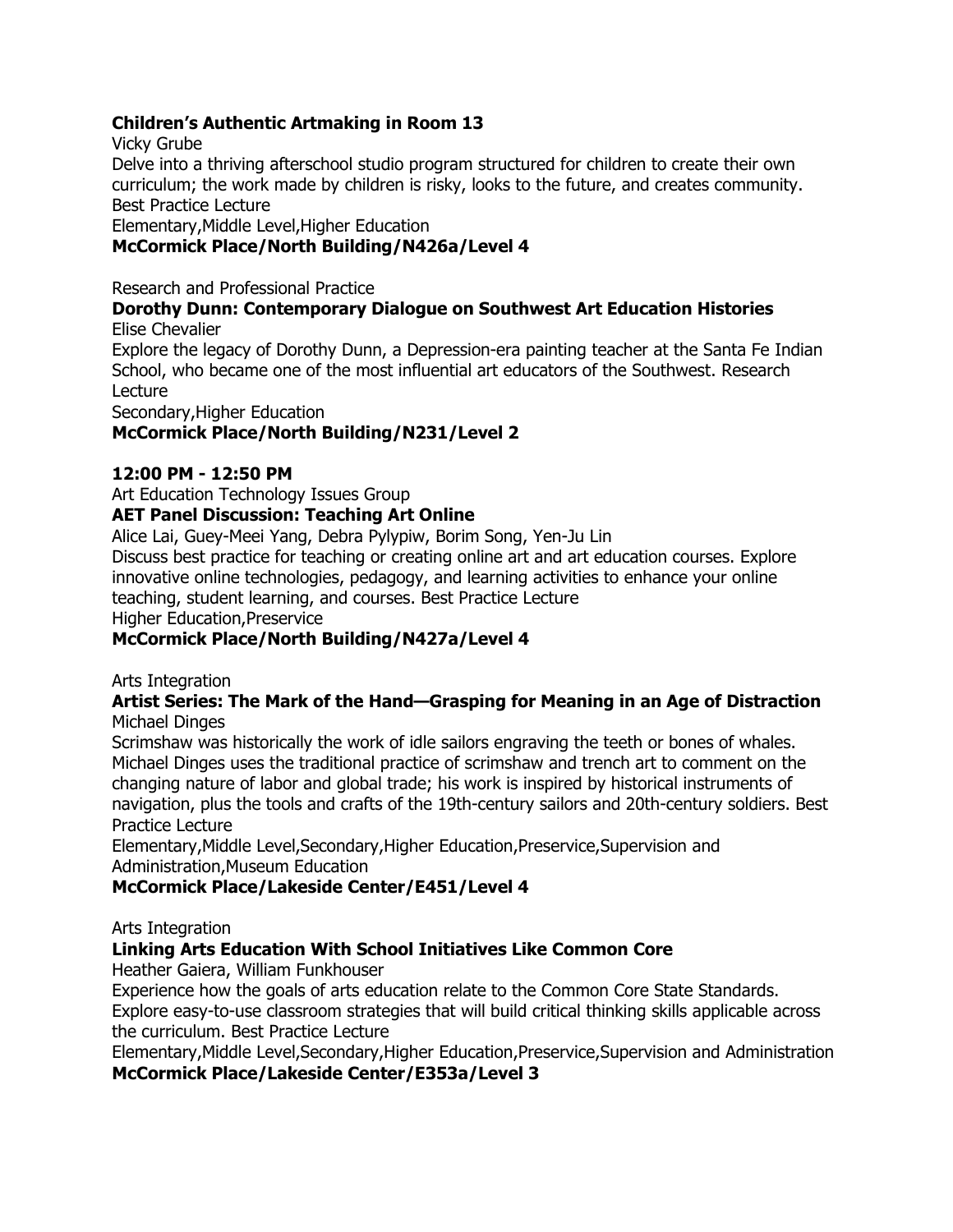#### Arts Integration **Integrative STEAM Works**

David Watt, Sarah Goodall, Trevor Lewis

Learn how art, science, and robotics educators made the world of STEAM a reality at the middle school level. Examples of student work and experiences will be shared. Best Practice Lecture Elementary,Middle Level,Secondary

### **McCormick Place/Lakeside Center/E265/Level 2**

### Curriculum Design

### **Visualizing Curriculum: Making Instruction and Learning Visible**

Paul Sproll

This presentation utilizes samples of curriculum-related materials to demonstrate how the use of graphic strategies can more effectively convey the scope and depth of teachers' instruction and students' learning. Best Practice Lecture

**Secondary** 

### **McCormick Place/North Building/N427d/Level 4**

Design Issues Group

### **Designing for Creativity: Experiments of Unconventional Design in School and Museum Spaces**

Jeanine Ancelet, Merilee Mostov, Caitlin Lynch, Emily Reiser

Engage in dynamic discussion about unconventional approaches to creating spaces that encourage creative and imaginative thinking; discover innovative strategies to measure the success of these approaches. Interactive Dialogue

Elementary,Middle Level,Secondary,Higher Education,Preservice,Museum Education **McCormick Place/North Building/N136/Level 1**

### Instructional Practice

### **Art and Medicine: Better Health Care Through Museum Partnerships**

Barbara Bassett, Suzannah Niepold, Hollis Mickey, Corinne Zimmerman, Christina Larson Discover the power of art to teach observation, empathy, teamwork, and other skills essential to medical practitioners. Explore the possibilities and practicalities through four museum case studies representing diverse approaches. Hot Topic Panel

Museum Education

### **McCormick Place/Lakeside Center/E270/Level 2**

Instructional Practice

### **Get Stuck on Papier-Mâché!**

Phyllis Brown

Discover the secrets to using papier-mâché successfully with elementary art students. Learn to easily create from concept to completion, with specifics about materials, techniques, messmanagement, and project ideas. Best Practice Lecture **Elementary** 

### **McCormick Place/Lakeside Center/E351/Level 3**

Instructional Practice

### **NAEA Middle Level Medley II: Best Practices**

September Buys, Nikki Kalcevic, Stacy Lord, Alice Gentili, Michael Orlando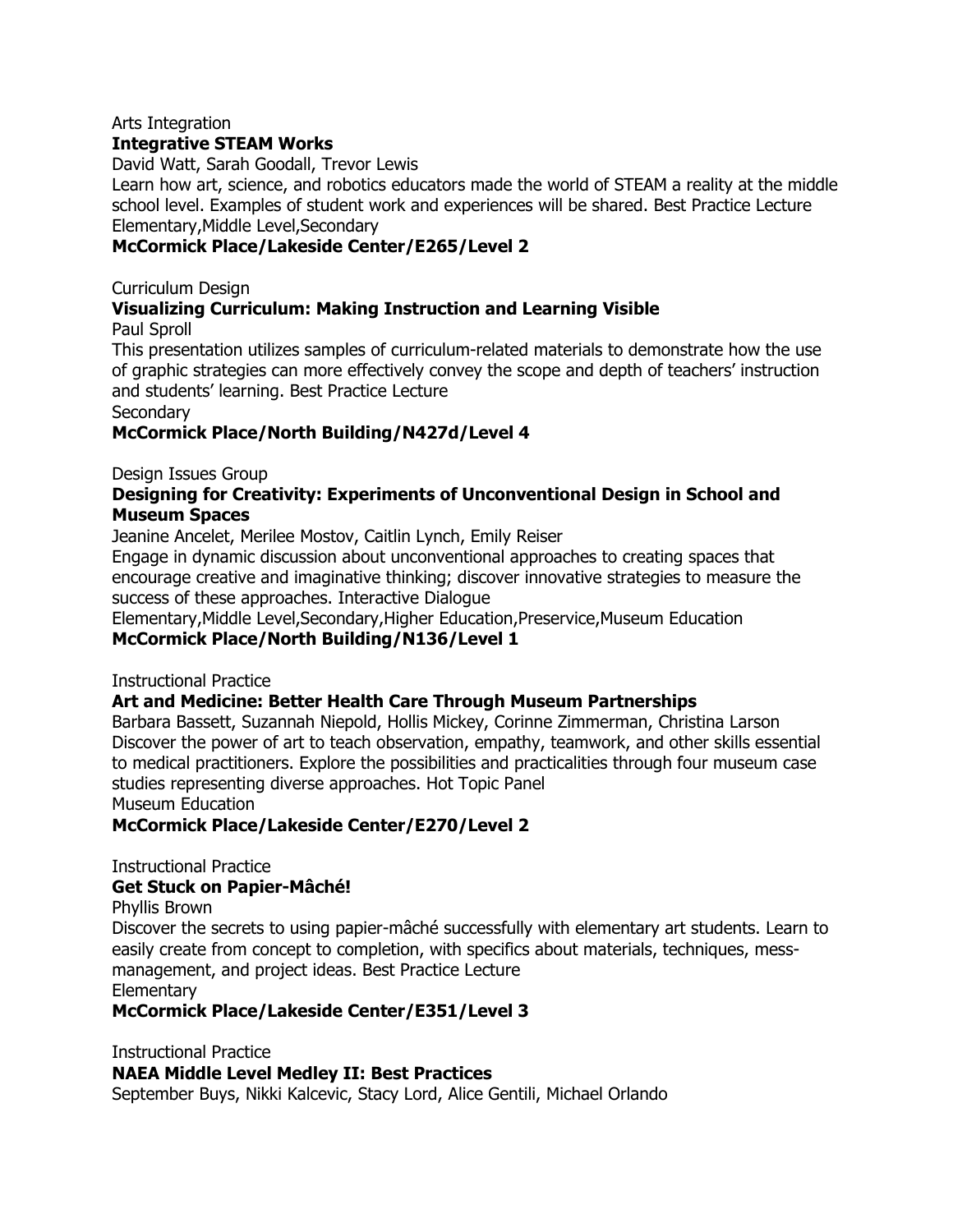In Medley II, master teachers share how they engage students through the use of choice-based instruction, collaborative projects, learning management systems, and digital shortcuts that help students find success in their work. Best Practice Lecture

Middle Level

### **McCormick Place/North Building/N426b/Level 4**

Instructional Practice

## **Being a Teacher: Arts Integration, Teacher Identity, and Meaningful Learning**

EunJung Chang, Borim Song, Maria Lim

By using exemplary projects, presenters explore different teaching approaches, ideas, and experiences in developing and implementing studio-based "teacher identity" lessons/projects (language arts, social studies, mathematics) for preservice teachers. Best Practice Lecture Higher Education,Preservice,Supervision and Administration

### **McCormick Place/Lakeside Center/E352/Level 3**

Instructional Practice

#### **Art Swap: Engaging Emerging Artists in the Creative Process Through Collaboration** Michael Dodson, Alice Vincent

How can you get your students interested in the creative process?! Two middle-level teachers show how they have engaged students' creative thinking by having them trade sketchbooks and art journals. Best Practice Lecture

Middle Level

### **McCormick Place/North Building/N129/Level 1**

Instructional Practice

### **Use Contemporary Art to Engage Students to Think Reflectively, Critically, and Creatively**

Barbara Suplee

Contemporary art doesn't have to be scary, controversial, or high concept. Discover field-tested strategies/examples for using contemporary art to engage students in learning about art, themselves, others, and their world. Best Practice Lecture Elementary,Middle Level,Secondary,Preservice

### **McCormick Place/North Building/N139/Level 1**

Instructional Practice

### **Transform Your Students' Classroom Experience With Design Thinking Through Fallingwater's Teacher Residency**

Anne Walker, Roy Young, Wendy Northup, Angela Capuzzi

Teachers adapt a design thinking approach in their classrooms after participating in a week-long immersion as students in Teacher Residency at Frank Lloyd Wright's iconic work, Fallingwater. Best Practice Lecture

Elementary,Middle Level,Secondary,Museum Education

**McCormick Place/North Building/N230b/Level 2**

Leadership **If Teaching Is an Art, How Can it Be Standardized?** Amy Snider, Kerry Freedman, Doug Boughton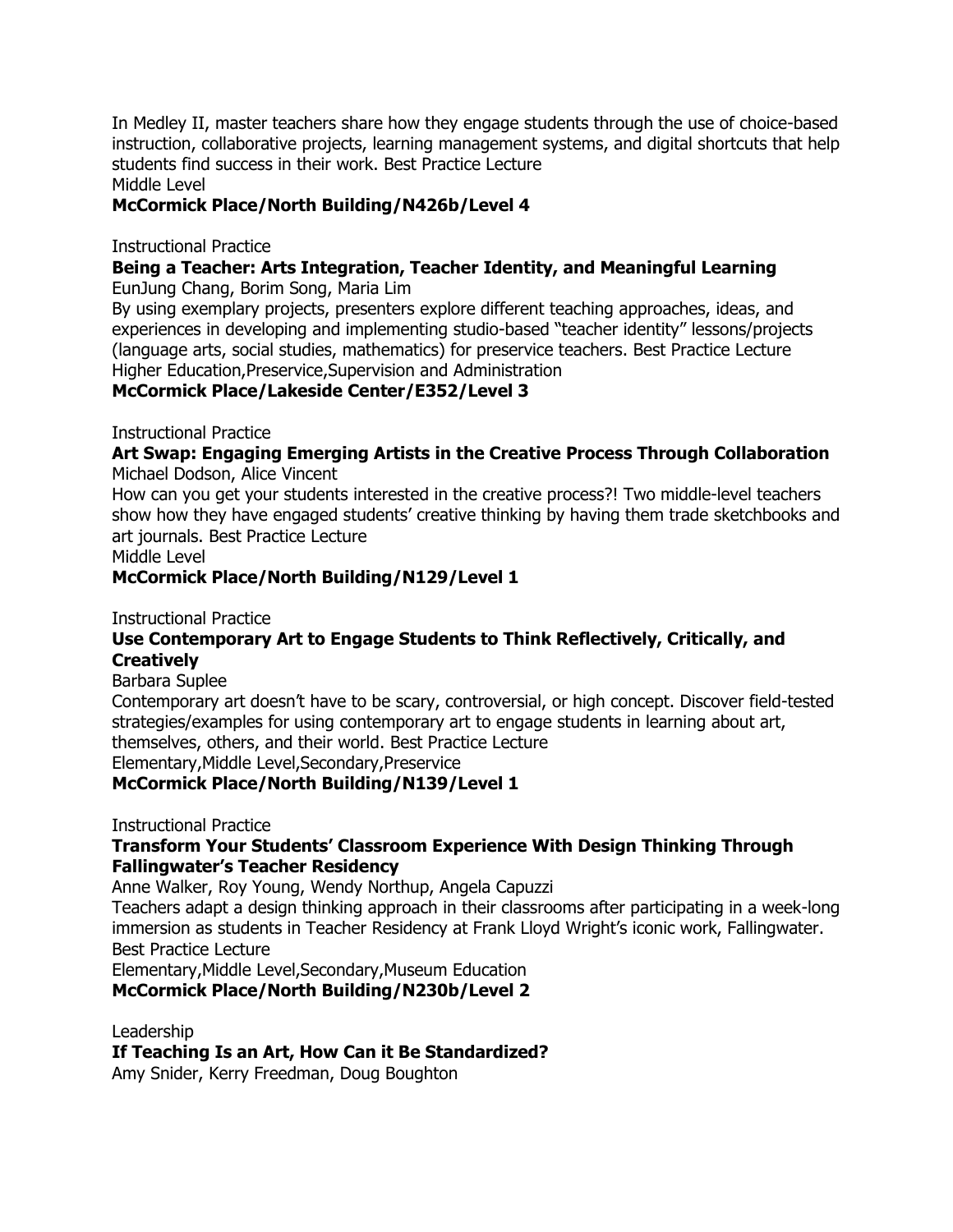Compare Elliot Eisner's vision of teaching as an art with the current standardization of American education that focuses on assessment, learning outcomes, and questionable certification requirements!. Interactive Dialogue

Elementary,Middle Level,Secondary,Higher Education,Preservice,Supervision and Administration **McCormick Place/Lakeside Center/E271a/Level 2**

Leadership

### **Our Story and Yours**

Theresa Winkler-Romeo, Sarah Neubold

Discover how your story can be used as a powerful advocacy tool. Collaborate with teacher– leaders to develop compelling, engaging, and memorable personal stories that move others to take action!. Best Practice Lecture

Elementary,Middle Level,Secondary,Preservice,Supervision and Administration

### **McCormick Place/North Building/N230a/Level 2**

Media Arts

### **Subvertisements: Ironically Questioning Consumerist Narratives Through Digital Collage**

Joy Bertling

Bring your own laptop to digitally layer text, imagery, and advertisements to creatively challenge the messages of the advertising industry in the artistic tradition of Kruger and English. Photoshop optional. Bring Your Own Device (BYOD) Middle Level,Secondary

### **McCormick Place/Lakeside Center/E253cd/Level 2**

Research and Professional Practice

## **Fellows Forum: Changing Contexts and Material Culture Study**

Douglas Blandy, Paul Bolin

The permanence of material culture is often taken for granted. This presentation will focus on changing contexts as it informs the study of material culture in art education. Research Lecture Elementary,Middle Level,Secondary,Higher Education,Preservice,Museum Education **McCormick Place/Lakeside Center/E353b/Level 3**

Research and Professional Practice

### **Cultivating Student Leadership and Mentorship Roles: Qualitative Research From Multi-Age Classrooms**

Jeffrey Broome

This presentation shares results of qualitative research conducted in mixed-age elementary art classrooms and homerooms, with the intentions of analyzing and comparing strategies for cultivating cross-age student leadership and mentorship. Research Lecture Elementary,Higher Education

**McCormick Place/Lakeside Center/E350/Level 3**

Research and Professional Practice

**Juvenilia: The High School Art of Professional Artists and Designers** Amy Charleroy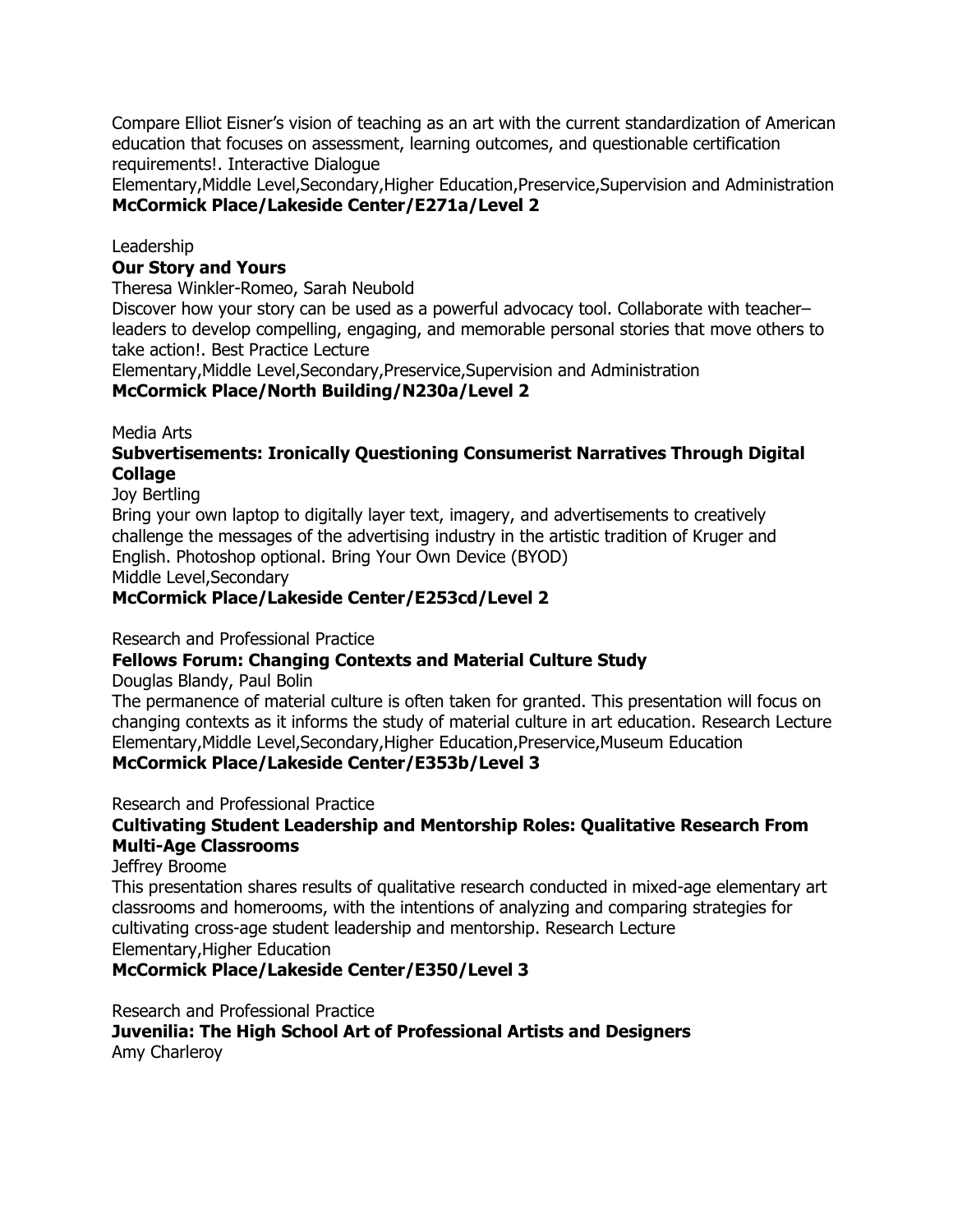What did today's professional artists create in high school? How does it relate to what they do today? Learn about a research project exploring the development of artistic voice. Interactive **Dialogue** 

Secondary,Higher Education,Supervision and Administration **McCormick Place/Lakeside Center/E353c/Level 3**

Research and Professional Practice

### **Research Marathon: What Can Research Do For You?**

Emily Jennings, Sara Egan

What can research do for you? Session will focus on tracing how research—both from the field at large and "homegrown" data—can be applied to programs to strengthen teaching and deepen impact. Best Practice Lecture

Museum Education

### **McCormick Place/North Building/N227b/Level 2**

Student Growth and Assessment

## **Diving Deep: Supporting Artistic Growth in a Choice-Based Classroom**

Julie Toole

Learn how a studio environment encourages students to dive deep, take risks, focus on art projects over time, work in a series, and challenge themselves to grow as artists. Best Practice Lecture

Elementary,Middle Level

### **McCormick Place/North Building/N137/Level 1**

### UnConference: Relax and Rewind

### **Intro to Meditation: Mantra**

Stephanie Chewning

Learn the general purposes of meditation and the different types of meditation. Sit back and relax as you are guided through a Mantra meditation. Mantra meditations calm the mind by focusing on a word (mantra) or phrase. As your thoughts come you gently release them and return to the mantra. Seated, no special clothing required. Interactive Dialogue **McCormick Place/North Building/N140/Level 1**

#### **12:00 PM - 1:20 PM**

Business Meeting

### **Lead Act Transform II: Share Your Vision**

Sheri Klein, Patty Bode, Lisa Kay, Debbie Smith-Shank

The WC invites you to an interactive session with WC members and leaders that focuses on stories and visions for feminist leadership practice. Interactive Dialogue Higher Education

### **McCormick Place/North Building/N135/Level 1**

Business Meeting

### **Writing for Art Education**

James H. Rolling, Jr., Laura Reeder

For prospective authors interested in submitting manuscripts to Art Education. A workshop will be conducted on writing Instructional Resources. The editorial process will be explained, guidelines distributed, and questions answered. Interactive Dialogue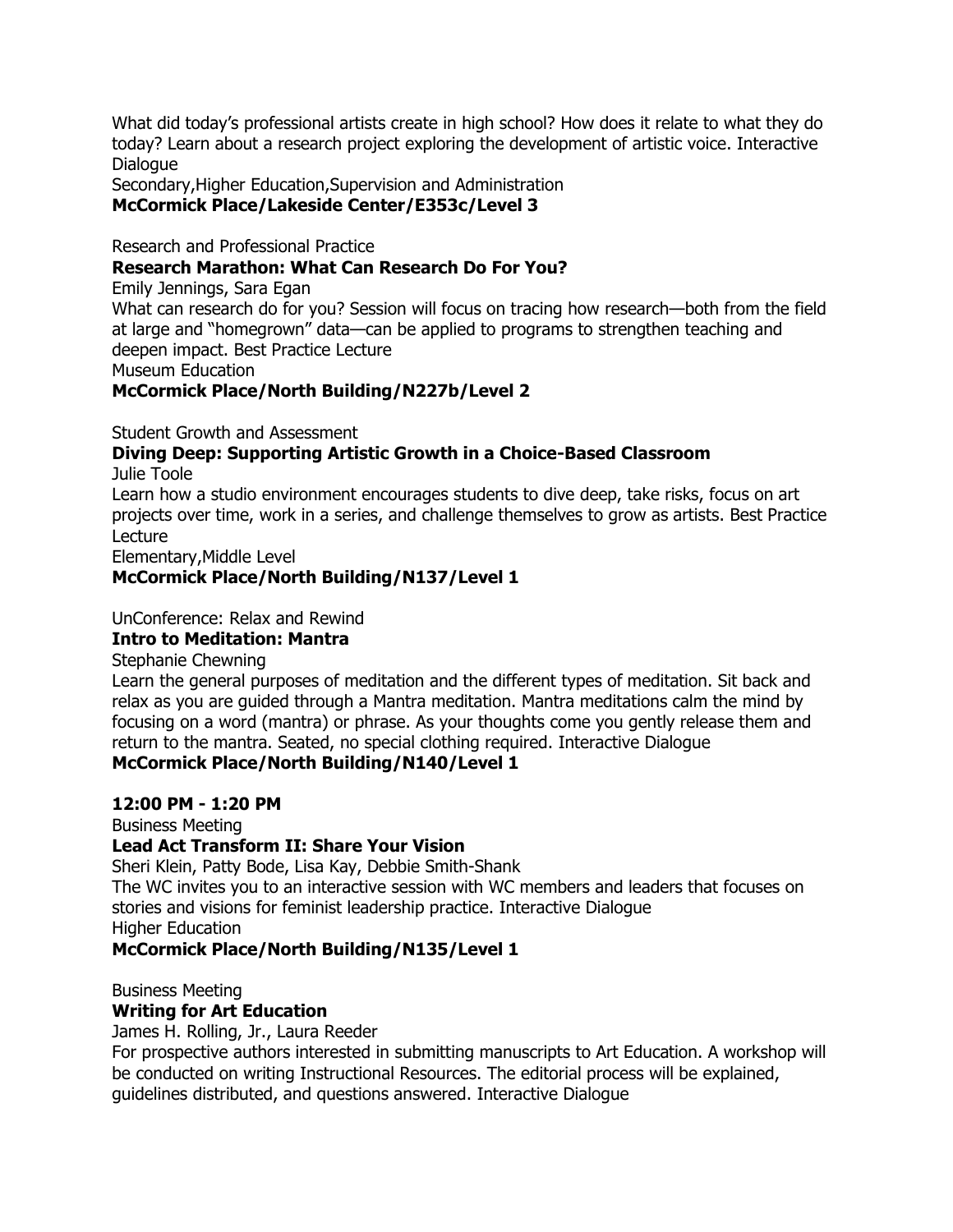Elementary,Middle Level,Secondary,Higher Education,Preservice,Supervision and Administration,Museum Education

### **McCormick Place/North Building/N126/Level 1**

Research and Professional Practice

### **NAEA Research Commission's Interactive Café: Reviews and Previews**

Chris Grodoski, Mary Hafeli, Doug Blandy

Join Interactive Café hosts to reflect on and shape future Café Events. Participant interaction and discussion will explore the prioritization of research-based conversations among the NAEA community. Best Practice Lecture

Elementary,Middle Level,Secondary,Higher Education,Preservice,Supervision and Administration,Museum Education

### **McCormick Place/Lakeside Center/E259/Level 2**

### **12:00 PM - 1:50 PM**

Award Function

### **J. Eugene Grigsby Award and Grace Hampton Lecture Series**

Joni Acuff

Join the Committee on Multiethnic Concerns as we celebrate the service of the 2016 J. Eugene Grigsby Art Education Award recipient and our Grace Hampton Lecture Series invited speaker. Best Practice Lecture

Elementary,Middle Level,Secondary,Higher Education,Preservice,Supervision and Administration,Museum Education

### **McCormick Place/Lakeside Center/E271b/Level 2**

Award Function

### **Edwin Ziegfeld Award and Luncheon**

Alice Wexler, Steve Willis, Allan Richards

The USSEA Edwin Ziegfeld Award celebrates international and national scholarship and national service. Join this celebration award with your colleagues and applaud their outstanding achievements. Ticket Required. Interactive Dialogue

Elementary,Middle Level,Secondary,Higher Education,Preservice,Supervision and Administration,Museum Education

## **McCormick Place/Lakeside Center/E258/Level 2**

Arts Integration

#### **Educators of Awesomeness: A Collaborative Learning-Through-Art Experience** Todd Berman

Collaborate on a meaningful piece of visual art as a way to explore our experience as educators joining together to improve our craft. The project will be cross-disciplinary, accessible for all ages, and really fun. No skill needed, but each individual's creativity becomes an essential component of the finished art. There will be scribbling. Hands-on Studio Workshop (Ticketed) Elementary,Middle Level,Secondary,Museum Education

### **McCormick Place/Lakeside Center/E272d/Level 2**

Arts Integration

**PRESS ON and LEAD Through Printmaking!**

Kim Soule, Missi Carini, Jennifer Sims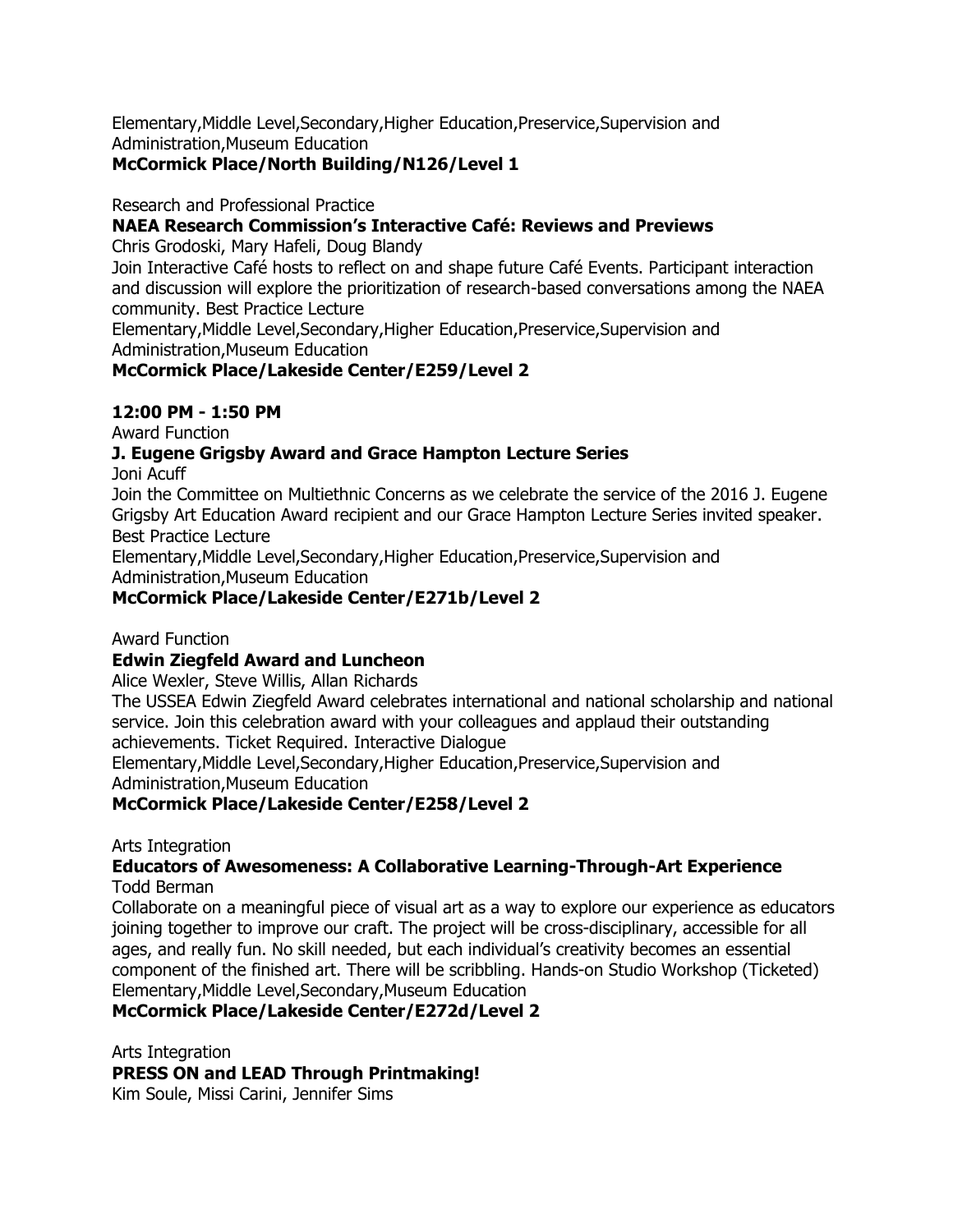Learn how to lead your school through arts integration throughout the curriculum and with various types of printmaking tools and techniques. Come PRESS ON with us! Discover vibrant lesson plans, rubrics, and assessments as you move through stations for each process, creating samples to take with you. Hands-on Studio Workshop (Ticketed) Elementary,Middle Level,Secondary

### **McCormick Place/Lakeside Center/E257/Level 2**

### Curriculum Design

## **Collage as Metaphor: Constructing Meaning With Found Objects**

Arthurina Fears

Learn techniques in mixed-media and narrative writing while discovering the significance of everyday objects to aspects of our own lives and identity. Discover how to engage students in a meaningful dialogue about community, aspects of their lives, and identity through the construction of a mixed-media collage from found objects. Hands-on Studio Workshop (Ticketed)

Elementary,Middle Level,Secondary,Higher Education,Preservice,Museum Education **McCormick Place/Lakeside Center/E272b/Level 2**

Instructional Practice

### **3-D Portraiture Heads Like No Other**

Denise Buckley, Diane Francis, Nikki Orphanos

Focus on the physiognomy of the human face, explore images of three-dimensional portraits, and model a sculptural portrait in clay. Learn about proportions, materials, and techniques—and gain the skills necessary to introduce this project to students. Hands-on Studio Workshop (Ticketed)

Elementary,Middle Level,Secondary

### **McCormick Place/Lakeside Center/E272c/Level 2**

Instructional Practice

### **Electric Paper: Art Educators Leading Across the Curriculum**

Sean Justice, Marta Cabral

Explore simple electronic components in order to build foundations for inquiry learning across the curriculum. Construct simple electronic craft circuits that integrate learning across the curriculum. Through artistic explorations with these materials, art teachers can bring separate content areas together and position themselves as curriculum leaders. Hands-on Studio Workshop (Ticketed)

Elementary,Middle Level,Secondary

### **McCormick Place/Lakeside Center/E272a/Level 2**

Media Arts

### **Discover and Create: Using Stop-Motion Animation Techniques to Visualize Poetic Meanings**

### Robin Miller

Explore animation techniques available on your portable device to visually discover personal meaning in poetry, then construct imagery and apply techniques to create a short-short (10 sec to 3 min) non-linear visual and audio sequence. Hands-on Studio Workshop (Ticketed) Middle Level

### **McCormick Place/Lakeside Center/E252/Level 2**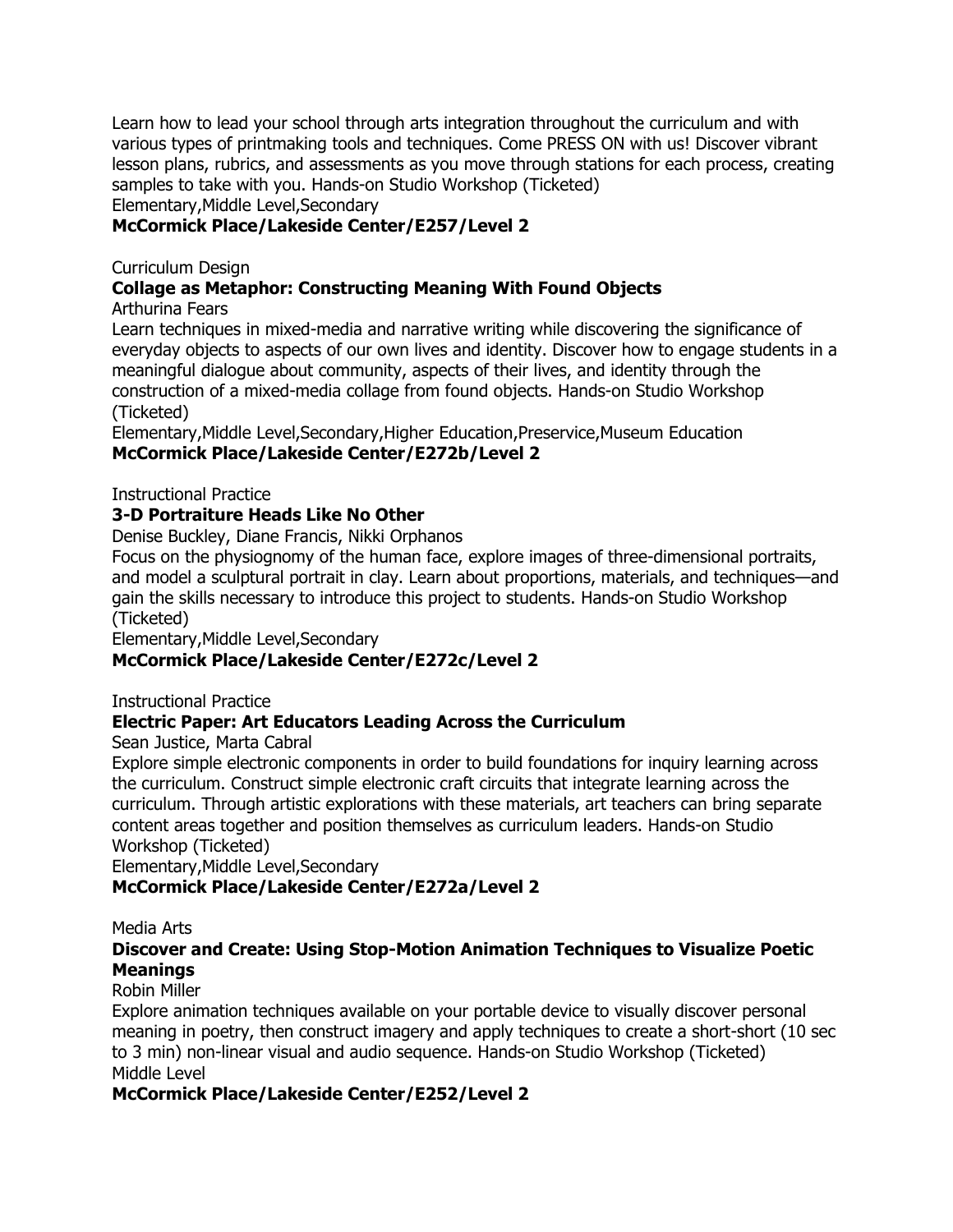### **Technology**

### **Rocking the Room With Robots**

#### Debra West

Learn how to incorporate STEAM technology, in the form of robots, into classroom curriculum. Explore the benefits of merging robotics with art, interact with a variety of robotic art examples, and construct two robots that draw using marker appendages: one insect-inspired bristle bot and one recycled can vibration robot. Includes lesson plans, rubrics, and handouts. Hands-on Studio Workshop (Ticketed)

Elementary,Middle Level

### **McCormick Place/Lakeside Center/E266/Level 2**

### **12:30 PM - 12:55 PM**

Pk-16 Collaborations

### **Creating Conceptual Ceramics Lessons**

Jayme Banzhoff, Peggy Finnegan-Boyes

Teach your students to develop personal concepts into meaningful works of art. Explore the concept of figurative and literal transformation in ceramics to create sculptural forms using hand-building techniques. Best Practice Lecture

Elementary,Middle Level,Secondary

### **McCormick Place/North Building/N426a/Level 4**

Research and Professional Practice

## **Across the Bridge: An Interdisciplinary Community-Focused Course Project**

Rebecca Bourgault, Ethan Berry

Employees of a closing coal-burning power plant, art college students, and three professors engage in a project designed to create a visual and narrative legacy of the community of workers. Best Practice Lecture

Higher Education

#### **McCormick Place/North Building/N231/Level 2**

#### **1:00 PM - 1:50 PM**

Arts Integration

#### **Adding STEAAAAM to STEM With Art, Aesthetics, Adventure After School**

Nandita Baxi Sheth, Kristopher Holland, Noel Anderson

Learn about how an afterschool art program, #ARTLIVE, a collaboration between a University and Public STEM HS inserts Aesthetics, Artmaking, and Adventure through art as critical inquiry. Best Practice Lecture

**Secondary** 

#### **McCormick Place/Lakeside Center/E265/Level 2**

Business Meeting

### **Pacific Region Leadership Meeting**

Patrick Fahey, Cris Guenter

For Pacific Region presidents, officers, and anyone interested in leadership in art education. Topics include planning for the summer regional leadership meeting, awards, and other events. Best Practice Lecture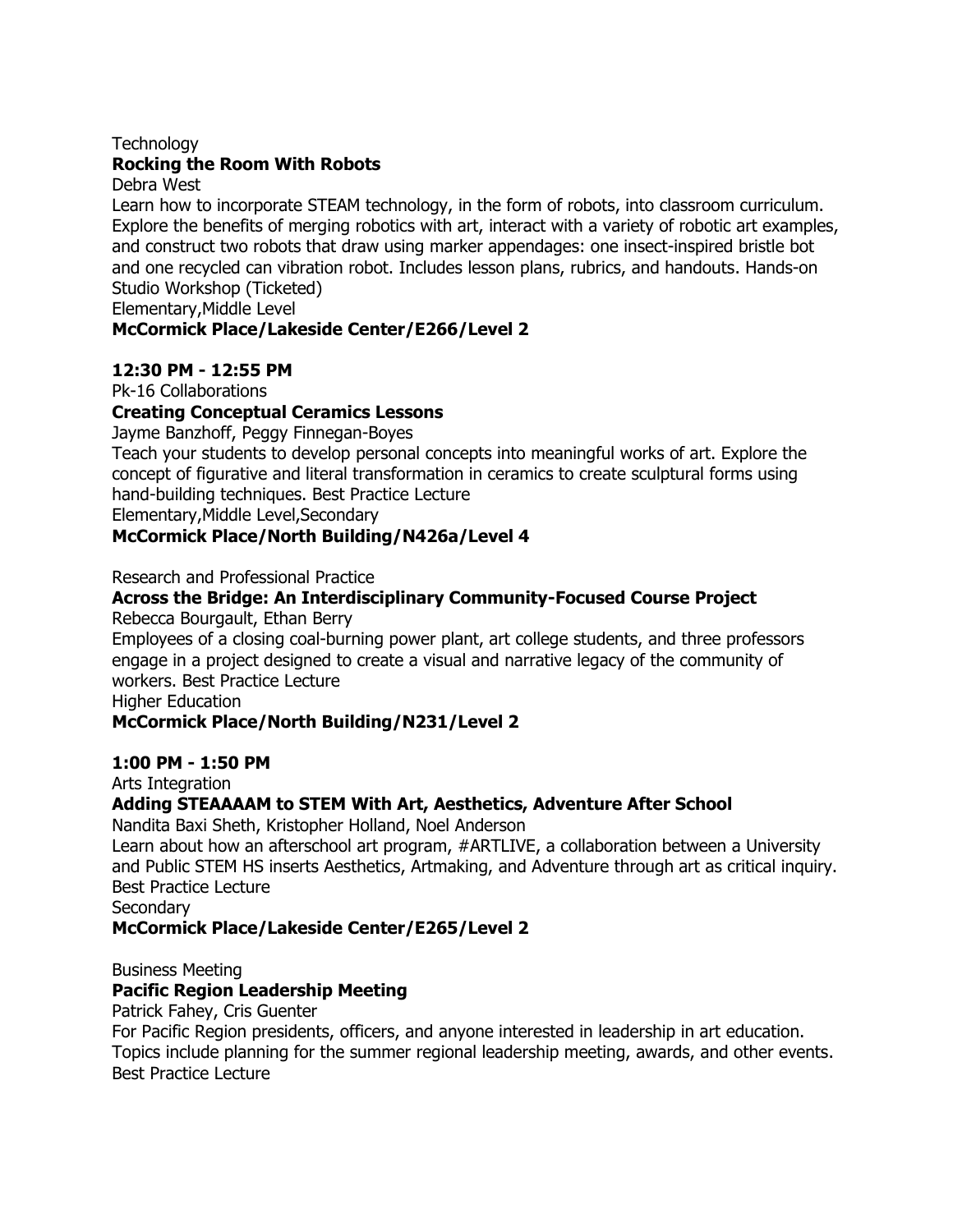Elementary,Middle Level,Secondary,Higher Education,Preservice,Supervision and Administration,Museum Education

### **McCormick Place/Lakeside Center/E351/Level 3**

Business Meeting

### **Eastern Region Leadership Meeting**

Peter Geisser, June Krinsky-Rudder

A business and planning meeting for all Eastern Region presidents, officers, and anyone interested in leadership in art education. Topics include the NAEA Strategic Visions and plans for the 2016 Summer Team East Meeting/Leadership Conference. Best Practice Lecture Elementary,Middle Level,Secondary,Higher Education,Preservice,Supervision and Administration,Museum Education

### **McCormick Place/Lakeside Center/E353b/Level 3**

Business Meeting

### **Southeastern Region Leadership Meeting**

Debi West

A business and planning meeting for all Southeastern Region Presidents, officers, and anyone interested in art education leadership. Share successful state organizational stories, Strategic Planning, and information about our Southeastern Summer Leadership Conference. Interactive Dialogue

Elementary,Middle Level,Secondary,Higher Education,Preservice,Supervision and Administration,Museum Education

## **McCormick Place/Lakeside Center/E350/Level 3**

Business Meeting

## **Western Region Business Meeting**

Elizabeth Willett, Cindy Todd

Western Region Leaders and interested others plan our region's next steps including Summer Meetings, Delegates Assembly, Leadership Forums, and other group initiatives. Interactive Dialogue

Elementary,Middle Level,Secondary,Higher Education,Preservice,Supervision and Administration,Museum Education

## **McCormick Place/Lakeside Center/E353c/Level 3**

Caucus of Social Theory in Art Education Issues Group

## **Leading Talk About Race: PK-12 and Higher Education Art Educators Address Antiracism**

#### Patty Bode

Discover examples of leadership that intertwine antiracism, artmaking, action, and classroom discourses to enliven critical race theory across contexts of pK-12 and higher ed classrooms addressing multiracial, multilingual realities and inequities. Best Practice Lecture Elementary,Middle Level,Secondary,Higher Education

### **McCormick Place/North Building/N137/Level 1**

Curriculum Design

**Vertical Teaming as a Leadership Tool for AP Excellence** Jerry Stefl, Pat Lamb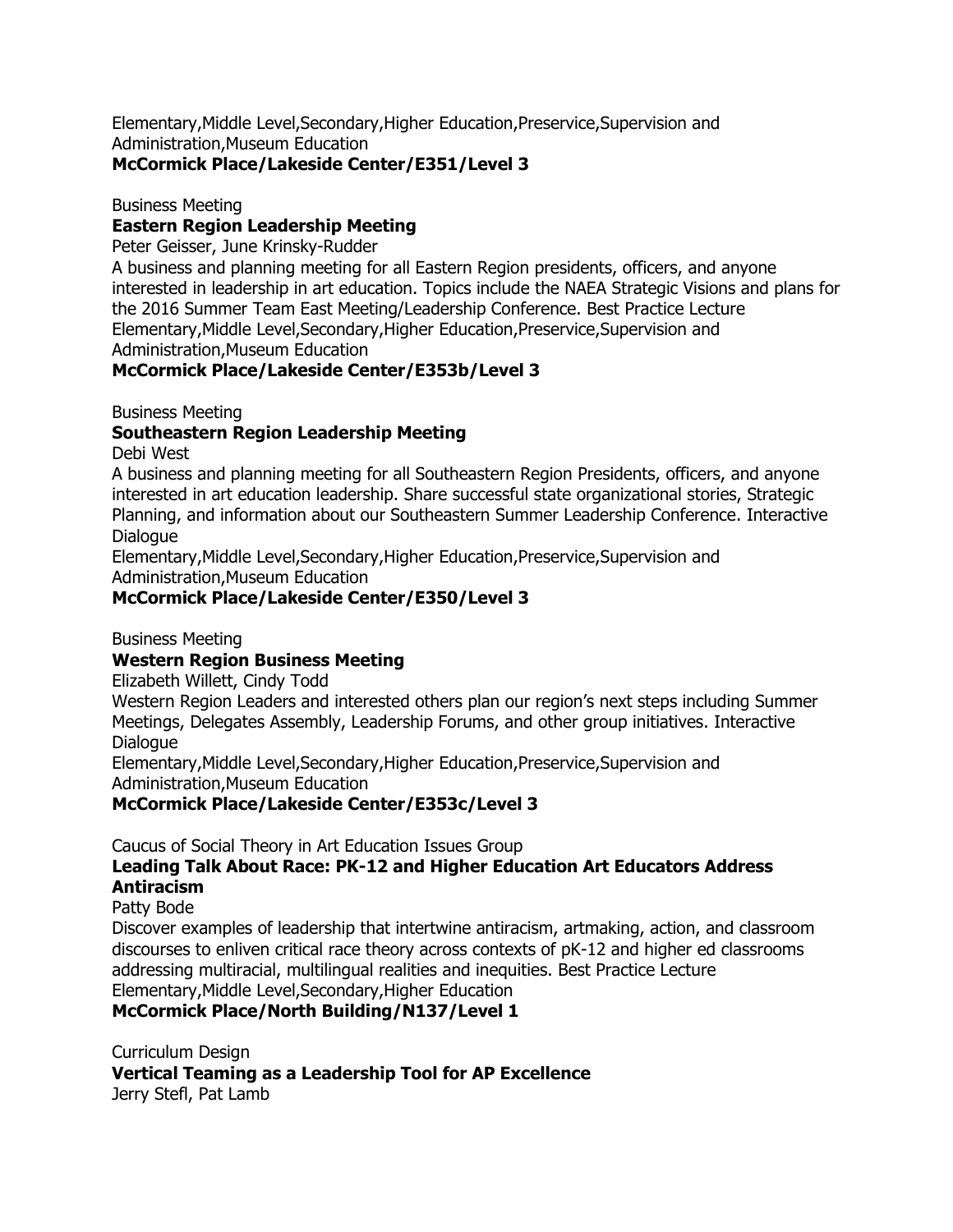This presentation will focus on developing a successful vertical team for AP Studio Art. Organizational layouts, student work samples, and strategies for improving student work will be discussed. Best Practice Lecture

Elementary,Middle Level,Secondary

### **McCormick Place/North Building/N427d/Level 4**

Early Childhood Art Educators Issues Group

### **Opening a Preschool in the Art Museum: From Vision Through Year One**

Heidi Davis-Soylu, Elizabeth Hunter-Kesling

Join the conversation as a museum educator and classroom teacher share their studentcentered approach during the pilot year of a preschool in the art museum. Best Practice Lecture Museum Education

### **McCormick Place/North Building/N136/Level 1**

Global Connections

#### **Leading Successful Partnerships: Breaking Down the Walls of a School** Nichole Hahn

Examine successful partnerships between the art room and local/worldly communities. Learn how to lead your classroom in positive collaborations beyond the walls of a school. Best Practice Lecture

Elementary,Middle Level

### **McCormick Place/North Building/N231/Level 2**

Instructional Practice

#### **Art and Immigration: Curriculum for the Visual Art Classroom in an ELL Environment** Katherine Dratz

Art can often be the best form of expression for our newly arrived students. Explore the curriculum of a Brooklyn teacher who focuses on both challenging art projects and language acquisition. Best Practice Lecture

**Secondary** 

### **McCormick Place/North Building/N129/Level 1**

Instructional Practice

### **Put Your Best Lesson Forward: Submissions to the All-New NAEA Instructional Resources Gallery**

#### Dennis Inhulsen

Learn first-hand how you can help create NAEA's worldwide gallery of exceptional art lessons by submitting your best standards-based lessons and units for the all-new NAEA Instructional Resources Gallery (IRG). Best Practice Lecture

Elementary,Middle Level,Secondary,Higher Education,Preservice,Supervision and Administration,Museum Education

### **McCormick Place/Lakeside Center/E352/Level 3**

Instructional Practice

**Making Thinking Visible to Support Creativity and Collaborative Learning** Mary Tapia, Gary Wendt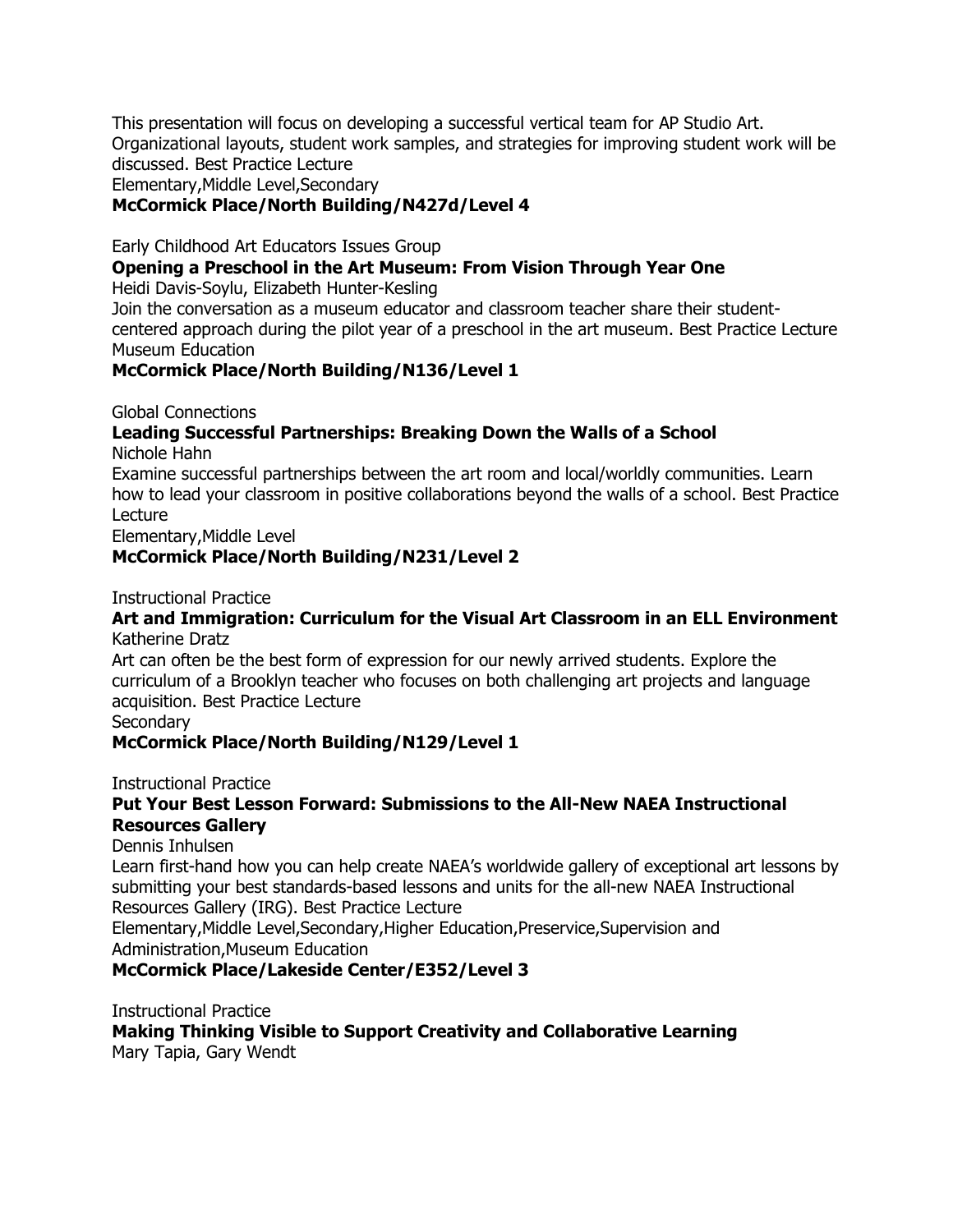Explore Visible Thinking Routines as a delivery model to help structure and support collaboration vital to our work as artists. This process encourages students to drive their own creativity. Sketch and Tell

**Elementary** 

### **McCormick Place/North Building/N139/Level 1**

Instructional Practice

### **Pop Culture Through Visual Thinking Strategies**

#### Sarah Warshaw

Connecting with artworks through personal experiences enhances meaning for students. What happens when we apply visual literacy to advertising, comics, and other visual media we encounter in everyday life?. Best Practice Lecture

Middle Level

### **McCormick Place/North Building/N230b/Level 2**

Leadership

### **Student Leadership: Collaboration, Commitment, Creativity**

Amanda Caillau, Molly Shirazi, Linn Norton, Megan McCoy, Nicole Novacek Innovative student leaders share how they established an NAEA University Student Chapter through engaging and successful practices. Explore the achievements and challenges faced. Best Practice Lecture

Higher Education,Preservice,Museum Education

### **McCormick Place/Lakeside Center/E271a/Level 2**

Leadership

#### **Nurturing Leaders: Preparing Teachers for Art Ed Advocacy**

Marit Dewhurst, Susan McCullough, Stephanie De La Cruz, Kelly Martin

Explore how preservice art teachers learned to hone their voices as advocates for art education through a series of field mapping, policy writing, and activist artmaking activities. Best Practice Lecture

Higher Education,Preservice,Supervision and Administration

### **McCormick Place/North Building/N230a/Level 2**

Leadership

#### **Remarks & Open Dialogue: Higher Educators Impacting the Landscape of Education** Sara Wilson McKay, Melanie Buffington, Jeff Broome

Join us for special remarks from 2015 National Higher Educator of the Year Melanie Buffington. The session will then open to dialogue with attendees about how higher educators impact the landscape of education. Interactive Dialogue

Higher Education

#### **McCormick Place/Lakeside Center/E255/Level 2**

Media Arts

#### **Speaking Out and Empowering Change Through Issue-Based Photoshop Portraits** Sherri Kushner

Explore how a series of Photoshop portraits empowered students to share stories of conflict within themselves and their society and work together to imagine the changes necessary to resolve them. Best Practice Lecture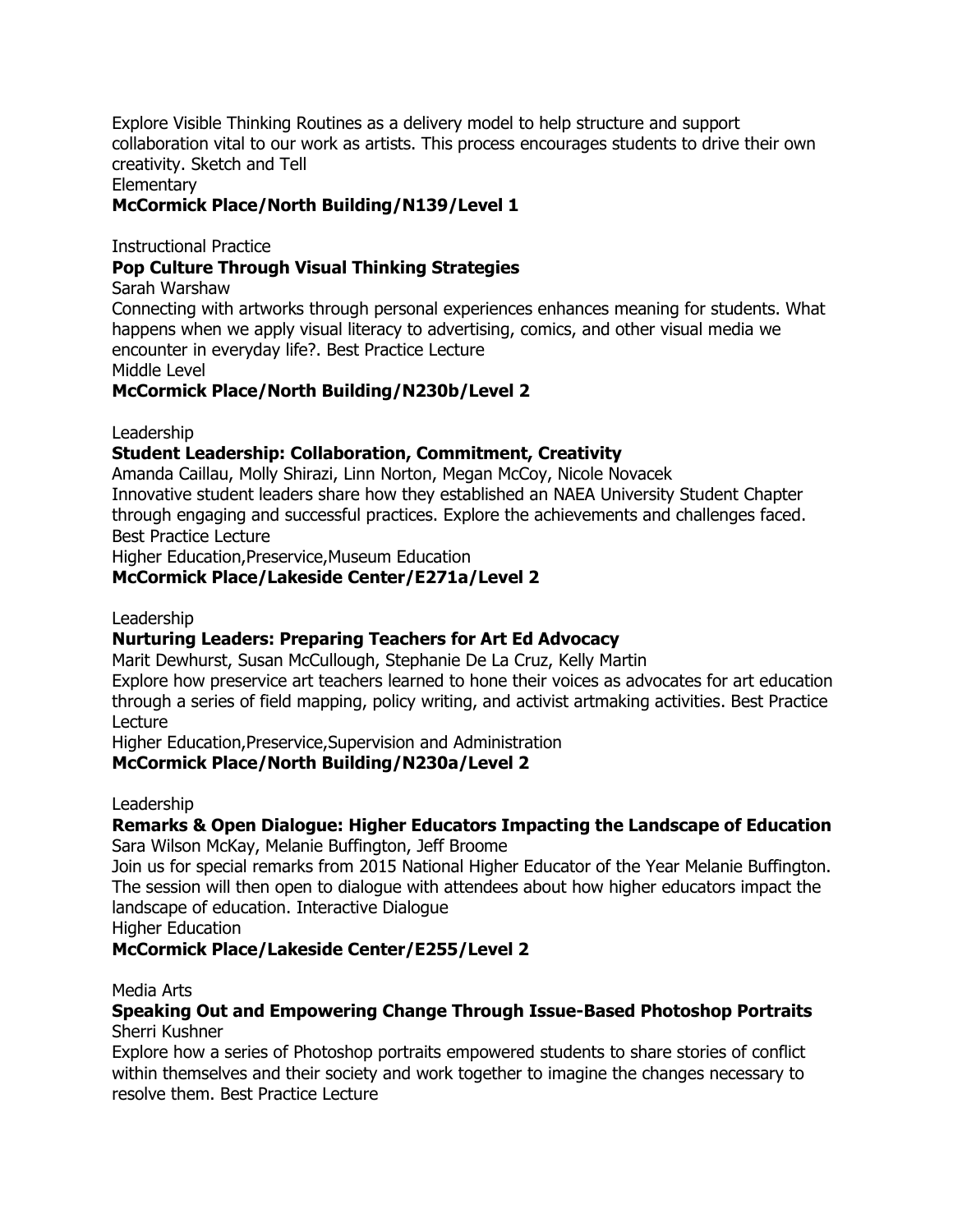#### Middle Level **McCormick Place/North Building/N226/Level 2**

#### Research and Professional Practice

### **Research Marathon: Developing a Museum-Wide Culture of Learning**

Wendy Wolf

Museum-based research studies point to the health of an institution and its connection to mission. Interdepartmental collaboration can help identify and examine strategic questions and apply findings to improve impact. Interactive Dialogue

Museum Education

### **McCormick Place/North Building/N227b/Level 2**

Retired Art Educators

### **Retired Art Educators Issues Group Annual Awards**

Linda Willis Fisher, Woody Duncan, Madeline Milidonis Fritz, Karen Branen Share in the recognition of the 2016 RAEA Outstanding National Emeritus Art Educator and the 2016 Outstanding Student Chapter. Each will receive awards and share highlights of their successes. Best Practice Lecture Higher Education,Preservice

### **McCormick Place/North Building/N138/Level 1**

Seminar for Research in Art Education Issues Group

### **From Network to Meshwork: Materials and Interspecies Relationships With Ojibwe Artists**

Kevin Slivka

Explore multi-sited ethnography, Foucault's (1986) emplacement theory, and Ingold's (2007) meshwork to discuss the centrality of materials and interspecies relationships that inform Ojibwe artists' works and cultural practices. Research Lecture Higher Education

### **McCormick Place/North Building/N427a/Level 4**

Teacher Evaluation

### **The Art Room as Vibrant Matter: How Do Objects Call to Us?**

Kate Thomas, Kitty Conde, Megan Pahmier, Jeanne Walker

Art educators consider how the art room is full of "vibrant matter." What energetic vitality lives inside of objects within the art room, how do objects call us into action?. Hot Topic Panel Elementary,Middle Level,Secondary,Higher Education

### **McCormick Place/Lakeside Center/E353a/Level 3**

**Technology** 

### **Elementary Carousel of Learning: Technology**

Thomas Knab, Jennifer Dahl

Four accomplished elementary art educators will share their successful approaches to using technology in the art room. Bring Your Own Device (BYOD) **Elementary** 

**McCormick Place/North Building/N426b/Level 4**

**1:00 PM - 2:20 PM**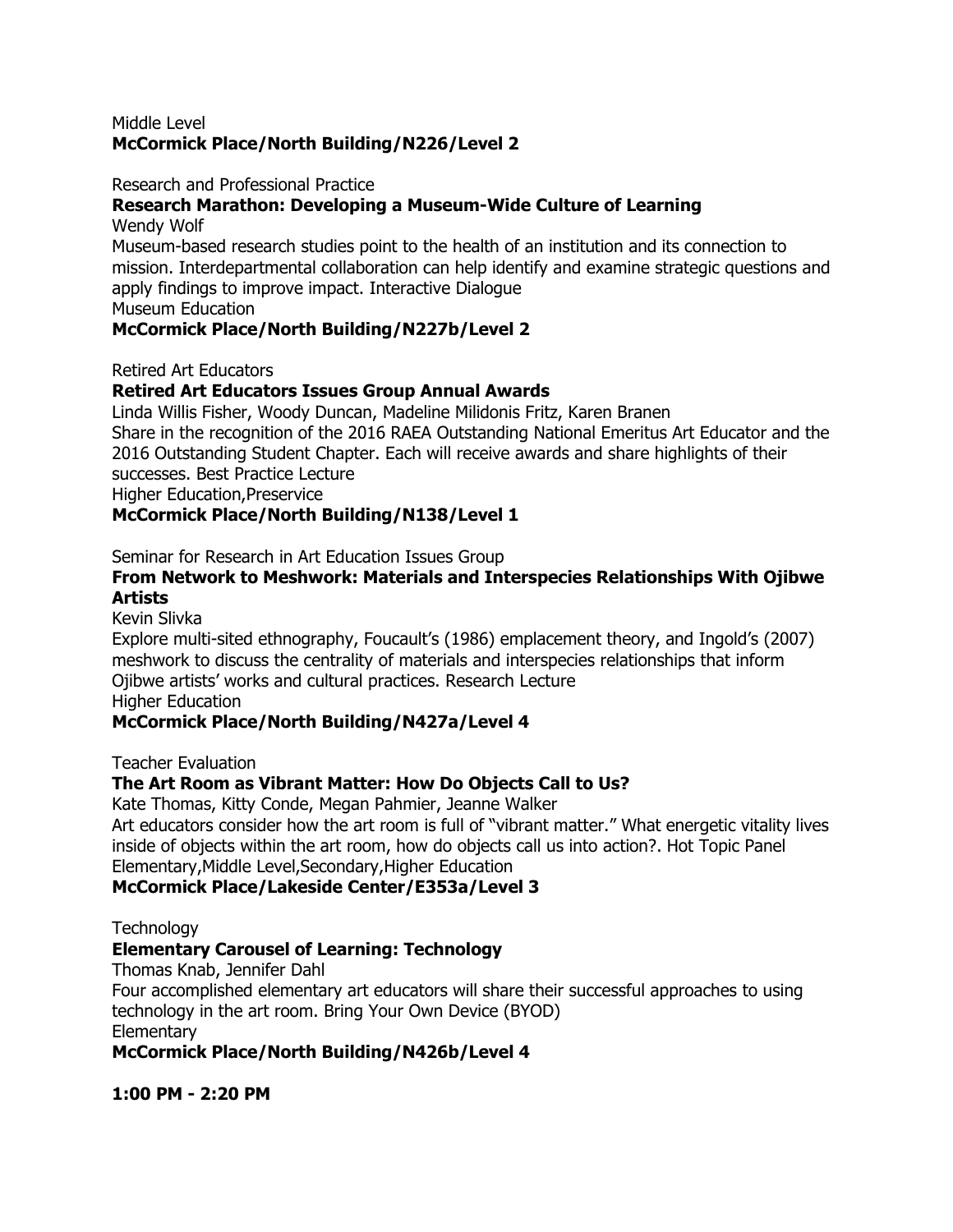Special Needs in Art Education Issues Group

## **Special Needs in Art Education Awards Presentation and Celebration!**

Juliann Dorff, Doris Guay

Join us to celebrate and honor the recipients of the NAEA/CEC/VSA Peter J. Geisser Special Needs Art Educator of the Year Award and the Beverly Levett Gerber Special Needs Lifetime Achievement Award. Interactive Dialogue

Elementary,Middle Level,Secondary,Higher Education,Preservice,Supervision and Administration,Museum Education

### **McCormick Place/Lakeside Center/E270/Level 2**

### **1:00 PM - 2:50 PM**

Caucus on the Spiritual in Art Education Issues Group

### **Caucus on the Spiritual in Art Education Business Meeting I**

John Derby, Camilla McComb, Pattie Chambers, Patricia Rain Gianneschi-McNichols Come join our open interactive Business Meeting for members and those interested in the spiritual in art education. Join us for a dinner celebration on the town around 6-7 pm. Interactive Dialogue

Elementary,Middle Level,Secondary,Higher Education,Preservice,Supervision and Administration,Museum Education

### **McCormick Place/North Building/N128/Level 1**

Community Arts Caucus Issues Group

### **Community Arts Caucus (CAC) Annual Membership Meeting**

Jennifer Combe, Andres Hernandez, Meaghan Brady Nelson, Jody Boyer The annual business meeting of the Community Arts Caucus: welcome new and existing members, elect/appoint officers, review goals, develop more active membership, and discuss all relevant issues. Interactive Dialogue

Elementary,Middle Level,Secondary,Higher Education,Preservice,Supervision and Administration,Museum Education

### **McCormick Place/Lakeside Center/E260/Level 2**

Research and Professional Practice

### **Invited Studies in Art Education Lecture**

Paul Bolin

Annual Studies in Art Education Lecture presented by Paul Bolin, University of Texas at Austin, leading scholar in history of art education and material culture studies for the field. Facilitated by Mary Ann Stankiewicz. Research Lecture

Elementary,Middle Level,Secondary,Higher Education,Preservice,Supervision and Administration,Museum Education

### **McCormick Place/Lakeside Center/E451/Level 4**

### **1:30 PM - 1:55 PM**

Caucus of Social Theory in Art Education Issues Group **Re-Imaging City Walls: Engaging Children to Replace Hostile Wall-Chalking With Interactive Drawings** Rabeya Jalil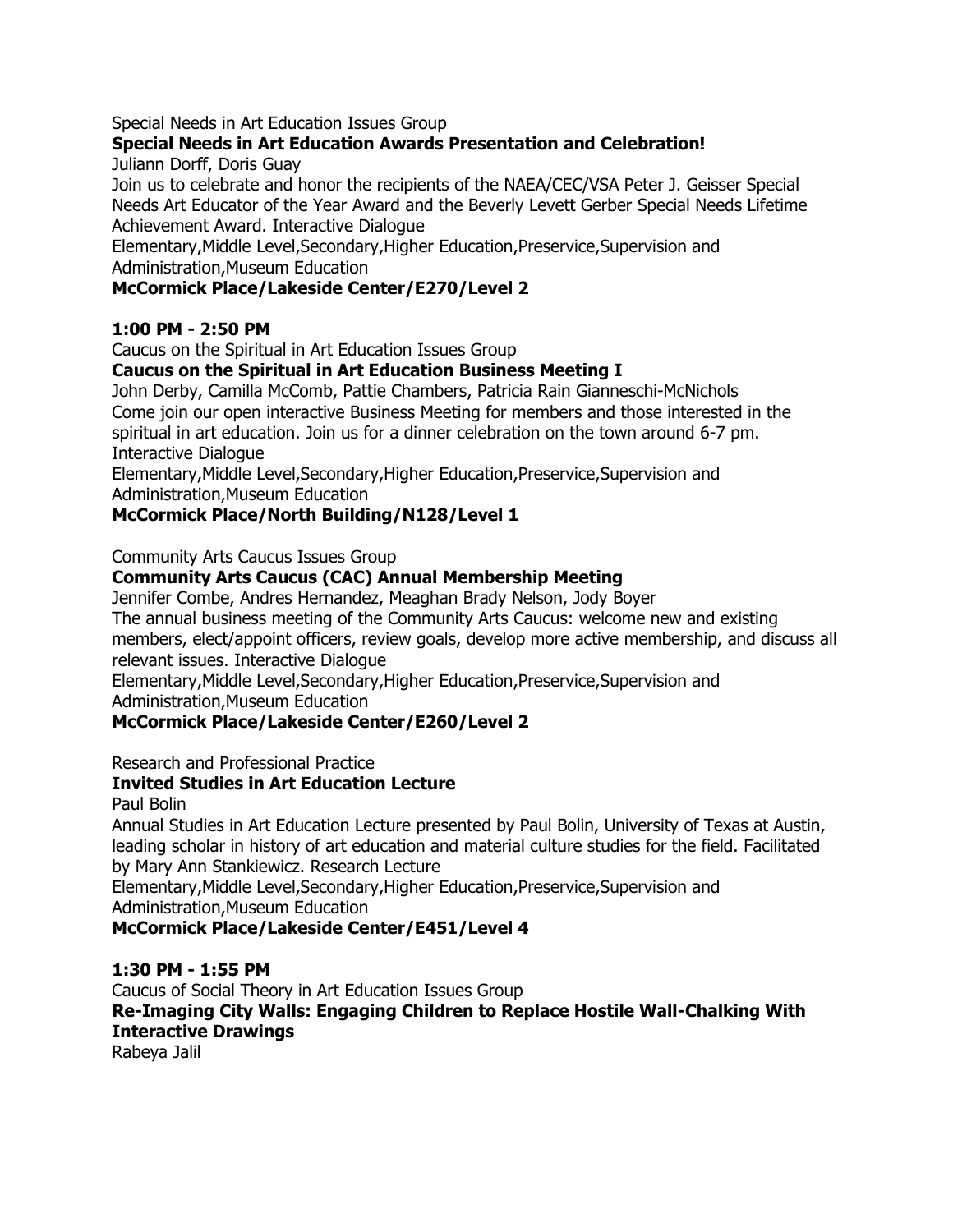Experience how two art educators lead a community-based initiative by engaging children from suburban districts to revamp public walls, erasing hate graffiti and wall-chalking and replacing them with interactive drawings. Best Practice Lecture

Secondary

### **McCormick Place/Lakeside Center/E259/Level 2**

**Technology** 

### **What Teachers Say About Using iPads in Their Art Classes**

Tingting Wang

Discover the art projects K-8 art teachers generally taught by means of iPads, the benefits iPads bring to their teaching, their motivation for using iPads, and difficulties and challenges they encountered. Research Lecture

Higher Education

**McCormick Place/North Building/N135/Level 1**

#### **2:00 PM - 2:25 PM**

Research and Professional Practice

### **Investigating Virtual Art Programming for Children: Strategies for Meaningful Inclusion**

Angela Eckhoff

Explore findings from a multiple-methods investigation documenting the content of virtual programming for elementary students at AAM-member institutions and the experiences of arts educators teaching with virtual programming. Research Lecture

Elementary,Higher Education,Museum Education

**McCormick Place/North Building/N231/Level 2**

### **2:00 PM - 2:50 PM**

AICAD Live Learning Lab

#### **Methods for Design Thinking and the Challenges of Classroom Management**

Karen Carroll, Stacy Salazar, Meghann Harris, Becky Slogeris

Participate in hands-on design thinking activities. Leave with ideas for classroom management as well as activities and takeaways that promote design thinking, including research strategies, brainstorming methods, and prototyping. Hands-on Demonstration

Elementary,Middle Level,Secondary

#### **McCormick Place/Lakeside Center/E253ab/Level 2**

Arts Integration

### **Advancing Teacher Leadership Through Interdisciplinary Arts Integration**

Kate Collins, Julia DiBussolo

This session discusses and unpacks the preliminary findings of two dynamic Baltimore Arts Integration training programs that assert the importance of interdisciplinary arts in teacher leadership. Best Practice Lecture

Elementary,Middle Level,Secondary,Higher Education,Preservice,Supervision and Administration **McCormick Place/Lakeside Center/E265/Level 2**

Arts Integration

**Building Teacher Capacity for Arts Integration Through Prism K-12** Rachel Goldberg, Suzanne Wright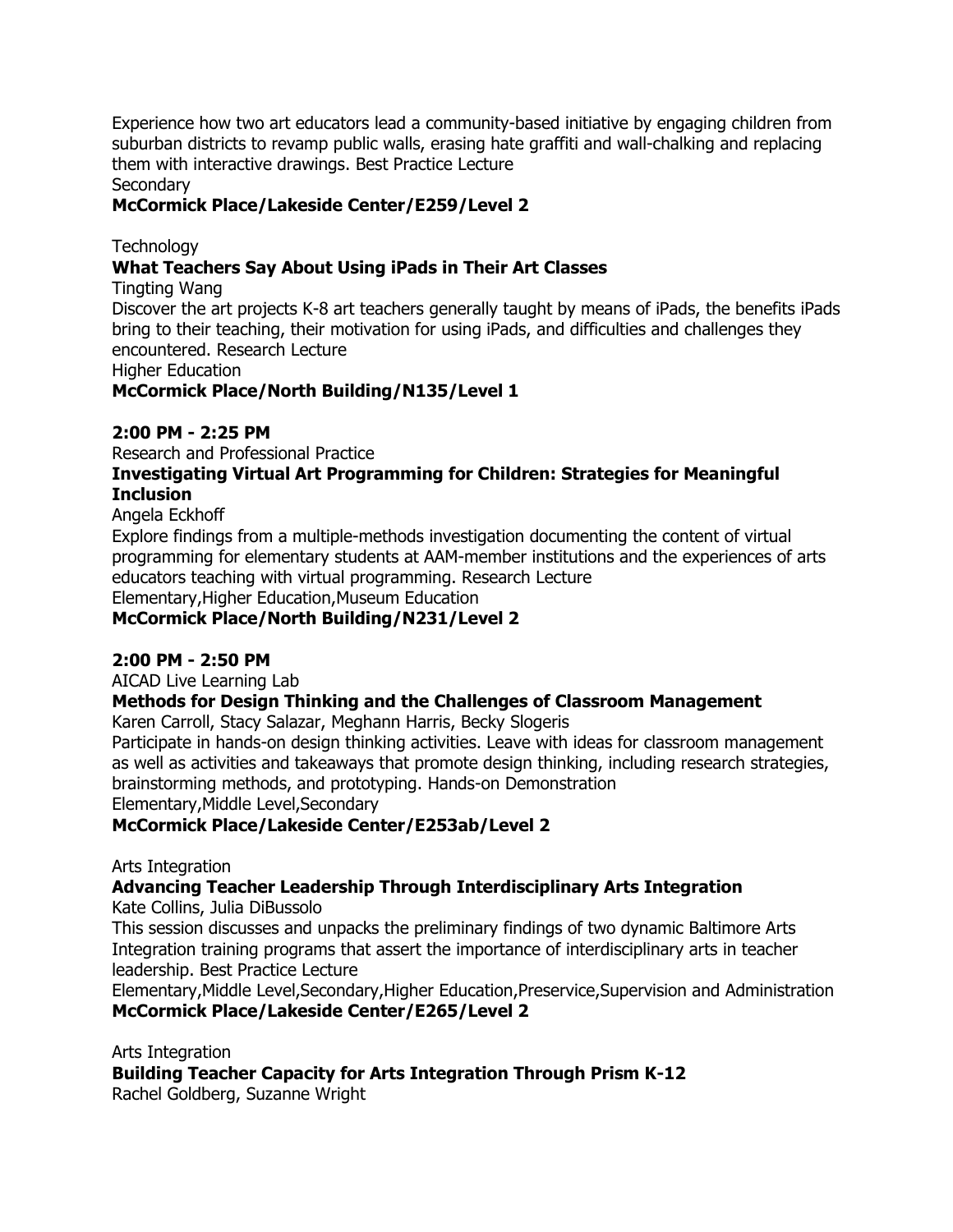Join the national Prism.K12 community of educators! In this participatory session, try out an arts-integration methodology for creating robust lessons. Explore our community on Pinterest and Twitter @prismk12. Best Practice Lecture

Elementary,Middle Level,Secondary,Preservice,Museum Education

### **McCormick Place/Lakeside Center/E353a/Level 3**

### Award Function

### **Art Education Technology (AET) Awards and Reception**

Christine Liao, Joanna Black, Lilly Lu, Guey-Meei Yang

Join us to honor and celebrate the recipients of AET's Awards. We will present AET's Outstanding Community Service, Research, and Teaching Awards. Award recipients will discuss their work and achievement. Best Practice Lecture

Elementary,Middle Level,Secondary,Higher Education,Preservice,Supervision and

Administration,Museum Education

### **McCormick Place/Lakeside Center/E352/Level 3**

Business Meeting

### **Early Childhood Art Educators (ECAE) Business Meeting**

Alison Coombs

Join ECAE in discussing issues of concern for those engaged in art education with young children and share your vision for the future of early childhood art education. Best Practice Lecture

Elementary,Higher Education,Preservice,Museum Education

**McCormick Place/Lakeside Center/E271b/Level 2**

Business Meeting

### **Public Policy and Arts Administration**

Kyungeun Lim, Eliza Lamb, Amanda Alexander

All NAEA members are welcome to attend the Public Policy and Arts Administration (PPAA) Special Issues Group membership meeting! Share prior research findings, NAEA/PPAA institutional changes, and critical reflection on how PPAA might be of greater value to NAEA. Interactive Dialogue

Elementary,Middle Level,Secondary,Higher Education,Preservice,Supervision and Administration **McCormick Place/Lakeside Center/E262/Level 2**

Caucus of Social Theory in Art Education Issues Group

### **Let Students Lead! Researching PreK-12's Informal Creative Practices for Better Teaching**

Moniques Richard, Christine Faucher, Christine Thompson

Explore students' out-of-school creative practices such as drawing, blogging, gaming, and transmedia storytelling. Follow their lead toward a negotiated pedagogy with a multimodal approach to creating and learning. Research Lecture

Elementary,Secondary,Higher Education,Preservice

### **McCormick Place/North Building/N135/Level 1**

Committee on Multiethnic Concerns Issues Group

**And Thus We Shall Survive: The South Side Community Art Center** Debra Hardy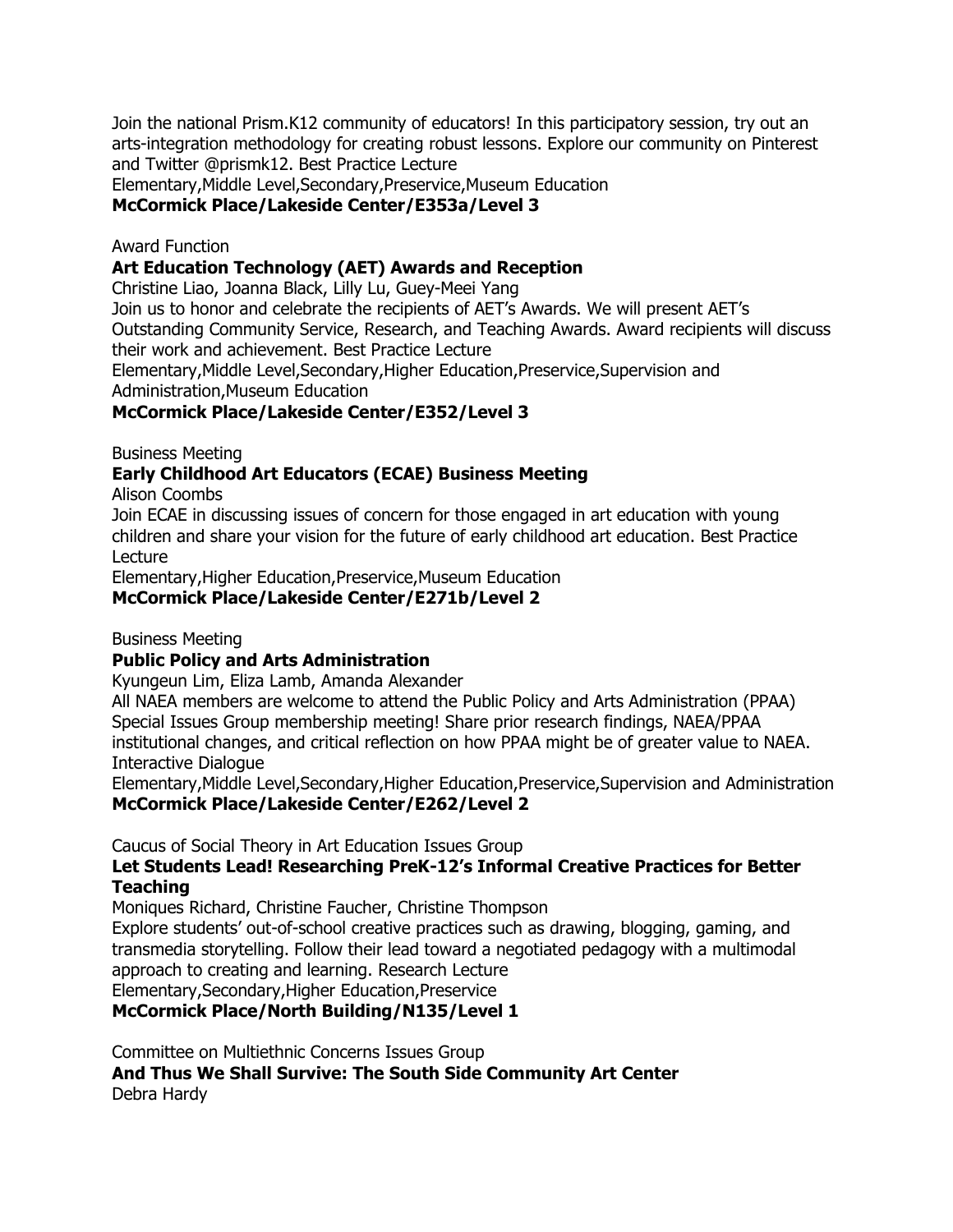This session discusses the tumultuous history of the South Side Community Art Center, the oldest Black art center in Chicago, while looking at the importance of its survival. Research Lecture

Higher Education

### **McCormick Place/North Building/N136/Level 1**

Community Arts Caucus Issues Group

### **Leadership Beyond the Classroom: Service Learning and Community Engagement Through Art Education**

Candace Masters, Alice Pennisi

Explore how Art Education preservice teachers, graduate students, alumni, and faculty engage in long-term community-based projects, positively impacting their own classrooms, schools, and greater community. Best Practice Lecture

Higher Education

### **McCormick Place/North Building/N227b/Level 2**

Curriculum Design

#### **New Weird Ideas: Re-Thinking/ Re-Claiming/ Re-Imagining Art One**

Robb Sandagata, Todd Elkin, Alissandra Seelaus, Rachel Valsing, Jack Watson How can art teachers ensure their Art One/Introductory level class is relevant for all students? Discover new ideas for art experiences that are engaging, meaningful, and support authentic creativity. Best Practice Lecture

Middle Level,Secondary,Higher Education,Preservice,Supervision and Administration **McCormick Place/North Building/N226/Level 2**

Curriculum Design

#### **Developing Self-Love, Self-Worth, and Body Acceptance Through the Arts**

Lilly Thomann

Discuss the importance of art educators' influence and abilities in nurturing the growth of selflove and acceptance in adolescents. Draws from personal experiences with negative self-worth and research in young adolescents' development. Hot Topic Panel **Secondary** 

#### **McCormick Place/North Building/N427d/Level 4**

#### Global Connections

### **Changes at the Top of the World: Perceptions of Finnish and Scandinavian Art Education**

Mira Kallio-Tavin

Perceptions of past and current forms of Nordic art education are presented. Curricular issues and reforms for Finnish National Curriculum, and future visions for boundary breaking phenomenon-based learning are discussed. Research Lecture Secondary,Higher Education

**McCormick Place/North Building/N228/Level 2**

Instructional Practice

**NAEA Middle Level Medley III: The Big Picture**

September Buys, Linda Kieling, Pamelia Valentine, Peter Curran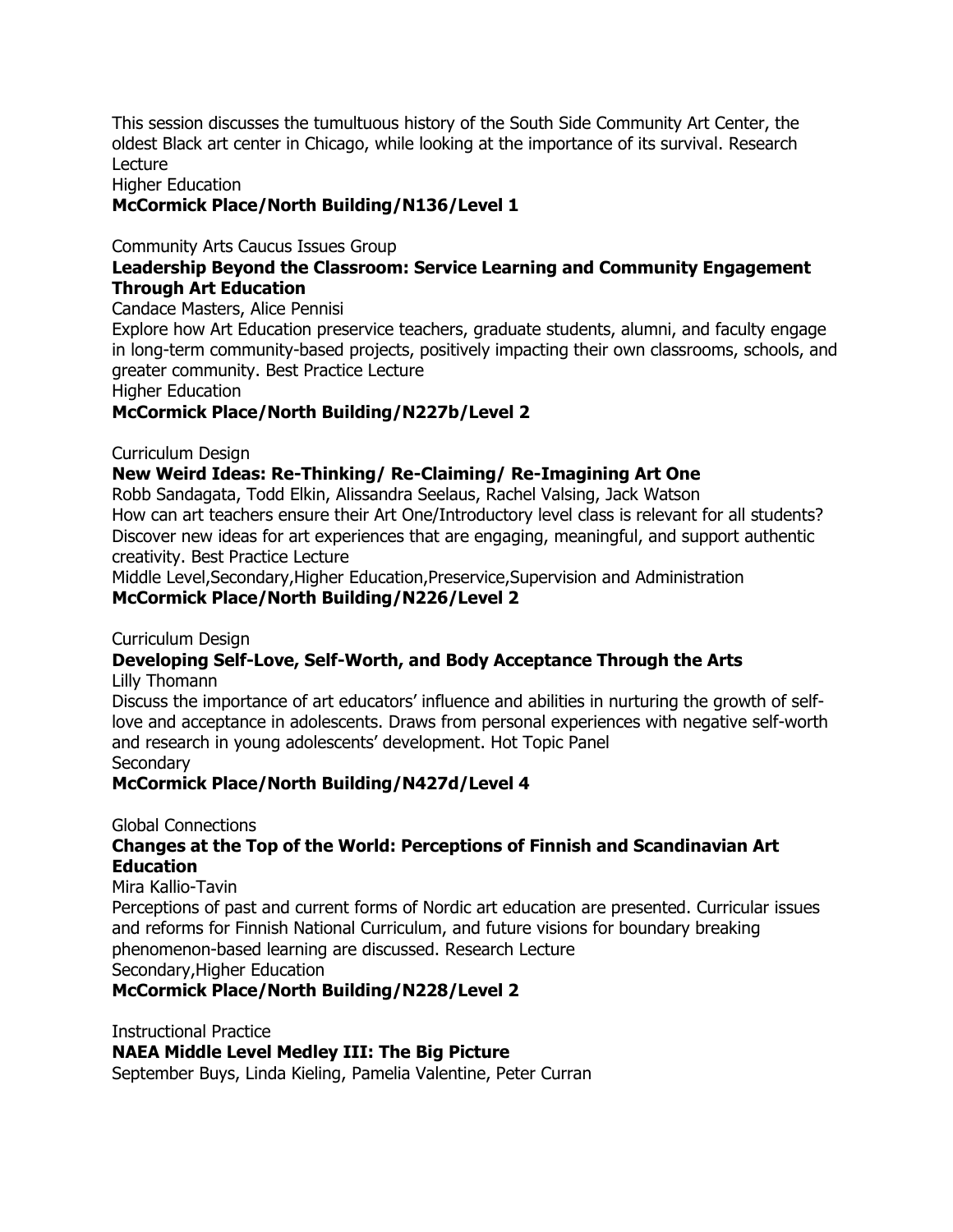In Medley III, master teachers share how to build a strong program: recognize you're already doing research in your classroom, understand the new Standards lingo and vision, engage students by building deeper academic knowledge, and advocate for your program within and outside your school. Best Practice Lecture Middle Level

### **McCormick Place/North Building/N426b/Level 4**

Instructional Practice

### **Going Paperless With the New AP Art History Curriculum**

Rob Eberly Learn how to organize the new AP Art History curriculum using technology to drive student learning. No more "Art in the Dark"!. Bring Your Own Device (BYOD) **Secondary** 

**McCormick Place/Lakeside Center/E253cd/Level 2**

Instructional Practice

### **Shared Visions on Planning Standards-Based Collaborations**

Lynette Fast, Mollie Magnuson, Jocelyn Reiss

Gain inspiration as you explore with a team of colleagues their collaborative process to implement standards-based curriculum. Discuss strategies for creating successful collaborations when developing meaningful and engaging curriculum. Best Practice Lecture Elementary,Middle Level,Secondary,Preservice

### **McCormick Place/North Building/N129/Level 1**

Instructional Practice

#### **NAEA Secondary Regional Award Winners Showcase**

Andrea Haas, Joshua Drews

2015 NAEA Secondary Regional Award Winners share their best projects, practices, and exemplary programs. Come see what these exemplary teachers are doing to make their art programs dynamic. Gain valuable, useful, and useable ideas to take back to your students. Best Practice Lecture

**Secondary** 

### **McCormick Place/Lakeside Center/E350/Level 3**

#### Instructional Practice

### **Bullying: Outfits, Play, and Transformations Through Comics, Creatures, and Artifacts**

Benjamin Tellie

Explore meaningful lessons that examine bullying through artmaking. New strategies will be discussed on how to respond to bullying behaviors to cultivate healthy relationships at school. Best Practice Lecture Middle Level,Secondary

#### **McCormick Place/North Building/N139/Level 1**

Instructional Practice **Design Thinking: Dismantling the Assembly Line Model of Education** Andrew Watson, Susan Silva, Donna Sinclair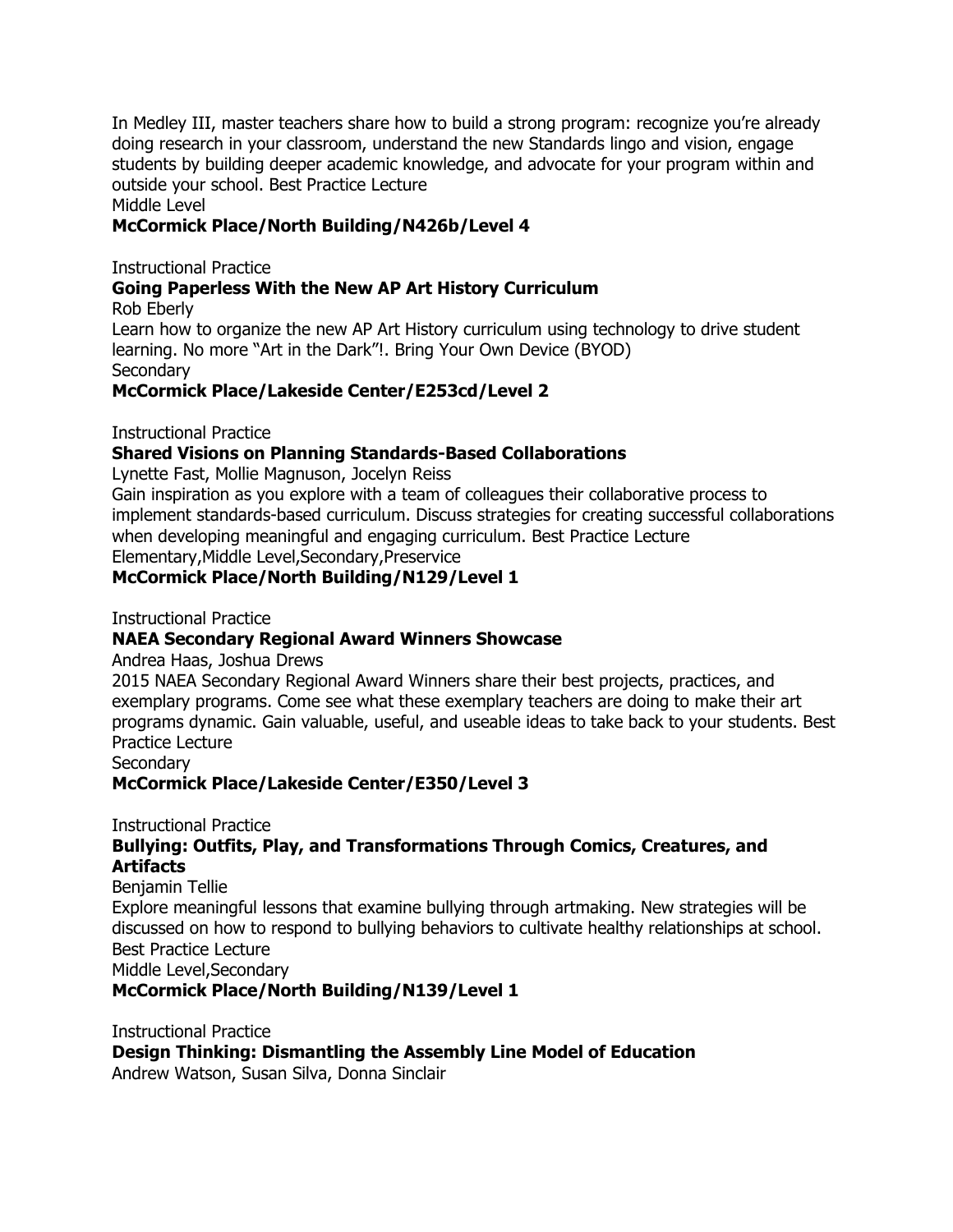Leverage students' critical and creative thinking through the use of Design Thinking strategies in the holistic art room. Identify problems, reach innovative solutions, and facilitate the making of personally relevant art. Best Practice Lecture

Middle Level,Secondary

### **McCormick Place/North Building/N230b/Level 2**

#### Leadership

### **LEADing Together With #JxnArtTeachers**

Jessica Crandell, Heidi Rhodes, Julie Durocher, Julia Garnett

Take charge! Learn about a county-wide system of professional development, creativity,

mentorship, collaboration, and support—it can be done! Leave knowing how to develop a closeknit community of art educators!. Best Practice Lecture

Elementary,Middle Level,Secondary,Higher Education,Preservice,Supervision and Administration **McCormick Place/Lakeside Center/E271a/Level 2**

Leadership

### **Leveraging Leadership: National Service Sabbatical**

Cris Guenter

Learn how one professor took a chance and created a sabbatical experience that was mutually beneficial for her university and NAEA. Key considerations, timeline, and leadership skills will be addressed. Best Practice Lecture

Elementary,Middle Level,Secondary,Higher Education,Supervision and Administration,Museum Education

### **McCormick Place/Lakeside Center/E255/Level 2**

Leadership

#### **Fellows Forum: The Future of Art Education**

Deborah Smith-Shank, Christine Ballengee Morris

This forum will be an open exchange of ideas about the future of K-12 art education and effective practices for preservice art education programs in this era of significant challenges. Interactive Dialogue

Higher Education

### **McCormick Place/Lakeside Center/E259/Level 2**

#### Leadership

### **Developing a Collaborative, Professional Art Education Community Through Creative Leadership**

#### Amelia Zschaber, Cheri Lloyd

The role of Art educator/leader can be lonely, exclusive, and competitive. Empower yourself in this interactive session exploring how to develop programs that enrich stakeholders through community partnerships and collaborations. Best Practice Lecture

Elementary,Middle Level,Secondary,Higher Education,Preservice,Supervision and Administration **McCormick Place/North Building/N230a/Level 2**

National Standards or State Standards **Embedding Vocabulary Instruction Into the Art Experience** RoseAnn LaBrocca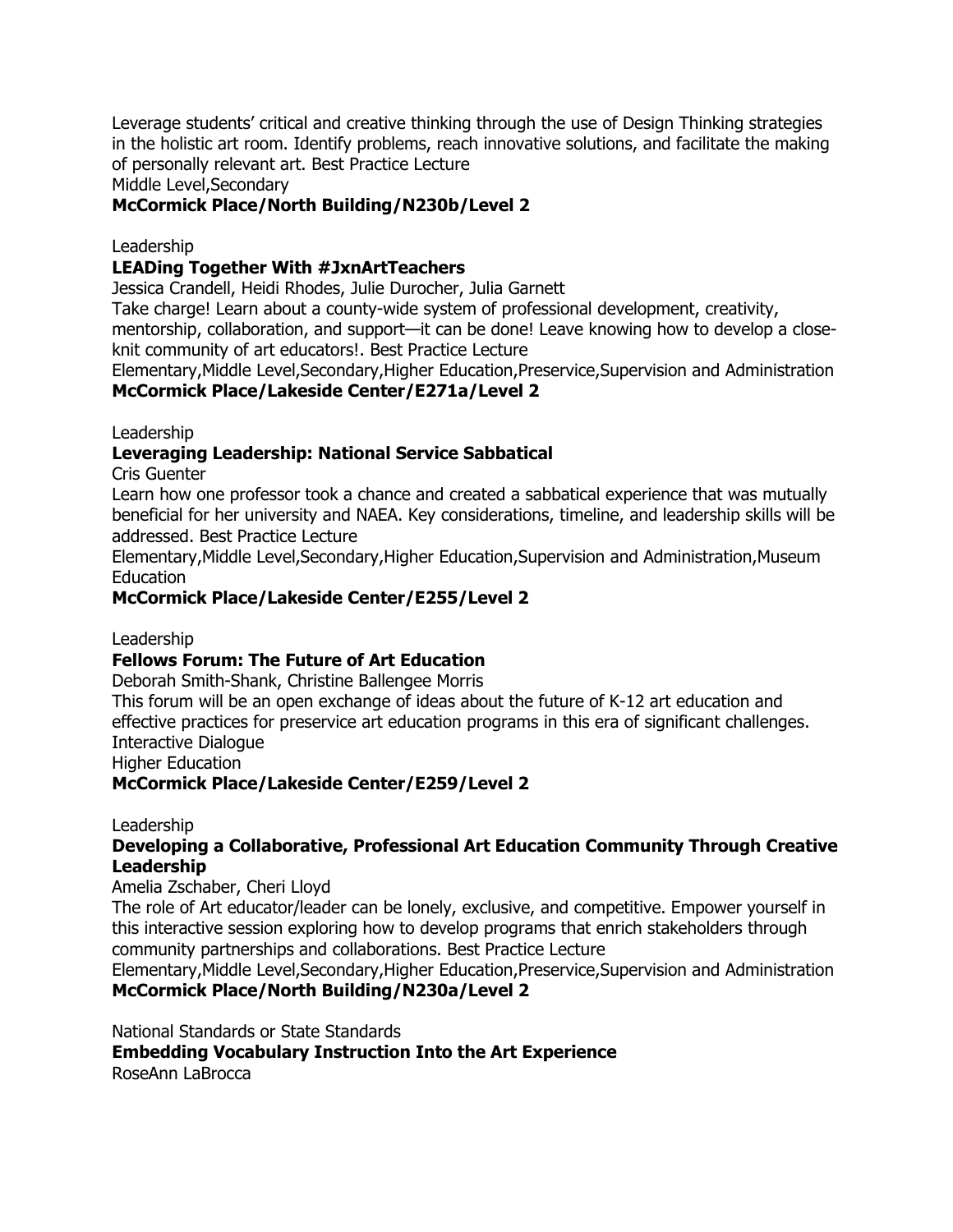This session will discuss strategies that can be used in an elementary art classroom to teach art vocabulary. Research Lecture

**Elementary** 

### **McCormick Place/Lakeside Center/E351/Level 3**

Pk-16 Collaborations

### **From Graphite to Google**

Mary Ann Dobson, Jan Brown

Presenters' favorite material-based projects evolve to include collaborative, conceptual processes with new media as a next step. They share their journey to embrace new media in studio programs. Best Practice Lecture

Middle Level,Secondary

### **McCormick Place/North Building/N227a/Level 2**

Research and Professional Practice

## **Collaborative Qualitative Investigations: Ethical Practice and Participant Voice**

Shana Cinquemani, Marianna Pegno

Explore ethical and collaborative research and pedagogical practices with diverse audiences that position qualitative inquiry as a multi-vocal experience and challenge the often authoritative position of researcher. Research Lecture

Higher Education,Museum Education

### **McCormick Place/Lakeside Center/E353c/Level 3**

### Retired Art Educators

### **Retired Art Educators Issues Group Annual Business Meeting**

Linda Willis Fisher, Woody Duncan, Madeline Milidonis Fritz, Karen Braden RAEA members will discuss business of the Issues Group, vote on RAEA issues, elect officers, review 2015 accomplishments, approve the program budget, and set the next year's format. Best Practice Lecture

Higher Education,Preservice

### **McCormick Place/North Building/N138/Level 1**

Technology

## **Meta-Tutorial: A Tutorial for Creating Tutorials**

Jescia Hopper

Learn how to create successful tutorial videos that can be used in and out of the classroom, allowing students to lead themselves through demonstrations, which frees you to differentiate instruction. Hands-on Demonstration

Middle Level,Secondary,Higher Education,Preservice

**McCormick Place/North Building/N427a/Level 4**

UnConference: Relax and Rewind

### **Intro to Meditation: Cellular Healing**

#### Stephanie Chewning

Learn the general purposes of meditation and the different types of meditation. Sit back and relax as you are guided through a Cellular Healing meditation. This guided meditation will take you into the vast inner world of your body's cellular structure. Seated, no special clothing required. Interactive Dialogue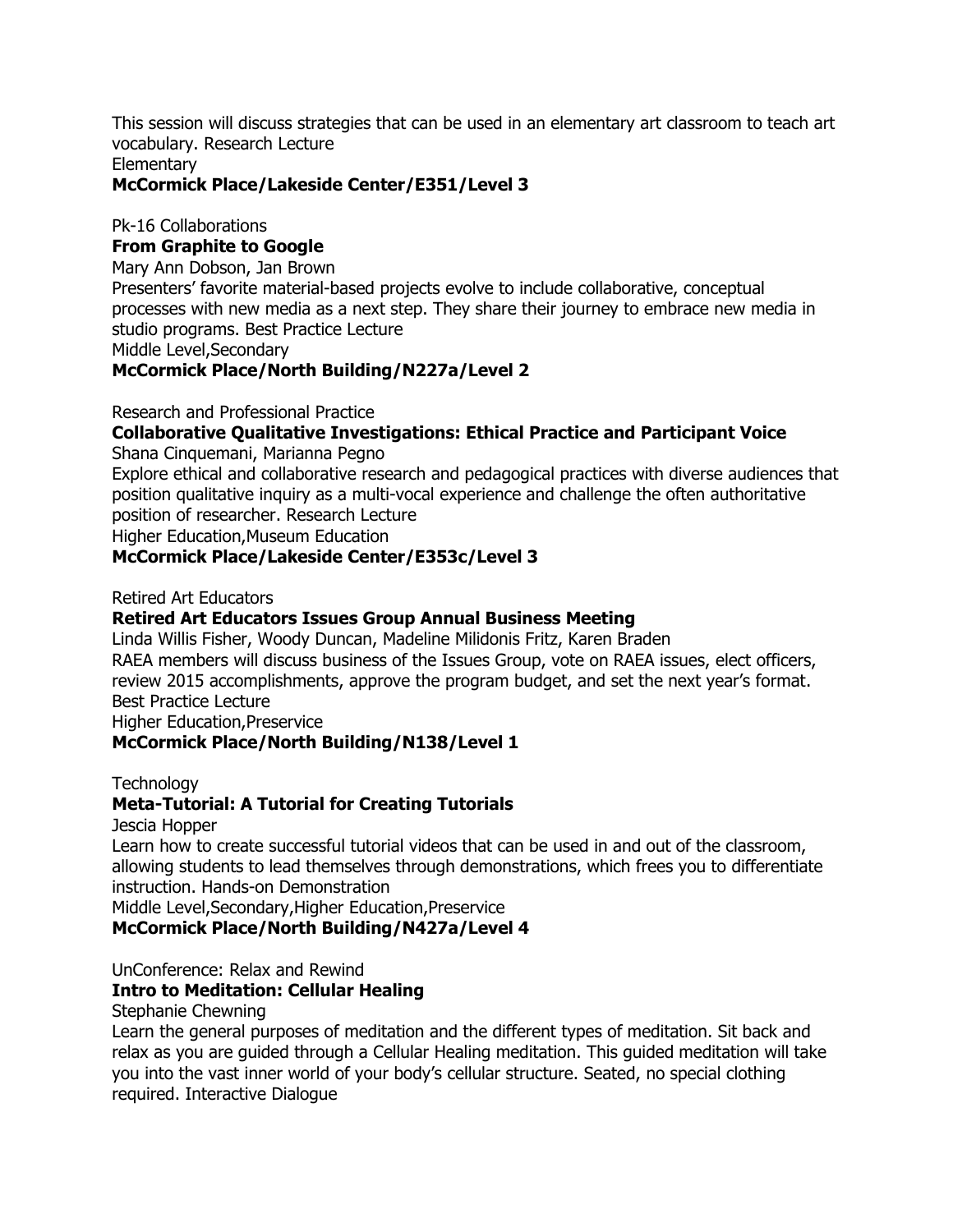### **McCormick Place/North Building/N140/Level 1**

United States Society for Education through Art Issues Group

#### **Inside-Outside: Artmaking and Meaning-Making Increasing Students' Self- and Social Awareness**

Kathleen Goodyear, Ahran Koo

Learn how using arts-based research approaches in school and community settings can empower youth to better understand themselves, other people, and society and make better decisions for their future. Best Practice Lecture

Elementary,Middle Level,Secondary,Higher Education,Preservice

### **McCormick Place/Lakeside Center/E261/Level 2**

Women's Caucus Issues Group

### **Artful Coalitions: Challenging Adverse Adolescent Girls' Experiences Through Art** Lisa Kay

Artful coalitions with adolescent girls can challenge adverse childhood experiences through artmaking. Discover ways to lead students in the development of a stronger sense of self, voice, and agency. Best Practice Lecture

Middle Level,Secondary,Higher Education

### **McCormick Place/North Building/N426a/Level 4**

### **2:30 PM - 2:55 PM**

Leadership

### **Hybrid Leadership: Developing Future Teacher Leaders Through Reflexive Intersections of Place and Space**

Joana Hyatt, Justin Sutters

Emergent research methods investigate the intersections of place/space (geographically, culturally, politically, and reflectively), which influence preservice teachers' identities and future trajectories as teacher leaders. Interactive Dialogue

Higher Education,Preservice

### **McCormick Place/Lakeside Center/E351/Level 3**

Research and Professional Practice

### **(Re)Telling Stories in Art Museums as a Wartime Service**

Allison Clark

Based on the work of a leading early 20th-century art educator, this research lecture explores how storytelling programs can cultivate empathy and connect institutional learning objectives with broader sociopolitical issues. Research Lecture Preservice,Museum Education

**McCormick Place/North Building/N231/Level 2**

### **3:00 PM - 4:20 PM**

Award Function

### **2nd General Session: The Power of Community**

Patricia Franklin

Join NAEA President Patricia Franklin for a look into the power of community and the value of the collective voice in advancing the mission of NAEA. Join our community in celebration of the 2016 NAEA National Award honorees. Best Practice Lecture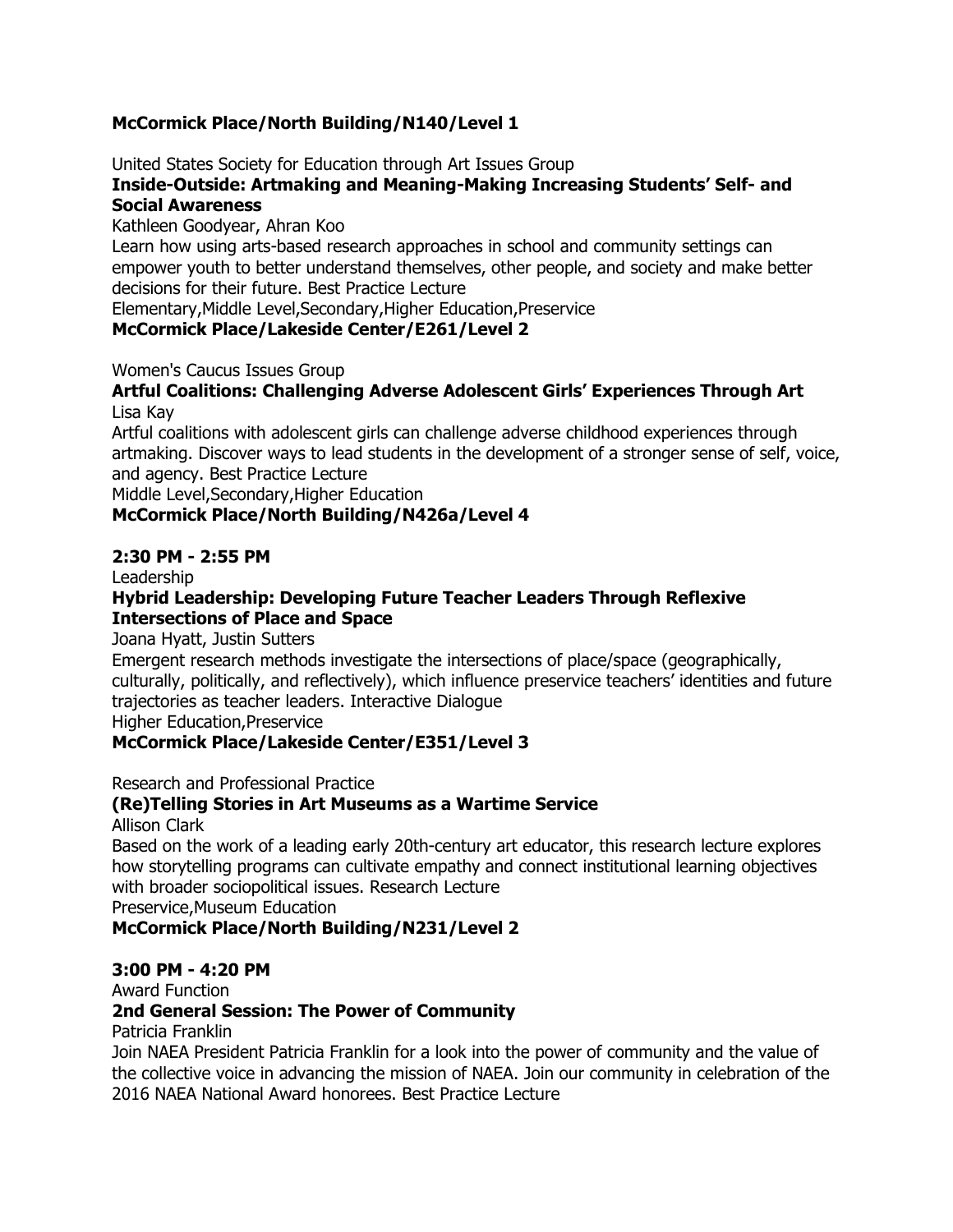Elementary,Middle Level,Secondary,Higher Education,Preservice,Supervision and Administration,Museum Education

### **McCormick Place/Lakeside Center/Arie Crown Theater/Level 2**

### **4:30 PM - 4:55 PM**

Arts Integration

### **Building Engaged Community Through Arts Integration**

Jeffrey Dollinger

Learn how to build an engaged school community around your art program through case studies and research conducted by the Silicon Valley-based nonprofit Art in Action. Best Practice Lecture

Elementary,Middle Level,Supervision and Administration

**McCormick Place/Lakeside Center/E261/Level 2**

## **4:30 PM - 5:20 PM**

AICAD Live Learning Lab

## **Bubble Diagramming**

Ryan Hansen

This workshop will translate human needs into spatial diagrams that form the basis of Interior Design and Architecture. Critical thinking and basic hand drawing skills will be explored. Presented by Ringling College of Art & Design. Hands-on Demonstration Elementary,Middle Level,Secondary

### **McCormick Place/Lakeside Center/E253ab/Level 2**

Art Education Technology Issues Group

### **Art Education Technology Smackdown 2016**

Debra Pylypiw, Tingting Wang, KC Jenkins, Krisha Moeller, Guey-Meei Yang Where else can you learn about 10-12 new tools or technology ideas in a short 50 minutes? This event is a showcase of a variety of technologies in a Smackdown-style presentation and includes Tingting Wang, KC Jenkins, Krisha Moeller, Guey-Meei Yang, Sean Justice, Kevin Hsieh, and others. Hands-on Demonstration

Elementary,Middle Level,Secondary,Higher Education,Preservice,Supervision and Administration **McCormick Place/North Building/N427a/Level 4**

Arts Integration

### **Every Child, Every Art: Increasing Elementary Arts Through a University/Public School Partnership**

Cally Flox, Diane Asay

Arts Integration is a key strategy to provide access to the arts. This partnership provides professional development to K-6 teachers in arts integration, transforming schools and improving student learning. Best Practice Lecture

Elementary,Higher Education,Supervision and Administration

## **McCormick Place/Lakeside Center/E265/Level 2**

Arts Integration

## **Research Findings From Arts Integration Projects**

Suzy Harris, Jennifer Beradino, Marianna Adams, Deborah Randolph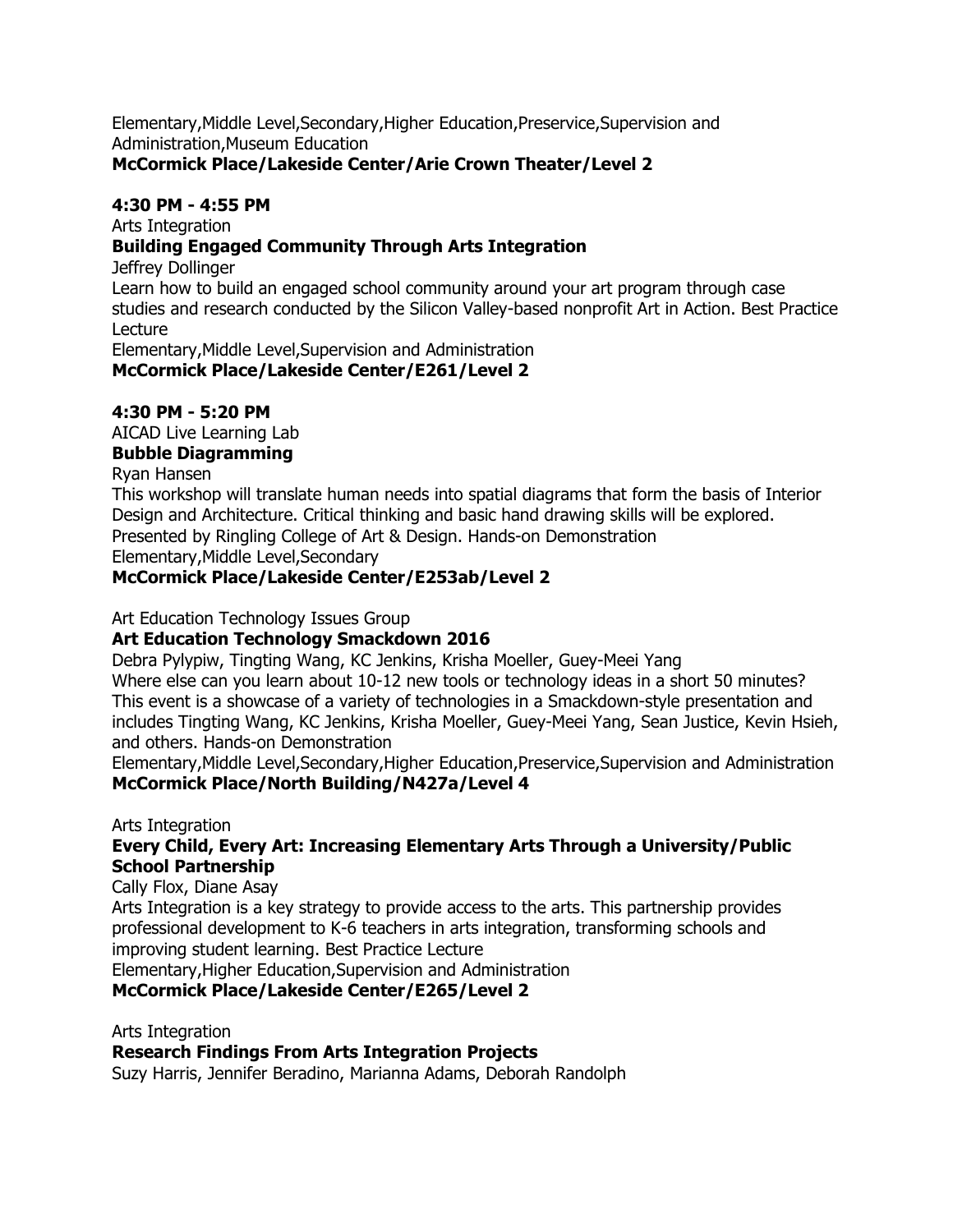Learn how to implement the latest research on arts integration and explore approaches as scalable and spreadable models at your own institutions. Best Practice Lecture Museum Education

### **McCormick Place/Lakeside Center/E353a/Level 3**

Arts Integration

### **Rube Goldberg: A Roundabout Way to Turn STEM Into STEAM**

Kris Heintz Nelson

Learn how Rube Goldberg, as noun and adjective, inspired a multi-disciplinary, STEAM-based, interactive, and collaborative art project. Students were motivated to problem-solve, invent, create, and innovate. Best Practice Lecture

Middle Level,Secondary,Higher Education

### **McCormick Place/Lakeside Center/E352/Level 3**

Caucus of Social Theory in Art Education Issues Group

# **What Do We Mean When We Talk About Intergenerational Art Education?**

Amy Snider, Jodi Kushins

Two puppets describe how social media divides them while personal and professional values keep them close. Their enduring relationship addresses the potential of intergenerational communication and collaboration. Performance

Higher Education,Preservice

### **McCormick Place/North Building/N138/Level 1**

Caucus of Social Theory in Art Education Issues Group

### **Lifelong Ethnography as Decolonizing Arts-Based Research Practice With Maya Artists**

Kryssi Staikidis

Self-reflective leadership through a culturally sensitive long-term ethnographic practice with indigenous communities focuses on prioritizing co-participation, subjectivity, reciprocity, advocacy, and respect as guiding principles. Research Lecture Higher Education

## **McCormick Place/North Building/N137/Level 1**

Caucus on the Spiritual in Art Education Issues Group

### **The Power of Leading From the Heart: Transformative Holistic Art Education** Barbara Caldwell

Holistic art education methods that lead from the heart are shared in this interactive presentation. Participants learn about dynamic activities promoting multidimensional growth and create original art. Best Practice Lecture

Elementary,Middle Level,Secondary,Higher Education,Preservice

**McCormick Place/North Building/N134/Level 1**

Committee on Multiethnic Concerns Issues Group

### **Race and Images: A Dialogue on Visual Culture, Perception, and the Subjective Self** David Herman, Jr., Amelia "Amy" Kraehe

How do movies influence our perceptions of Self and Other? This session explores Hollywood movies as a site of racialized aesthetic experiences, along with possibilities for anti-racist visual culture pedagogies. Interactive Dialogue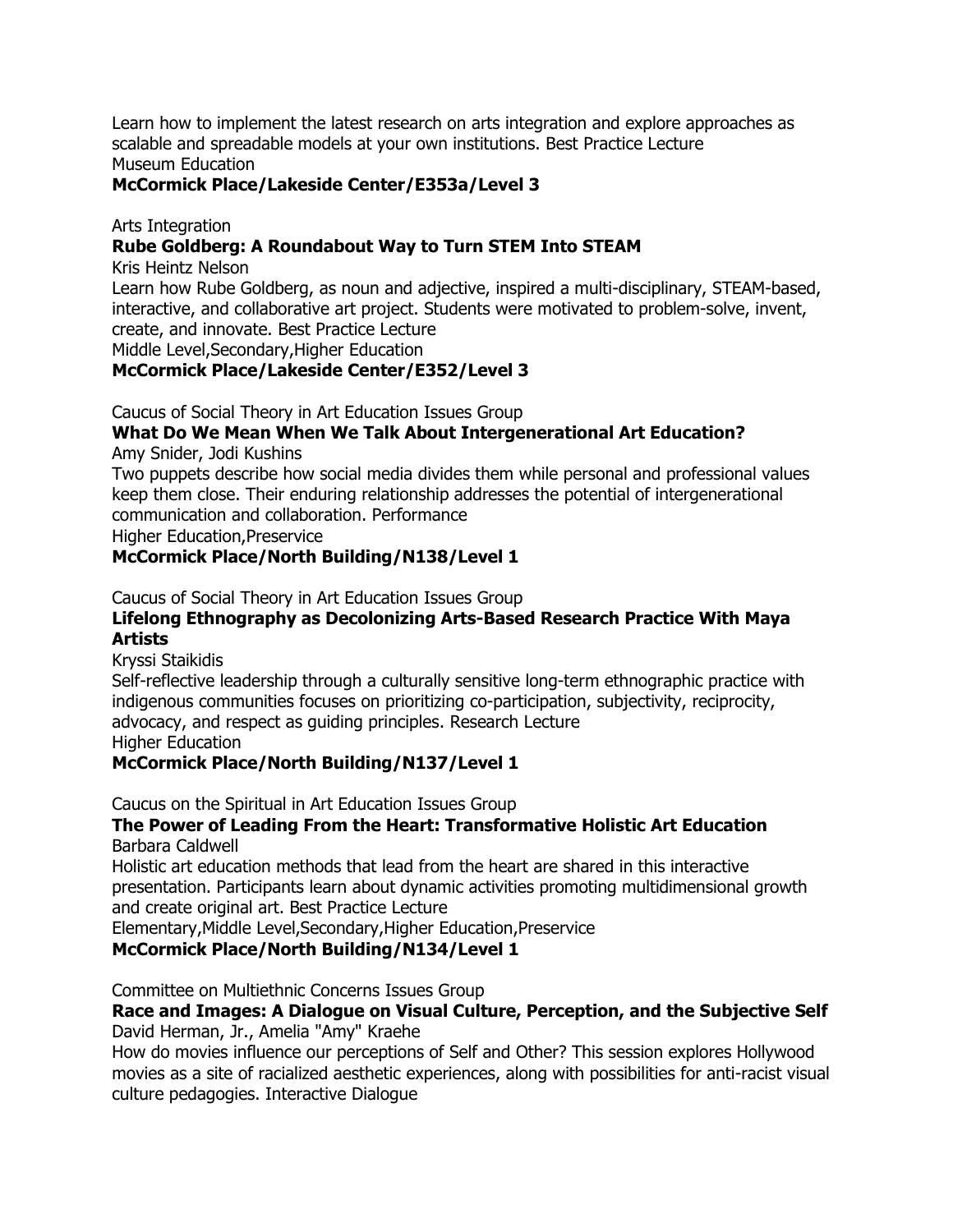#### Middle Level,Higher Education,Preservice **McCormick Place/North Building/N136/Level 1**

#### Community Arts Caucus Issues Group

### **Community-Based Art: A Successful University and Prison Collaboration**

#### Annie Buckley

Experience a firsthand account of the creation of a successful university–prison collaboration. Explore the benefits to students, community, and participants and learn the logistical ins-andouts to establish a similar local initiative. Best Practice Lecture

Higher Education,Supervision and Administration,Museum Education

### **McCormick Place/North Building/N227a/Level 2**

#### Curriculum Design

### **Curating Compassionate Student Leadership Through Dynamic, Group-Based, and Divergent-Thinking Art Units**

Amelia Zschaber

Compassionate leadership and meaningful following are often ignored in education. Discover dynamic Art units in six media designed to develop leadership and decision-making skills through group problem solving. Best Practice Lecture

Elementary,Middle Level,Secondary,Preservice

### **McCormick Place/North Building/N427d/Level 4**

Early Childhood Art Educators Issues Group

### **Challenging Traditional Conceptions of Power and Knowledge in Early Childhood Art Education**

Shana Cinquemani

Explore pedagogical practice and research that aims to challenge traditional understandings of power, authority, knowledge, ethics, and voice in artistic work with young children. Research Lecture

Elementary,Higher Education,Preservice

#### **McCormick Place/North Building/N135/Level 1**

Global Connections

### **Ritual and Resilience: Lessons From a Vibrant Community of Exiled Tibetans in Dharamshala, India**

Clark Goldsberry, Mark Graham, Lindsay Ruiz

Lessons from a vibrant community of exiled Tibetan Buddhists in Dharamshala, India, and how they use artistic practices as a meditative form of community-building and preservation. Research Lecture

Middle Level,Secondary,Higher Education

#### **McCormick Place/North Building/N231/Level 2**

Independent School Art Education Issues Group

#### **Independent School Art Education Issues Group Business Meeting**

Dolores Evangelista Eaton, Rebecca Stone-Danahy

Join us to review the past year and set goals for the upcoming year. All members are welcome and encouraged to attend, especially those looking to take on a leadership position. Interactive Dialogue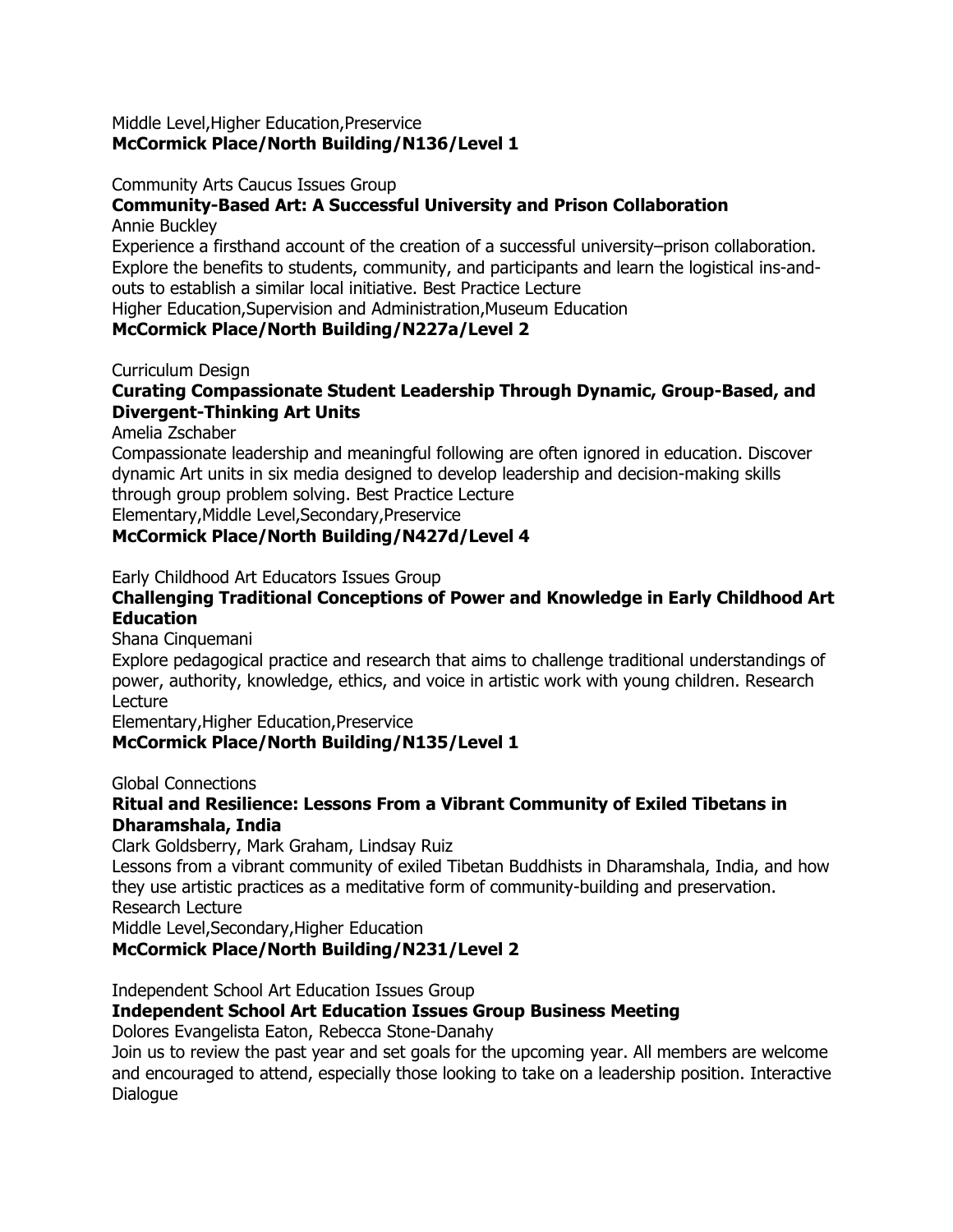#### Elementary,Middle Level,Secondary **McCormick Place/Lakeside Center/E260/Level 2**

#### Instructional Practice **Mastering: AP Drawing & 2-D Photo Portfolios**

Michael Bell

Master the AP Drawing & 2-D Photography Portfolios through the most innovative approaches and three proven formulas from a national acclaimed program that annually sets the bar for the nation. Best Practice Lecture

**Secondary** 

### **McCormick Place/Lakeside Center/E270/Level 2**

Instructional Practice

### **Comics in the Art Room**

Deborah Filbin, Kerry Freedman, Matthew Etherington Comics excite and interest students at all learning levels. Explore exciting ways these visual narratives can be incorporated in your art curriculum to promote visual and textual literacy. Interactive Dialogue

Middle Level,Secondary

### **McCormick Place/North Building/N129/Level 1**

Instructional Practice

### **Think! Produce! Lead!**

Kimberly Thibodeaux, Ange Riehl, Rosalind Robertson

Three high school art teachers share top projects and new digital programs used in their class setting that, over the years, have produced successful community leaders of their students. Best Practice Lecture

**Secondary** 

### **McCormick Place/North Building/N139/Level 1**

Instructional Practice

### **Selfies and Impressionism: Connecting Digital Painting to Students**

Matt Young, Craig Huffman

Stuck in the rut of "tell and do" art? Afraid to use technology? Learn how to introduce digital painting to students of all skills and teach core design principles. Software is free, and will work on slower computers. Best Practice Lecture

Middle Level,Secondary

### **McCormick Place/North Building/N230b/Level 2**

#### Leadership

#### **Visioning, Inspiring, and Managing: How to be a Transformational Leader** Jennifer DePrizio

Using transformational leadership as a model for museum education leaders, develop a vision statement and plan of action. Leadership is exercised at all levels, so this session is for all. Interactive Dialogue Museum Education

**McCormick Place/Lakeside Center/E271a/Level 2**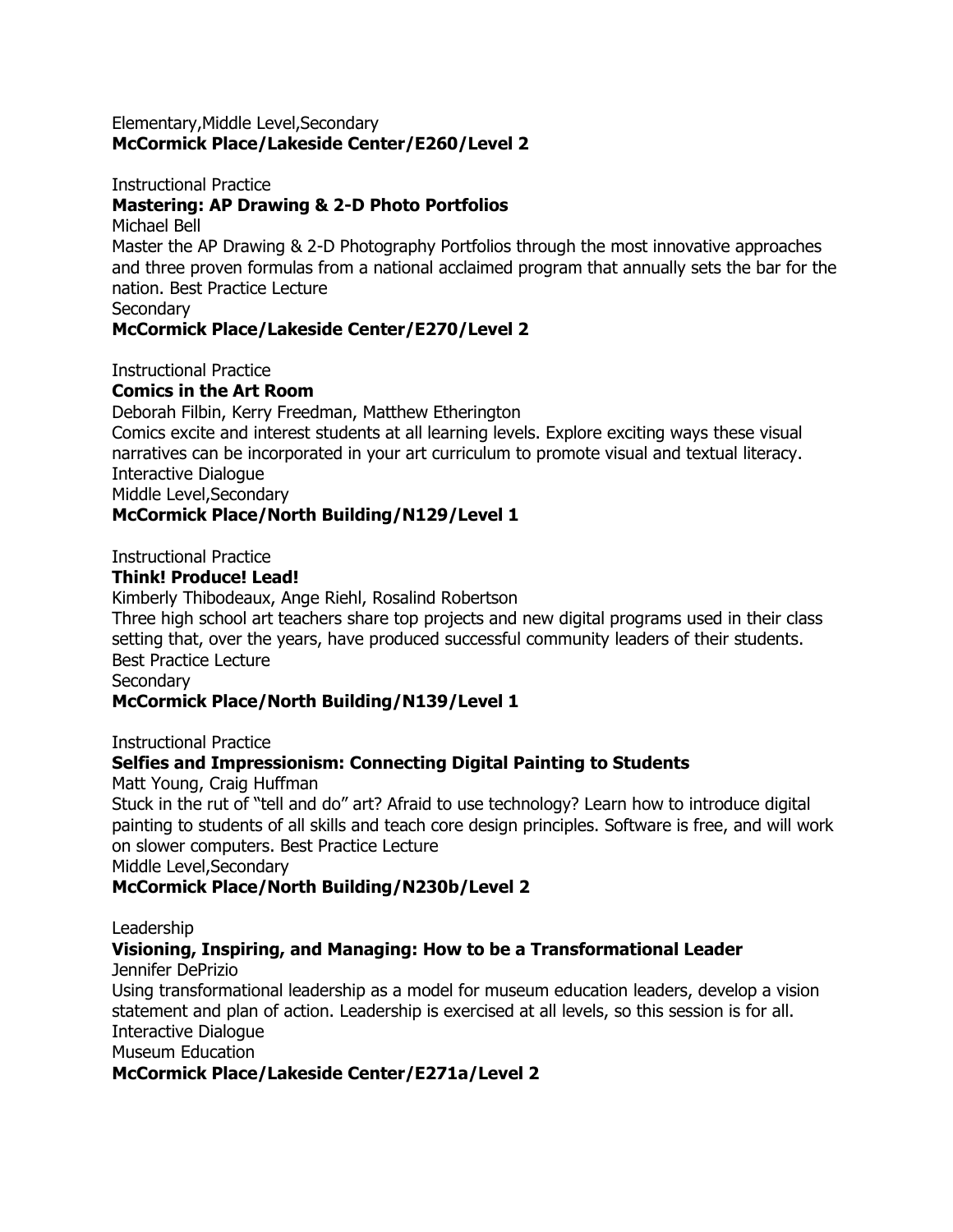### Leadership

### **Agent for Change: Communicating Arts Critical Value—Leading a Revolution for Creativity**

### Cindy Foley

Art education must move from defending its importance to leading for systemic change around creativity. Explore discoveries from an educator whose TED Talk helped reposition art education and kick-start community conversations. Interactive Dialogue

Elementary,Middle Level,Secondary,Higher Education,Preservice,Supervision and Administration,Museum Education

### **McCormick Place/North Building/N230a/Level 2**

Research and Professional Practice

### **Professional Development in Art Museums: Strategies of Engagement Through Contemporary Art**

B. Stephen Carpenter, II, Dana Carlisle Kletchka

This session showcases a book in publication about the context, theory, and practice of professional development in art museums for educators. Best Practice Lecture Museum Education

### **McCormick Place/Lakeside Center/E259/Level 2**

Special Needs in Art Education Issues Group

### **Museums and Medicine: Leading Through the Power of Arts**

Jane Cheung, Kelly Williams, Mary Erbach, Lisa Mulvaney

Learn how arts educators through community partnerships tackle challenges experienced by seriously ill children by designing spaces and programs that are at the forefront of the field. Best Practice Lecture

Museum Education

### **McCormick Place/North Building/N128/Level 1**

#### **Technology**

### **Artsonia, So Much More Than an Art Museum!**

Susan Bivona, James Meyers, Tricia Fuglestad, Theresa McGee

You've published artwork, now what? Don't miss this session if you're ready to take Artsonia to the next level! Topics include advocacy, assessment, student curators, family involvement, and fundraising!. Best Practice Lecture

Elementary,Middle Level,Secondary,Preservice

### **McCormick Place/North Building/E450a/Level 4**

Women's Caucus Issues Group

### **Choose Your Own Adventure: Counter Narratives With/In Art Education**

Sara Shields, Brooke Hofsess, Gloria Wilson, Kelly Guyotte

Explore varied counter-narratives impacting female educational leadership development. Play the protagonist in a Choose-Your-Own-Adventure style narrative, co-creating a dialogue by choosing resonating plotlines experienced by the presenters. Interactive Dialogue Higher Education,Preservice

**McCormick Place/North Building/N426a/Level 4**

**4:30 PM - 5:50 PM**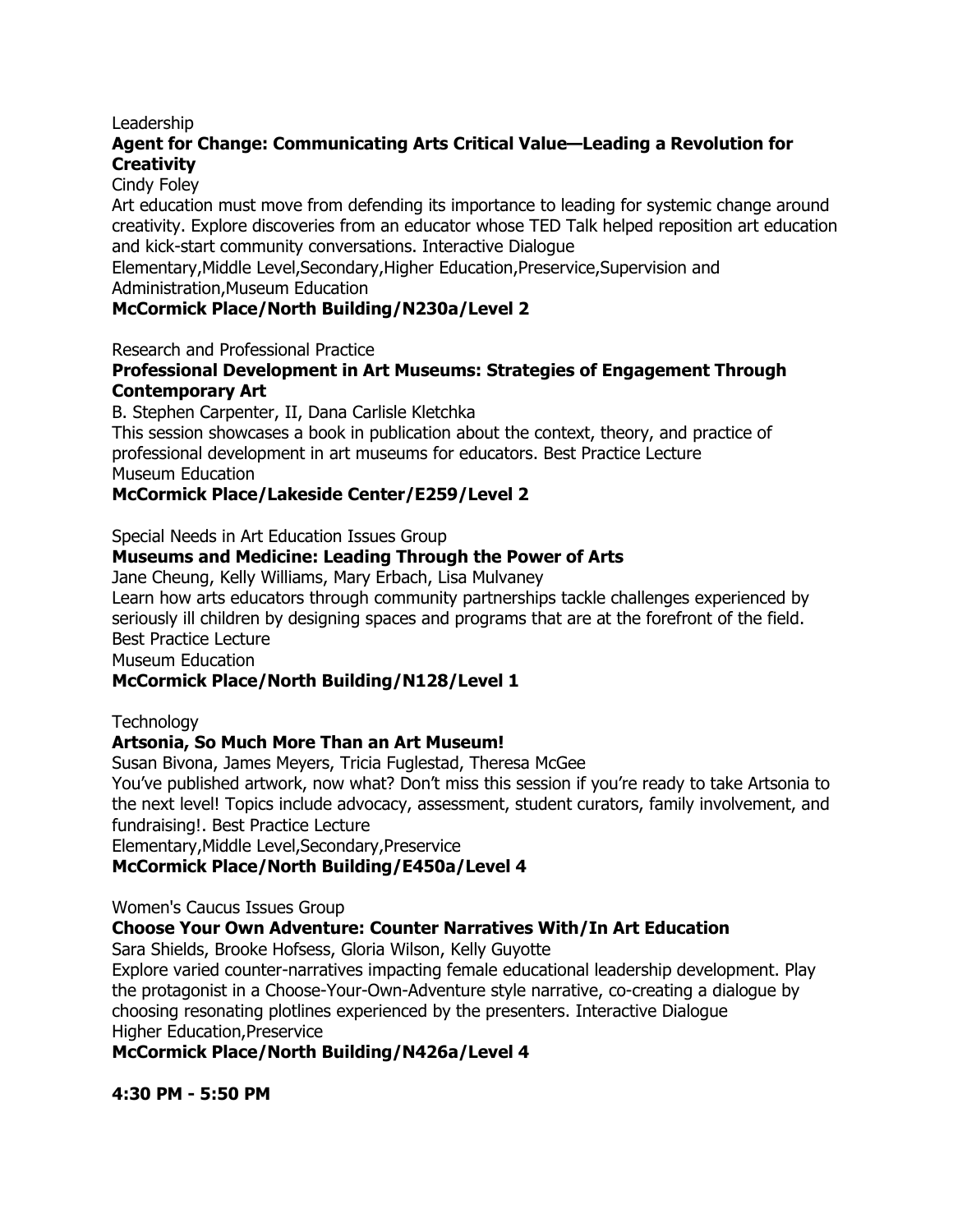#### Award Function

### **Pacific Region Awards Presentation**

Patrick Fahey, Cris Guenter

All members from the Pacific Region are encouraged to join us as we recognize and celebrate Art Educators of the Year from each state/province in the Pacific Region and present the Pacific Art Educator of the Year Award. Best Practice Lecture

Elementary,Middle Level,Secondary,Higher Education,Preservice,Supervision and Administration,Museum Education

### **McCormick Place/Lakeside Center/E351/Level 3**

Award Function

#### **Eastern Region Awards Presentation**

Peter Geisser, June Krinsky-Rudder

Join us as we recognize and celebrate Art Educators of the Year from each state/province in the Eastern Region and present the Eastern Region Art Educator. Best Practice Lecture Elementary,Middle Level,Secondary,Higher Education,Preservice,Supervision and Administration,Museum Education

### **McCormick Place/Lakeside Center/E353b/Level 3**

Award Function

### **Southeastern Region Awards Ceremony**

Debi West

All Southeastern Region members are invited and encouraged to join us as we celebrate and learn from our state art educators of the year! Each Southeastern state will be represented as we recognize these outstanding educators in a fun-filled environment!. Best Practice Lecture Elementary,Middle Level,Secondary,Higher Education,Preservice,Supervision and Administration,Museum Education

### **McCormick Place/Lakeside Center/E350/Level 3**

Award Function

#### **Western Region Awards Presentation**

Elizabeth Willett, Cindy Todd

Join your colleagues from the Western Region as we celebrate and acknowledge this year's state art educators of the year and the Western Region Art Educator of the Year. Best Practice Lecture

Elementary,Middle Level,Secondary,Higher Education,Preservice,Supervision and Administration,Museum Education

### **McCormick Place/Lakeside Center/E353c/Level 3**

Seminar for Research in Art Education Issues Group

### **A Session for Master's Degree Research in Art Education**

Christopher Schulte

Sponsored by the Seminar for Research in Art Education (SRAE), this session features new and innovative research from advanced students enrolled in master's degree programs in Art Education. Research Lecture

Higher Education

#### **Hilton Hotel/Normandie Lounge/2nd Floor**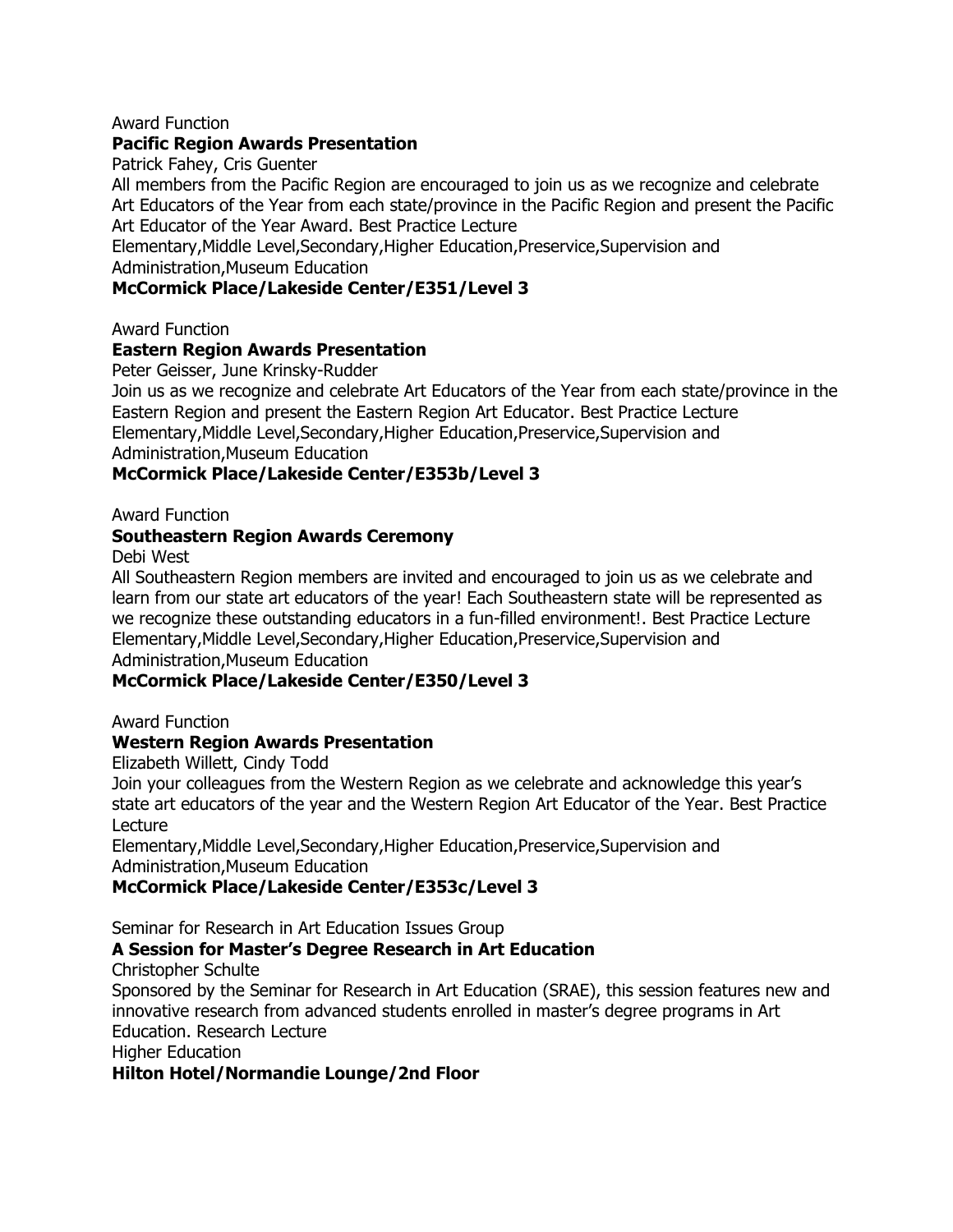### **4:30 PM - 6:20 PM**

Business Meeting

### **NAEA Distinguished Fellows Annual Business Meeting**

R Barry Shauck

Structure for the gathering will include a "housekeeping" agenda as well as a program that aims to push our dialogue and practices, in the field, forward. Interactive Dialogue

Elementary,Middle Level,Secondary,Higher Education,Supervision and Administration,Museum Education

### **McCormick Place/Lakeside Center/E258/Level 2**

Arts Integration

### **A Recipe for STEAMing Veggies in the Art Room**

Beth Elliston

Excited about STEAM? Curious about integrating other subjects into your art curriculum? Overwhelmed thinking about starting? Join this workshop and create a recipe for success! Learn more about STEAM, explore examples of successful STEAM lessons, and work in small groups to create your own STEAM lessons based on sample standards given. Hands-on Studio Workshop (Ticketed)

Elementary,Middle Level

#### **Hilton Hotel/Lake Erie/8th Floor**

Arts Integration

#### **The Creative Expression Photo Essay: Experimenting With Mixed-Media Designs** Ashley Hartman

Explore your creative process! Be inspired to encourage creative expression in students by experimenting with unique media in non-traditional ways and developing a cohesive, unique mixed-media photo essay. View inspiring photo essay visual journal samples. Learn the padlet application to display and organize projects in your classroom. Hands-on Studio Workshop (Ticketed)

Elementary,Middle Level,Secondary,Higher Education,Preservice **Hilton Hotel/PDR 2/3rd Floor**

Arts Integration

### **The heARTfelt Dye-It: Exploring the Art of Felting**

Julie Miller, Tricia Evers

Combine science, history, cultural studies, and art with open-ended felting projects that engage all levels of learners with materials that have been around for centuries. Create samples of a variety of projects to use in your classroom. Hands-on Studio Workshop (Ticketed) Elementary,Middle Level

#### **Hilton Hotel/Lake Ontario/8th Floor**

#### Arts Integration

#### **Art Speaks: Creative Puppetry and the Museum Collection**

Linda Whelihan

Art Speaks for Itself! Learn exciting techniques to transform ordinary materials into expressive puppets representing specific works of art. With "insider" knowledge of the artwork, these representative puppets will share what they know about their artist/creator, the culture of the time, and their place in art history. Hands-on Studio Workshop (Ticketed)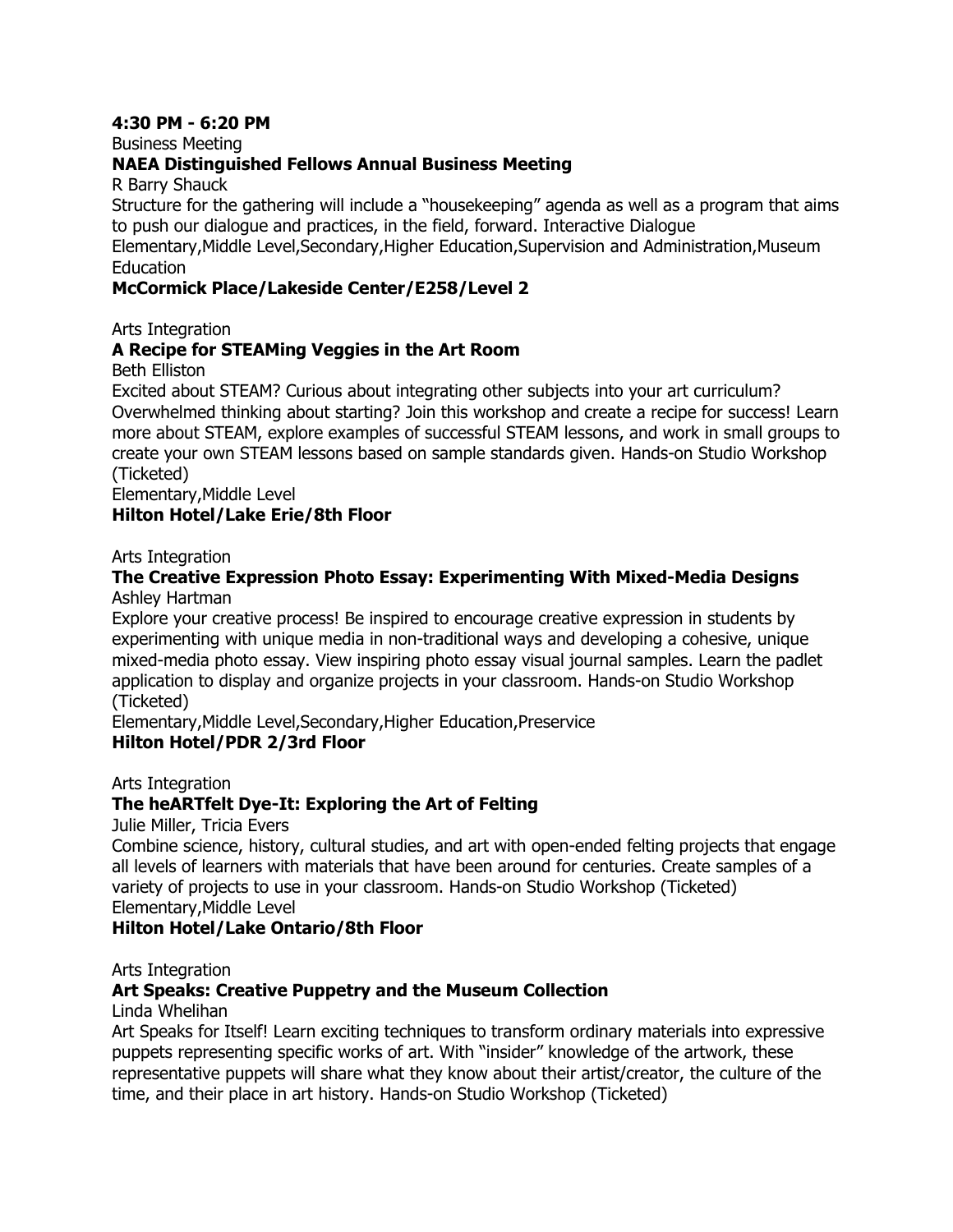#### Elementary,Museum Education **Hilton Hotel/Meeting Room 4K/4th Floor**

#### Instructional Practice

### **Beyond the Pinch Pot: Creative K-12 Lessons Using Self-Hardening Clay**

Julia Healy

Explore clay lessons that go beyond the ordinary and are adaptable for all K-12 students. After viewing examples and learning about reductive (carving away) and additive processes, "make and take" your own Anthropomorphic Vessels, Pulled Figures, Symbolic Tiles, Self-Portrait Busts, and more! Includes lesson plans with illustrations and rubrics for assessment. Hands-on Studio Workshop (Ticketed)

Elementary,Middle Level,Secondary,Preservice

#### **Hilton Hotel/Lake Huron/8th Floor**

Student Growth and Assessment

### **Assess Student Learning Through the Power of the Arts**

Paul Redmond, Beth Thompson, Ann Lewis, Al Thompson

Can you "see" student learning in your classroom? Make that a reality by using visual arts to assess student learning in all content areas, connecting text- and art-based strategies. Explore illustration in storybooks or informative texts, discover art-based strategies to support students demonstrating their understanding of the meaning and structure of text, and create your own diverse forms of assessments. Hands-on Studio Workshop (Ticketed)

Elementary,Preservice,Supervision and Administration

### **Hilton Hotel/Meeting Room 4C/4th Floor**

**Technology** 

#### **Mixing Paint and iPads: Technology in Hands-On, Tactile Making Experiences** Cathy Hunt

Explore the potential of mobile devices for the creative classroom. Keep the cardboard, scissors, and paint—learn how to super-charge tactile artmaking experiences with technology integration and considered lesson design! After an interactive lecture, explore nested, hands-on activities on your own devices. Take away an extensive selection of resources. Hands-on Studio Workshop (Ticketed)

Elementary,Middle Level,Secondary **Hilton Hotel/Lake Michigan/8th Floor**

### **5:00 PM - 5:25 PM**

Arts Integration **Robert Rauschenberg and the Power of Art** Erica Davis-Hernandez Learn about the Power of Art Conference hosted by the Lab School in Washington and Robert Rauschenberg Foundation to celebrate teachers who work collaboratively with special needs students. Best Practice Lecture Elementary,Middle Level,Secondary,Preservice

**McCormick Place/Lakeside Center/E261/Level 2**

**5:00 PM - 5:50 PM** Arts Integration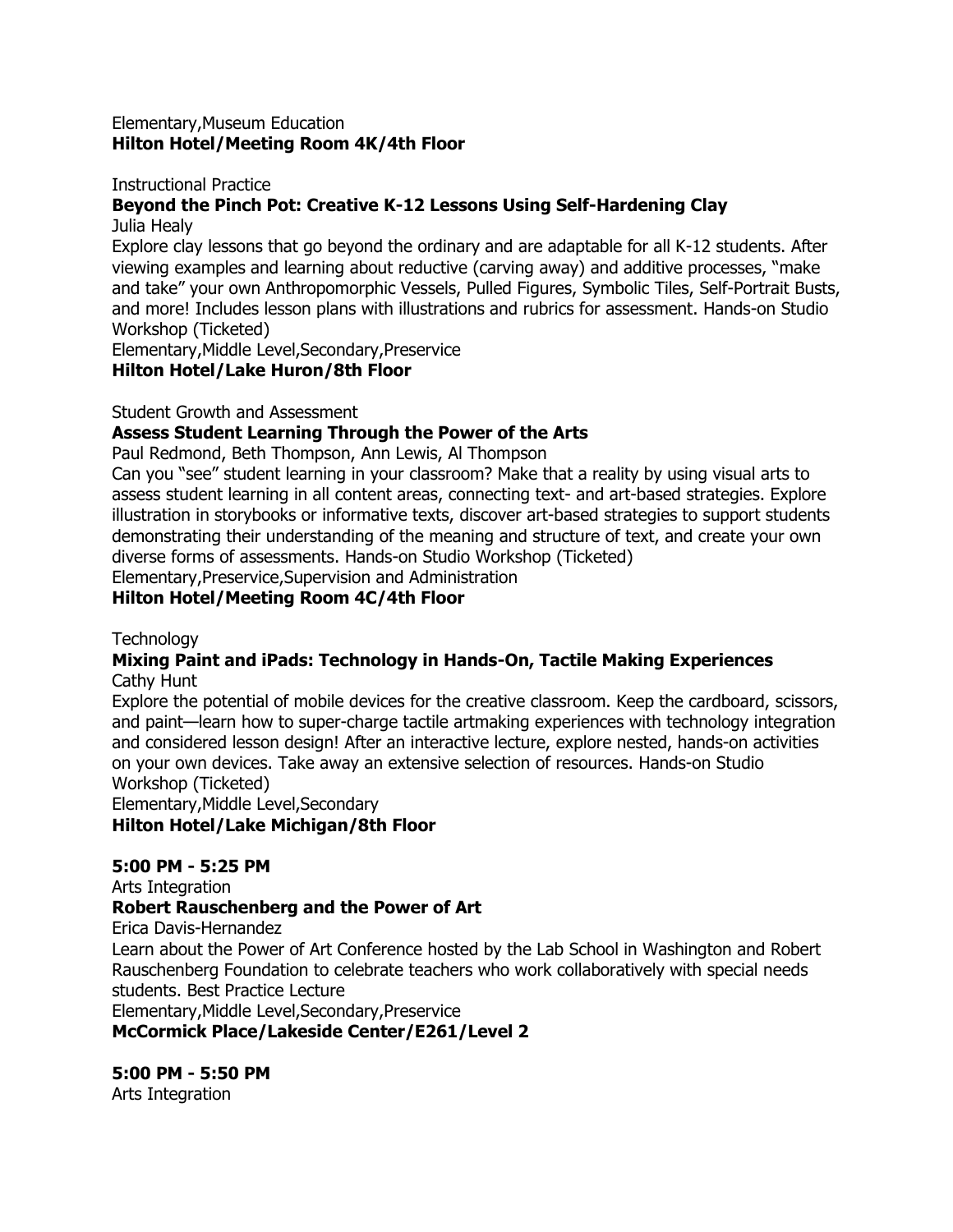### **Super Session: Working With NASA With an MFA**

Ted Southern A discussion of applications of a creative background and knowledge base when working as an aerospace engineer. Best Practice Lecture Elementary,Middle Level,Secondary,Higher Education,Preservice,Supervision and Administration,Museum Education **McCormick Place/Lakeside Center/Arie Crown Theater/Level 2**

## **5:00 PM - 6:50 PM**

Arts Integration

### **The Tide is High But I'm Holding On**

Columbus College of Art and Design

The Columbus College of Art & Design (CCAD) is responding to shifting tides in higher education by developing tools and approaches like Transformative Project-Based Learning (TPBL), innovative course integration, and immediate immersion in the major. Workshop participants will receive tools to construct relevant curricula to prepare their students for productive engagement in a creative education. Presented by Professor Tom Gattis, Dean School of Design Arts, and Associate Professor Tam Peterson, Associate Director CORE Studio. Hands-on Studio Workshop (Ticketed)

Secondary,Higher Education

### **Hilton Hotel/Williford A/3rd Floor**

Arts Integration

### **Tombow Tangles With Color!**

Tombow

A Certified Zentangle Teacher will demonstrate the popular method of creating beautiful images with repetitive patterns, offering students of all ages and skill levels increased focus and creativity. The fun tangled "flapper fan" project is a perfect classroom project! Come and learn new patterns and then combine them with wondrous color using Tombow's Dual Brush Pens using a variety of fun methods. A relaxing and informative workshop that produces a beautiful piece of artwork created by you! Hands-on Studio Workshop (Ticketed) Elementary,Middle Level,Secondary

### **Hilton Hotel/International Ballroom South/2nd Floor**

Arts Integration

#### **Figures in Motion**

Blick Art Materials

Looking for an inexpensive way to create figure sculpture? In this Blick Art Materials workshop, make an accurately proportioned paper-doll-type cardboard figure that can be manipulated while wet into a pose that expresses movement. Once dry, the sturdy figure can be painted and decorated as a mixed-media piece. Hands-on Studio Workshop (Ticketed) Elementary,Middle Level,Secondary

**Hilton Hotel/Williford C/3rd Floor**

Arts Integration **Modern Rendering Techniques Using Copic Markers** Copic Marker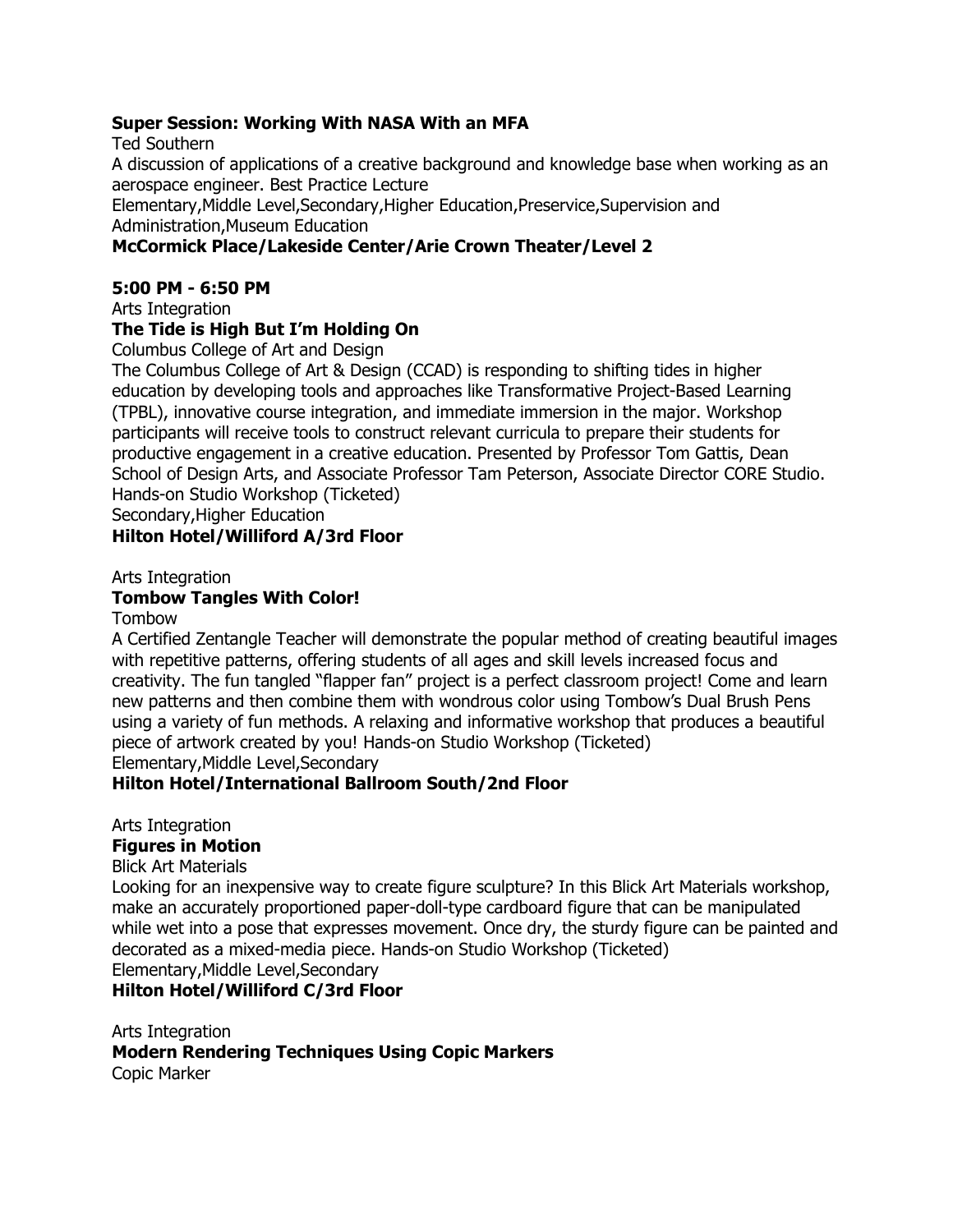This hands-on workshop introduces you to blending, textures, and effects created with Copic refillable markers. Free lesson plans for 6th- to 12th-grade teachers. Receive marker sampler packs and information on professional rendering techniques to prepare your students for college and commercial art careers. Hands-on Studio Workshop (Ticketed) Elementary,Middle Level,Secondary

### **Hilton Hotel/International Ballroom North/2nd Floor**

### Award Function

### **Women's Caucus Nordlund, Connors, Fletcher de Jong, Rouse, McFee Awards Ceremony**

Sheri Klein, Jennifer Motter, Linda Hoeptner-Poling

Introduced by nominators, the Women's Caucus Award recipients share deeply moving narratives that reflect their transformative teaching, research, and public engagements. Research Lecture

Elementary,Secondary,Higher Education,Preservice

### **Hilton Hotel/Buckingham Room/Lobby Level**

### **5:30 PM - 5:55 PM**

Arts Integration

### **Natural Inclinations: Making the Invisible Visible**

Hannah Salia

Middle school students, teachers, and artists-in-residence explored making the invisible visible creating mosaic sculptures, global prototypes, and two permanent large-scale sculptural installations. Includes lesson plans, timelines, and strategies. Best Practice Lecture Middle Level

### **McCormick Place/Lakeside Center/E261/Level 2**

Instructional Practice

## **Be a Leader of Your Artmaking!**

Sul Lee Lee

The presentation will share an art instructional strategy through small talk for students' creative artmaking based on their lives and experiences. Best Practice Lecture Higher Education

### **McCormick Place/Lakeside Center/E260/Level 2**

Instructional Practice

## **Curriculum Jolt: One-Day Projects to Energize Your Art Class**

Matthew Milkowski, Phyllis Burstein

Discover over a dozen high-energy art lessons that can be completed in one class period: Fullbody camouflage, flashlight paintings, guerrilla micro-murals, sticky note animation, head surgery, grass drawings, fisheye decals, and more!. Best Practice Lecture Middle Level,Secondary

### **McCormick Place/Lakeside Center/E259/Level 2**

National Standards or State Standards **Fulfill Professional State Standards for Teachers Through Innovative Assignments Toward Outstanding Practice** Christina Chin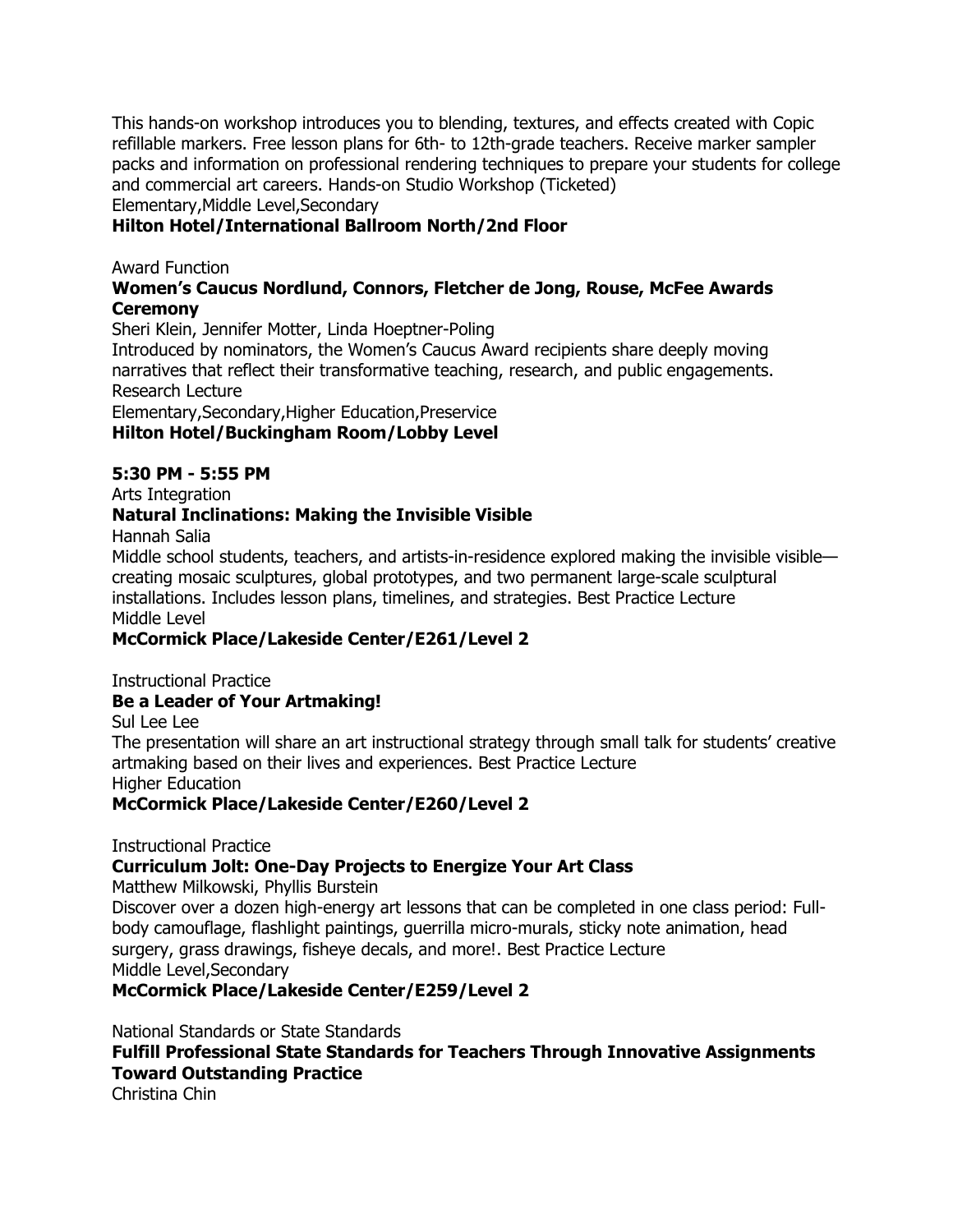Learn how to meet and exceed Professional State Standards for Teachers—and enrich your outstanding teaching practices—by drawing from innovative preservice practicum assignments that develop extraordinarily well-prepared art teachers. Best Practice Lecture Elementary,Middle Level,Secondary,Higher Education,Preservice **McCormick Place/Lakeside Center/E271a/Level 2**

Research and Professional Practice

**Tracing the Eventful Space of Learning: An Arts-Informed Approach**

Rachel Fendler

This paper discusses an arts-informed methodological approach for researching learning that falls outside the realm of formal assessment. Research Lecture Higher Education

### **McCormick Place/North Building/N231/Level 2**

Student Growth and Assessment

## **Studio Assessment Tools for High School and College**

James Allen

This presentation will be of great benefit to high school art teachers as well as college professors and will highlight some features of a dynamic studio assessment program developed at the University of Rio Grande. Best Practice Lecture

Secondary,Higher Education

### **McCormick Place/Lakeside Center/E265/Level 2**

Teacher Evaluation

#### **Making the Square Peg Fit: Art Teachers and the New Teacher Evaluation Process** Nina Lasky

Explore challenges art teachers are facing and strategies for success using common language with a non-subject specific evaluation rubric that is connected to 60% of their annual rating. Best Practice Lecture

Secondary,Supervision and Administration

### **McCormick Place/North Building/N137/Level 1**

**Technology** 

### **3-D Printed Stories**

Christine Liao

Designing and creating 3D-printed avatars for digital stories focused on diversity, this project demonstrates the interplay between virtual and real worlds. The process, results, and students' learning will be discussed. Best Practice Lecture

Elementary,Middle Level,Secondary,Higher Education,Preservice

**McCormick Place/North Building/N135/Level 1**

#### **6:00 PM - 7:50 PM**

Business Meeting

**NASDAE/SEADAE Business Meeting: National Association of State Directors of Art Education**

Limeul Eubanks, Debbie De Frain, Vicki Breen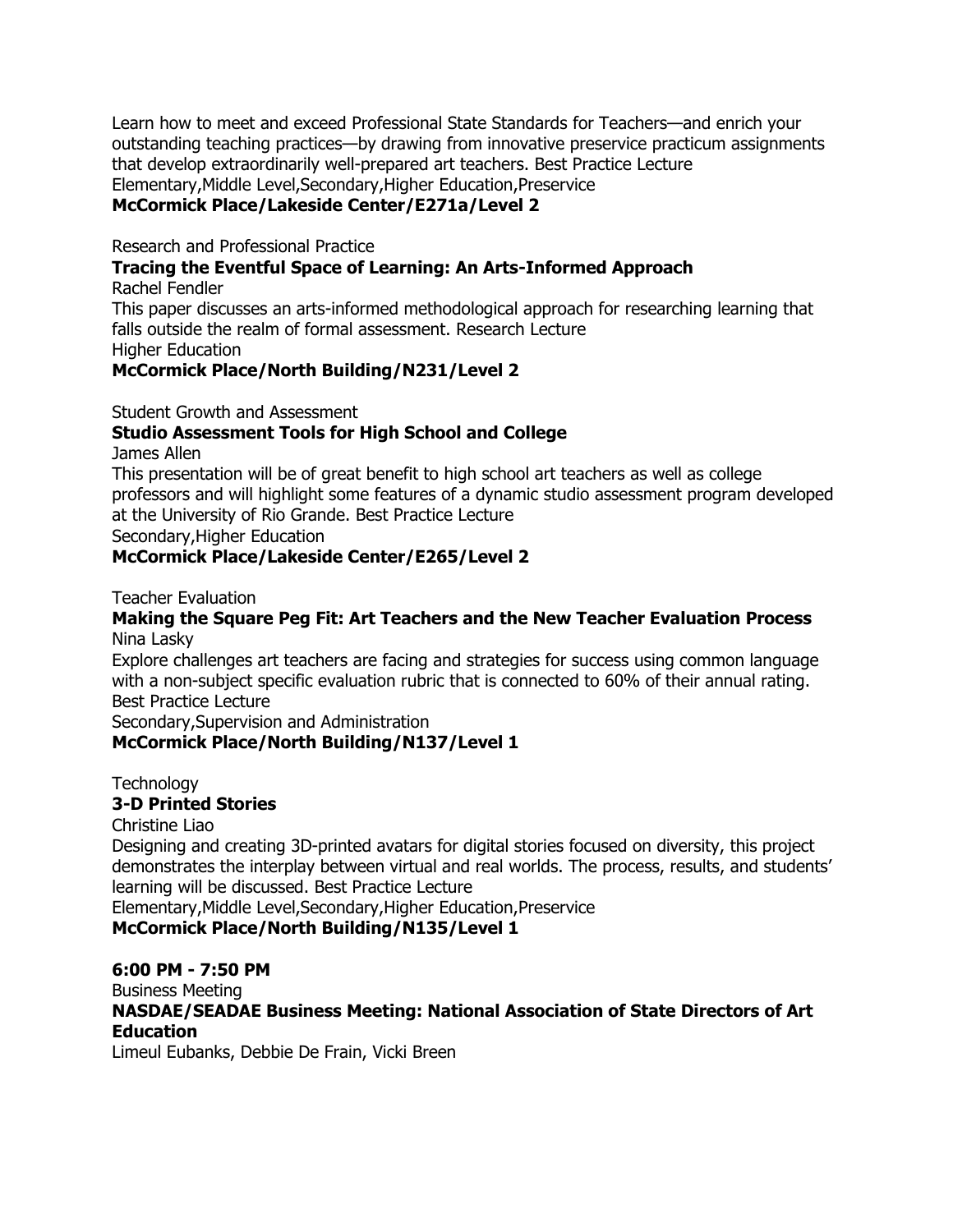NASDAE/SEADAE business and planning meeting sharing successful state organizational tips and discussing issues concerning art education, including accomplishments, and ideas/directions. All are welcome. Interactive Dialogue Elementary,Middle Level,Secondary,Higher Education,Preservice,Supervision and Administration,Museum Education

### **Hilton Hotel/PDR 4/3rd Floor**

### **6:30 PM - 9:20 PM**

Seminar for Research in Art Education Issues Group

### **SRAE Graduate Research Session: Marilyn Zurmuehlen Working Papers in Art Education**

Christine Thompson, Christopher Schulte

Features the cutting-edge work of top doctoral students in our field who have been nominated by their dissertation advisers to present their research at Convention. Hot Topic Panel Higher Education

### **Hilton Hotel/Normandie Lounge/2nd Floor**

### **7:00 PM - 8:50 PM**

Arts Integration

## **The Beautiful Enemy: Creating Color, Shape, and Form of Cell Design**

Ellen Mitchell

How do healthy human cells become the "beautiful enemy"? Compare images of these mutated cells to healthy ones; examine their colors, forms, and shapes. Create a personal portrait-like watercolor of a mutated cell; select one that has affected your life personally and dedicate your artwork to someone specific. Hands-on Studio Workshop (Ticketed) Middle Level

## **Hilton Hotel/Lake Ontario/8th Floor**

Arts Integration

### **Weaving Math to Create ART: Inkle Weaving**

Virginia Schick, Jane Patrick

Weave together math and art in this hands-on workshop. Explore the history of inkle weaving and the math concepts it employs: estimation, measuring, weighing, and geometry. Design, warp, and weave lanyards or bookmarks on Inkle looms. Take away your creation and a modifiable K-12 fibers unit that uses math and weaving in classroom or community. Hands-on Studio Workshop (Ticketed)

Elementary,Middle Level,Secondary

### **Hilton Hotel/Meeting Room 4C/4th Floor**

Caucus on the Spiritual in Art Education Issues Group

### **What About Self-Care? Stress-Reduction Strategies for Art Educators**

Jennifer Hamrock, Ashley Hartman, Annie McFarland

As art facilitators, we often experience burnout from caring for our students or clients. Discuss art therapy as self-care and discover usable self-care techniques through artmaking for reflecting, recharging, and regrouping. Complete four short mixed-media lessons (three independent, one collaborative) followed by short group reflections. Hands-on Studio Workshop (Ticketed)